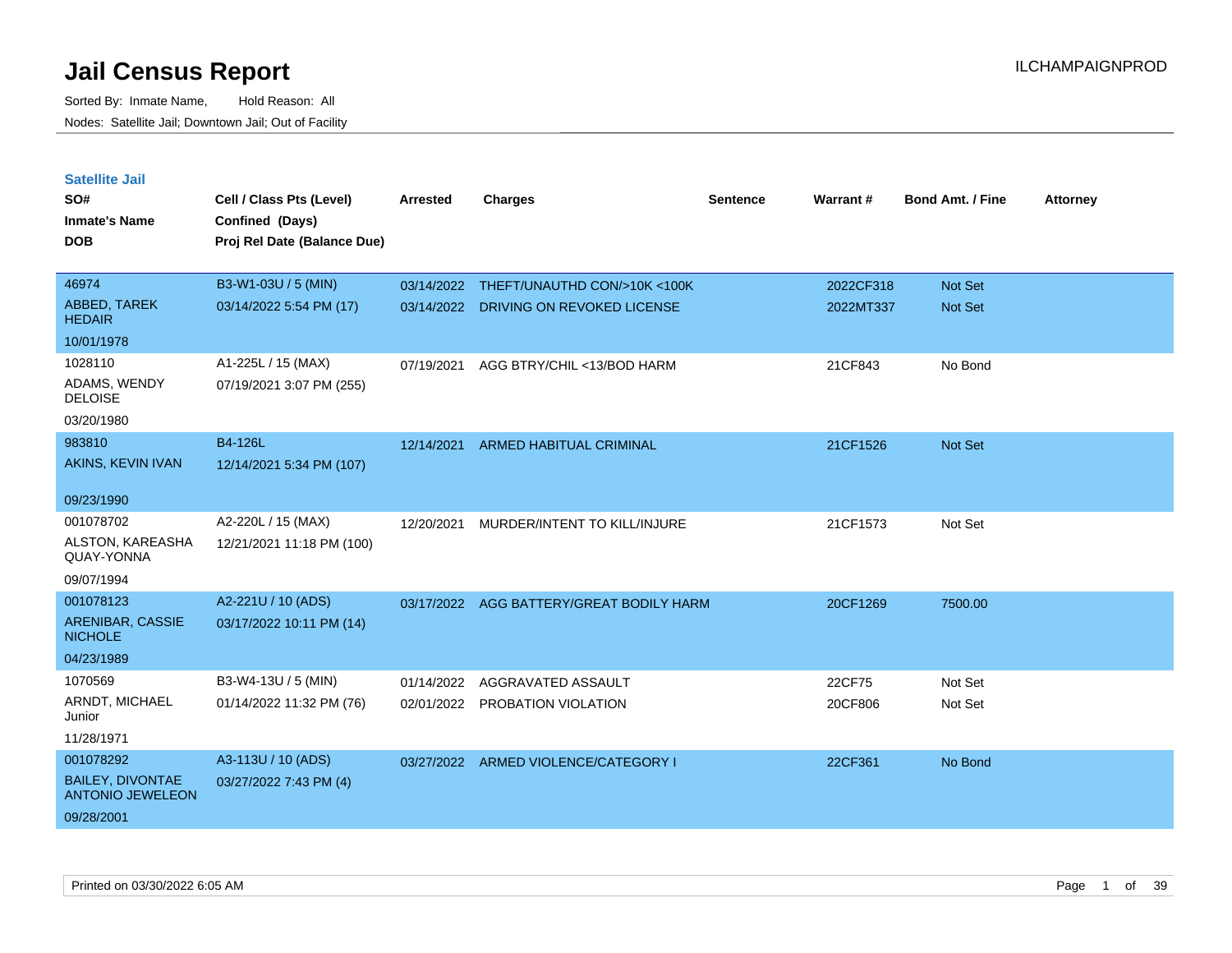| SO#                                           | Cell / Class Pts (Level)    | <b>Arrested</b> | <b>Charges</b>                            | <b>Sentence</b> | Warrant#   | <b>Bond Amt. / Fine</b> | <b>Attorney</b> |
|-----------------------------------------------|-----------------------------|-----------------|-------------------------------------------|-----------------|------------|-------------------------|-----------------|
| <b>Inmate's Name</b>                          | Confined (Days)             |                 |                                           |                 |            |                         |                 |
| <b>DOB</b>                                    | Proj Rel Date (Balance Due) |                 |                                           |                 |            |                         |                 |
|                                               |                             |                 |                                           |                 |            |                         |                 |
| 001078218                                     | A3-214L / 5 (ADS)           | 03/23/2022      | <b>DISORDERLY CONDUCT</b>                 |                 | 20OV0267   | 1000.00                 |                 |
| <b>BAKER, REED ALLEN</b>                      | 03/23/2022 6:55 PM (8)      |                 | 03/24/2022 RETAIL THEFT                   |                 | 20CM658    | 5000.00                 |                 |
| 07/28/1981                                    |                             |                 |                                           |                 |            |                         |                 |
| 001078565                                     | B1-104U / 15 (MAX)          | 11/05/2021      | POSSESSION OF STOLEN FIREARM              |                 | 21CF1366   | Not Set                 |                 |
| <b>BARBER, MARK</b>                           | 11/05/2021 7:40 AM (146)    | 11/05/2021      | RECEIVE/POSS/SELL STOLEN VEH              |                 | 2021CF1309 | 25000.00                |                 |
| ANTHONY, Junior                               |                             | 11/05/2021      | <b>BURGLARY</b>                           |                 | 21CF1369   | Not Set                 |                 |
| 09/24/2003                                    |                             |                 |                                           |                 |            |                         |                 |
| 65868                                         | B4-121U / 15 (MAX)          |                 | 03/11/2022 METH DELIVERY/15<100 GRAMS     | 8y (DOC)        | 20CF1249   | No Bond                 |                 |
| <b>BARBER, MARK</b><br><b>ANTHONY, Senior</b> | 03/11/2022 10:13 AM (20)    |                 |                                           |                 |            |                         |                 |
| 08/15/1983                                    |                             |                 |                                           |                 |            |                         |                 |
| 969121                                        | A4-206L / 15 (MAX)          | 11/25/2021      | HOME INVASION/GREAT BOD HARM              | 4y (DOC)        | 2021CF840  | No Bond                 |                 |
| <b>BECKLEY, ANTHONY</b><br><b>PATRICK</b>     | 11/25/2021 7:16 PM (126)    | 11/25/2021      | CRIM TRESPASS TO RESIDENCE                |                 | 21CF1444   | Not Set                 |                 |
| 06/30/1989                                    |                             |                 |                                           |                 |            |                         |                 |
| 001078969                                     | B1-105U / 10 (MED)          |                 | 03/22/2022 AGG UNLAWFUL USE WEAPON/PERSON |                 | 22CF345    | Not Set                 |                 |
| BEVERLY, SAYVION<br><b>LAMONTE</b>            | 03/22/2022 10:20 PM (9)     |                 |                                           |                 |            |                         |                 |
| 11/20/2002                                    |                             |                 |                                           |                 |            |                         |                 |
| 517915                                        | B3-W3-11U / 5 (MIN)         | 08/03/2021      | <b>BURGLARY</b>                           |                 | 21CF289    | 20000.00                |                 |
| <b>BOXLEY, CHARLES</b>                        | 08/03/2021 2:18 PM (240)    | 08/03/2021      | <b>BURGLARY</b>                           |                 | 21CF679    | 20000.00                |                 |
| <b>OMAR</b>                                   |                             | 08/03/2021      | FORGERY/ISSUE/DELIVER DOCUMENT            |                 |            | No Bond                 |                 |
| 01/10/1985                                    |                             |                 |                                           |                 |            |                         |                 |
| 993169                                        | A1-125U / 10 (MED)          |                 | 03/04/2022 RESIDENTIAL BURGLARY           | 6y (DOC)        | 21CF1059   | No Bond                 |                 |
| <b>BRAATEN, KAYLAN</b><br><b>AMBER</b>        | 03/04/2022 9:40 AM (27)     |                 |                                           |                 |            |                         |                 |
| 10/29/1990                                    |                             |                 |                                           |                 |            |                         |                 |
| 923208                                        | B3-W3-12L / 10 (MED)        |                 | 01/22/2022 CRIM TRES TO RES/PERS PRESENT  |                 | 22CF92     | Not Set                 |                 |
| BREADY, ANDREW<br><b>NICHOLAS</b>             | 01/22/2022 7:43 PM (68)     |                 |                                           |                 |            |                         |                 |
| 06/08/1988                                    |                             |                 |                                           |                 |            |                         |                 |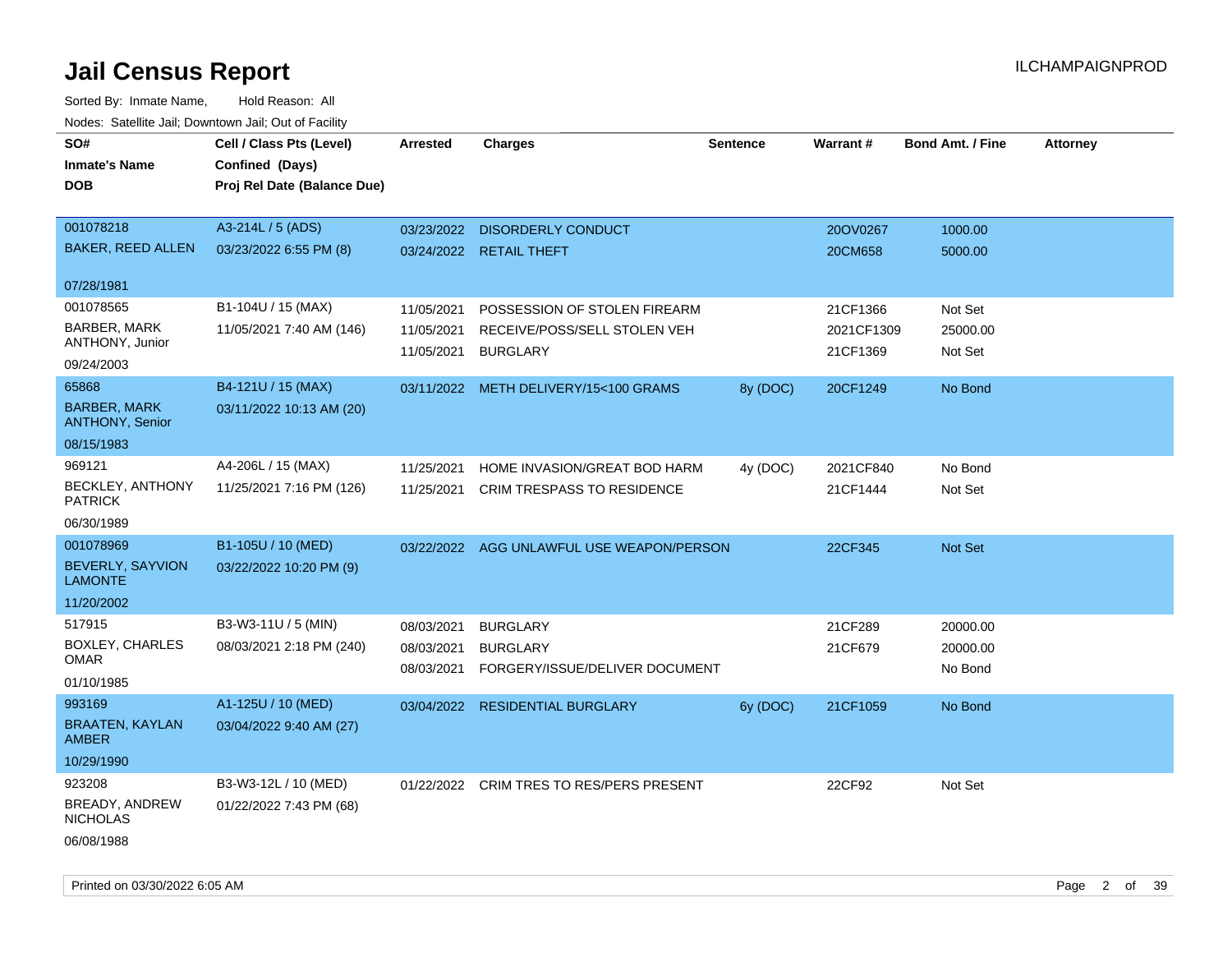| SO#                                               | Cell / Class Pts (Level)                       | <b>Arrested</b>          | <b>Charges</b>                                                           | <b>Sentence</b> | Warrant#              | <b>Bond Amt. / Fine</b>   | <b>Attorney</b> |
|---------------------------------------------------|------------------------------------------------|--------------------------|--------------------------------------------------------------------------|-----------------|-----------------------|---------------------------|-----------------|
| Inmate's Name<br>DOB                              | Confined (Days)<br>Proj Rel Date (Balance Due) |                          |                                                                          |                 |                       |                           |                 |
| 61675<br><b>BROWN, ANTONIO</b><br>BURNETT         | B1-202L / 10 (MED)<br>02/10/2022 3:28 PM (49)  |                          | 02/10/2022 AGG DISCHARGE FIREARM/OCC BLDG                                |                 | 20CF374               | 100000.00                 |                 |
| 03/04/1983                                        |                                                |                          |                                                                          |                 |                       |                           |                 |
| 51247<br><b>BROWN, DANTE</b><br>MAURICE           | B1-202U / 10 (MED)<br>04/15/2021 6:24 PM (350) | 04/15/2021               | FELON POSS/USE WEAPON/FIREARM                                            |                 | 21CF411               | Not Set                   |                 |
| 04/19/1979                                        |                                                |                          |                                                                          |                 |                       |                           |                 |
| 1028357<br><b>BROWN, MARCUS</b><br><b>RICKELL</b> | A3-212L / 15 (ADS)<br>03/23/2022 7:13 PM (8)   | 03/23/2022               | DOMESTIC BATTERY/OTHER PRIOR<br>03/23/2022 FELON POSS/USE WEAPON/FIREARM |                 | 22CF348<br>22CF349    | <b>Not Set</b><br>No Bond |                 |
| 01/06/1995                                        |                                                |                          |                                                                          |                 |                       |                           |                 |
| 990921<br>BROWN, QUINTIN<br>MARSHAUN              | B4-121L / 15 (MAX)<br>01/20/2022 7:19 PM (70)  | 01/20/2022<br>01/20/2022 | MFG/DEL 1<15 GR COCAINE/ANLG<br>ARMED HABITUAL CRIMINAL                  |                 | 19CF369<br>21CF935    | 25000.00<br>750000.00     |                 |
| 09/26/1991                                        |                                                |                          |                                                                          |                 |                       |                           |                 |
| 29957                                             | B4-222L / 15 (MAX)                             | 11/13/2021               | <b>FELON POSS/USE WEAPON/FIREARM</b>                                     |                 | 21CF1390              | Not Set                   |                 |
| <b>BROWN, RODNEY</b><br>LOUIS                     | 11/13/2021 8:57 PM (138)                       | 11/13/2021               | AGG CRIM SX AB/>5 YR OLDER VIC                                           |                 | 2019CF0718            | 250000.00                 |                 |
| 01/07/1968                                        |                                                |                          |                                                                          |                 |                       |                           |                 |
| 981645                                            | B4-122L / 15 (MAX)                             | 01/27/2022 MURDER        |                                                                          |                 | 22CF114               | 1000000.00                |                 |
| BRUMFIELD,<br>JONATHAN EZEKEIL                    | 01/27/2022 8:15 PM (63)                        |                          |                                                                          |                 |                       |                           |                 |
| 08/03/1989                                        |                                                |                          |                                                                          |                 |                       |                           |                 |
| 001078739                                         | A2-122L / 5 (ADS)                              |                          | 01/05/2022 CRIMINAL TRESPASS BUILDING                                    |                 | 2020CM392             | 1000.00                   |                 |
|                                                   | BRYANT, JUDITH ANN  01/05/2022 6:36 PM (85)    |                          |                                                                          |                 |                       |                           |                 |
| 10/22/1957                                        |                                                |                          |                                                                          |                 |                       |                           |                 |
| 49431                                             | B1-201L / 10 (MED)                             | 03/11/2022               | AGG BTRY/PREGNANT/HANDICAPPED                                            |                 | 2018CF1744            | 10000.00                  |                 |
| <b>BUFFORD, LANCE</b><br>CORNELL                  | 03/11/2022 5:01 PM (20)                        | 03/11/2022               | VIO BAIL BOND/CLASS X OFFENSE<br>03/11/2022 CIVIL FTA WARRANT            | 3y (DOC)        | 2018CF350<br>2005F180 | No Bond<br>15000.00       |                 |
| 12/18/1979                                        |                                                |                          |                                                                          |                 |                       |                           |                 |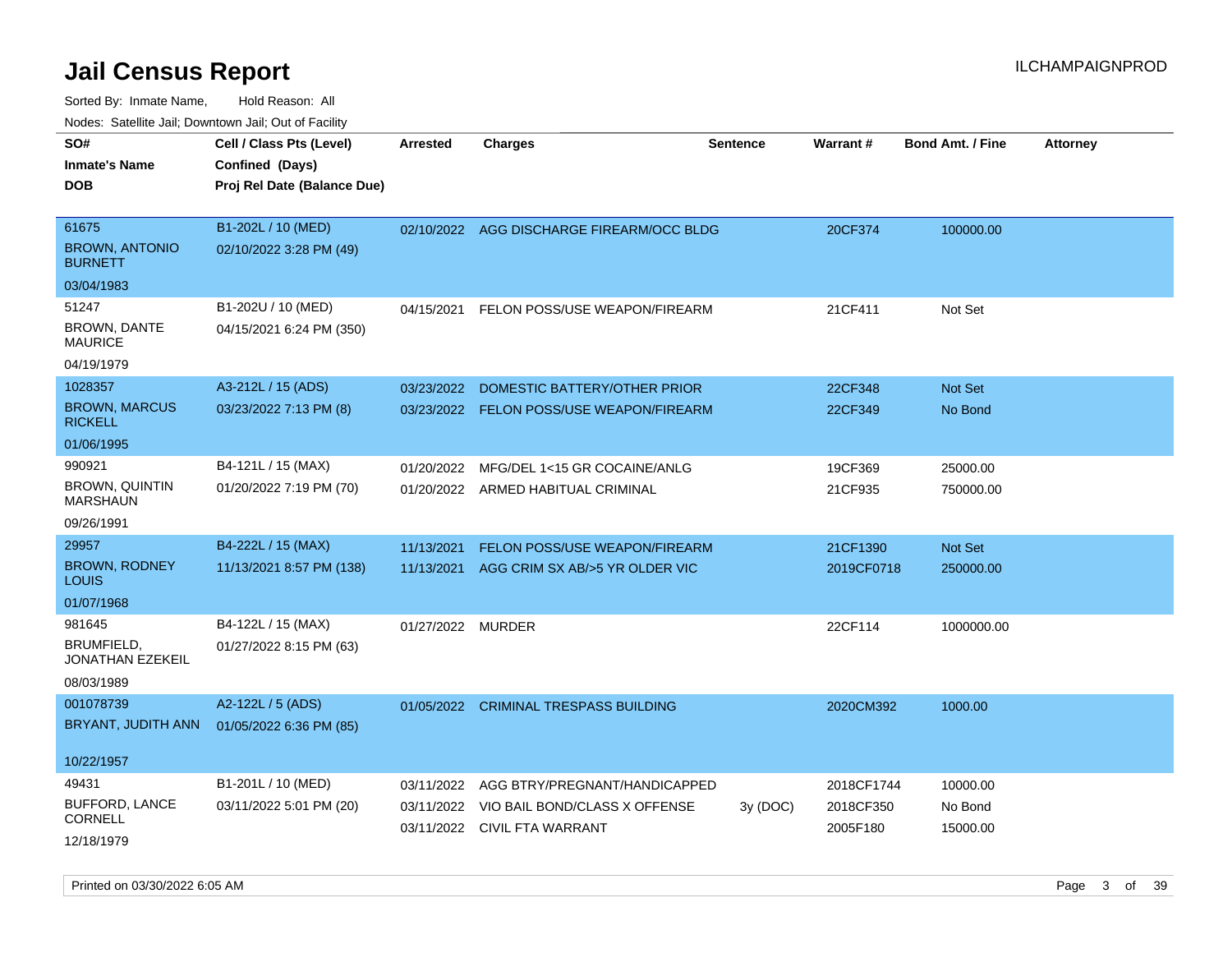Sorted By: Inmate Name, Hold Reason: All

Nodes: Satellite Jail; Downtown Jail; Out of Facility

| SO#                                       | Cell / Class Pts (Level)    | <b>Arrested</b> | <b>Charges</b>                                | <b>Sentence</b> | <b>Warrant#</b> | <b>Bond Amt. / Fine</b> | <b>Attorney</b> |
|-------------------------------------------|-----------------------------|-----------------|-----------------------------------------------|-----------------|-----------------|-------------------------|-----------------|
| <b>Inmate's Name</b>                      | Confined (Days)             |                 |                                               |                 |                 |                         |                 |
| <b>DOB</b>                                | Proj Rel Date (Balance Due) |                 |                                               |                 |                 |                         |                 |
|                                           |                             |                 |                                               |                 |                 |                         |                 |
| 1047579                                   | A1-124L / 10 (MED)          |                 | 02/24/2022 ARMED ROBBERY/NO FIREARM           |                 | 22CF232         | Not Set                 |                 |
| <b>BUTLER, TAMYRA</b><br><b>COSHAWN</b>   | 02/24/2022 5:40 AM (35)     |                 |                                               |                 |                 |                         |                 |
| 07/06/1988                                |                             |                 |                                               |                 |                 |                         |                 |
| 39474                                     | B1-101U / 10 (ADS)          | 07/06/2021      | MFG/DEL 15<100 GR HEROIN/ANLG                 |                 | 21CF792         | Not Set                 |                 |
| CAMPBELL, AARON<br><b>JACOB</b>           | 07/06/2021 11:56 PM (268)   |                 |                                               |                 |                 |                         |                 |
| 07/18/1974                                |                             |                 |                                               |                 |                 |                         |                 |
| 533450                                    | BOOKF-2                     |                 | 03/29/2022 THEFT/DISP MERCH/<\$300/PRECONV    |                 | 22CF305         | 10000.00                |                 |
| CAMPBELL,<br><b>ELIZABETH TAEHEE</b>      | 03/29/2022 9:12 PM (2)      |                 |                                               |                 |                 |                         |                 |
| 11/11/1979                                |                             |                 |                                               |                 |                 |                         |                 |
| 001078953                                 | A4-203L / 10 (MED)          | 03/15/2022      | POSSESSION OF STOLEN FIREARM                  |                 | 2022CF319       | Not Set                 |                 |
| CAMPBELL,<br><b>MOHAMMED BURNELL</b>      | 03/15/2022 10:50 PM (16)    |                 |                                               |                 |                 |                         |                 |
| 09/25/1991                                |                             |                 |                                               |                 |                 |                         |                 |
| 1060436                                   | B1-106U / 10 (MED)          | 01/06/2022      | AGGRAVATED UNLAWFUL RESTRAINT                 |                 | 22CF29          | Not Set                 |                 |
| <b>CARTER, DERESHEO</b><br><b>DEWAYNE</b> | 01/06/2022 8:43 PM (84)     |                 | 01/06/2022 FELON ESCAPE/PEACE OFFICER         |                 | 22CF28          | Not Set                 |                 |
| 09/10/1991                                |                             |                 |                                               |                 |                 |                         |                 |
| 001077353                                 | B1-106L / 15 (MAX)          | 02/12/2022      | FELON POSS/USE WEAPON/FIREARM                 |                 | 22CF173         | No Bond                 |                 |
| CARTER, JAMES<br><b>IVORY</b>             | 02/13/2022 1:19 AM (46)     |                 | 02/12/2022 ALCOHOL SALES - MINOR 19-20        |                 | 2020OV127       | 1000.00                 |                 |
| 08/12/2000                                |                             |                 |                                               |                 |                 |                         |                 |
| 957936                                    | A4-201L / 15 (MAX)          |                 | 03/10/2022 DELIVERY OF OR POSSESSION OF W/INT |                 | 22CF295         | Not Set                 |                 |
| CAVETTE, JUSTIN<br><b>EUGENE</b>          | 03/10/2022 12:10 PM (21)    |                 |                                               |                 |                 |                         |                 |
| 08/02/1988                                |                             |                 |                                               |                 |                 |                         |                 |
| 1029088                                   | B1-107L / 10 (MED)          |                 | 12/21/2021 FELON POSS/USE FIREARM PRIOR       |                 | 21CF1338        | 250000.00               |                 |
| CHAPPLE, MALIK<br><b>BIANCO</b>           | 12/22/2021 10:02 AM (99)    |                 |                                               |                 |                 |                         |                 |
| 10/25/1994                                |                             |                 |                                               |                 |                 |                         |                 |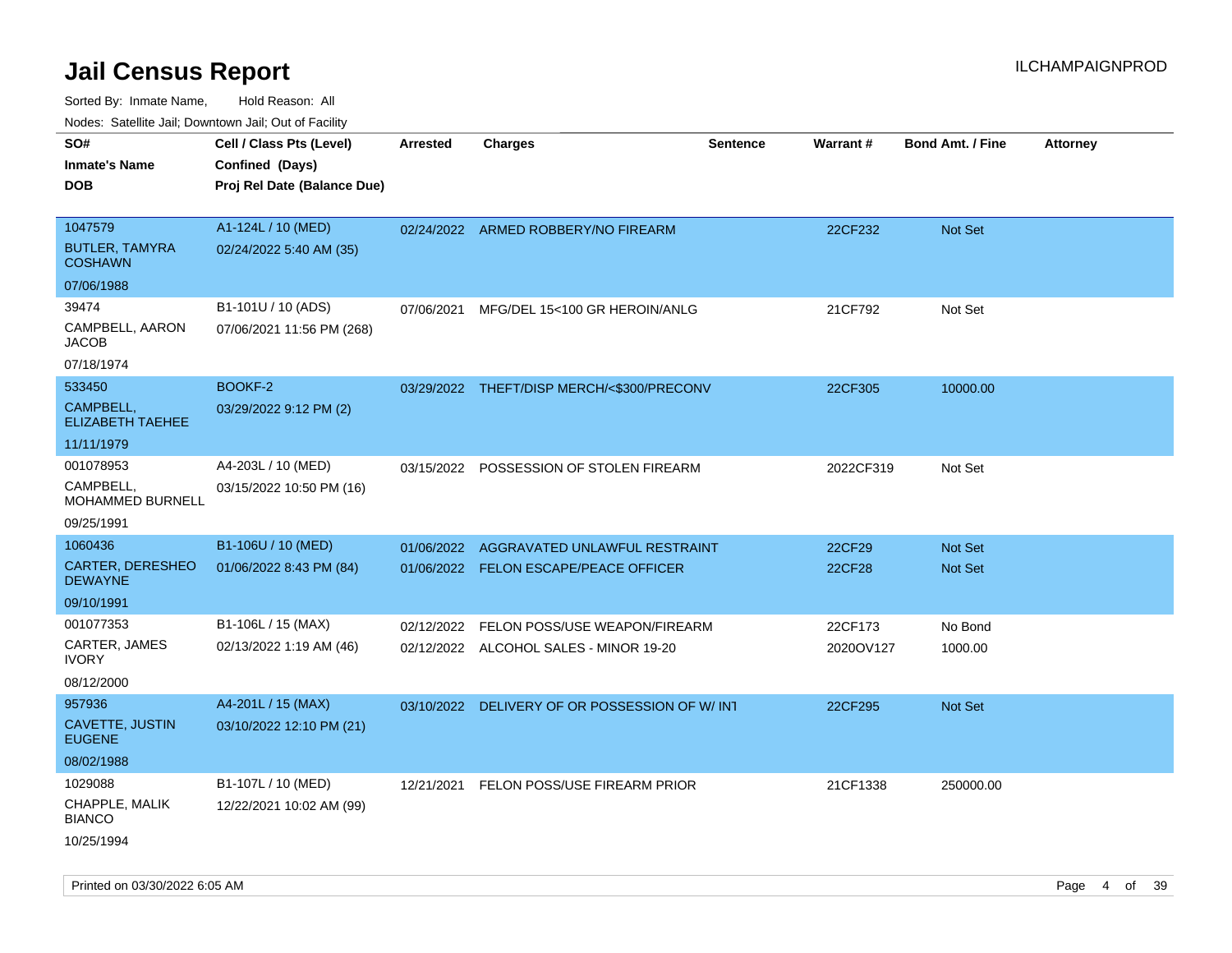Sorted By: Inmate Name, Hold Reason: All Nodes: Satellite Jail; Downtown Jail; Out of Facility

| 10000. Catolino can, Domntonn can, Cat or I doint |                                              |                 |                                          |                 |            |                         |                 |
|---------------------------------------------------|----------------------------------------------|-----------------|------------------------------------------|-----------------|------------|-------------------------|-----------------|
| SO#<br>Inmate's Name                              | Cell / Class Pts (Level)<br>Confined (Days)  | <b>Arrested</b> | <b>Charges</b>                           | <b>Sentence</b> | Warrant#   | <b>Bond Amt. / Fine</b> | <b>Attorney</b> |
| <b>DOB</b>                                        | Proj Rel Date (Balance Due)                  |                 |                                          |                 |            |                         |                 |
| 001078812                                         | B1-207U / 15 (MAX)                           |                 | 02/01/2022 ARMED ROBBERY/ARMED W/FIREARM |                 | 22CF145    | Not Set                 |                 |
| <b>COBB, SINTRAE</b><br><b>SANCHEZ</b>            | 02/01/2022 8:33 PM (58)                      |                 |                                          |                 |            |                         |                 |
| 07/05/2002                                        |                                              |                 |                                          |                 |            |                         |                 |
| 001077485                                         | A1-227U / 15 (MAX)                           | 12/21/2021      | MURDER/INTENT TO KILL/INJURE             |                 | 2021CF1282 | 1000000.00              |                 |
| COLBERT, ARIEANA<br>FELICIA                       | 12/21/2021 2:08 PM (100)                     |                 |                                          |                 |            |                         |                 |
| 12/13/2000                                        |                                              |                 |                                          |                 |            |                         |                 |
| 34805                                             | B4-227U / 15 (MAX)                           | 10/01/2021      | <b>DOMESTIC BATTERY</b>                  |                 | 21CF1183   | <b>Not Set</b>          |                 |
|                                                   | CONERLY, KIN JOSEPH 10/01/2021 1:53 AM (181) | 10/01/2021      | ARMED HABITUAL CRIMINAL                  |                 | 21CF1184   | <b>Not Set</b>          |                 |
|                                                   |                                              | 10/06/2021      | POSS STOLEN VEHICLE > \$25,000           |                 | 19CF1786   | <b>Not Set</b>          |                 |
| 11/16/1971                                        |                                              |                 |                                          |                 |            |                         |                 |
| 1074319                                           | B1-104L / 15 (MAX)                           | 10/12/2021      | AGGRAVATED CRUELTY TO ANIMALS            |                 | 21CF1238   | Not Set                 |                 |
| CRAIG, DAVUCCI<br>DAVION                          | 10/12/2021 11:36 AM (170)                    | 10/14/2021      | MURDER                                   |                 | 21CF1239   | Not Set                 |                 |
| 08/02/2001                                        |                                              |                 |                                          |                 |            |                         |                 |
| 49829                                             | B4-222U                                      |                 | 03/20/2022 AGGRAVATED DOMESTIC BATTERY   |                 | 22CF337    | No Bond                 |                 |
| <b>CRANDALL, TERRY</b><br>LEE, Junior             | 03/20/2022 11:02 PM (11)                     |                 |                                          |                 |            |                         |                 |
| 01/12/1974                                        |                                              |                 |                                          |                 |            |                         |                 |
| 001077549                                         | B2-T3-10L / 10 (SPH)                         | 12/22/2020      | PRED CRIM SEX ASLT/VICTIM <13            |                 | 2020CF1469 | Not Set                 |                 |
| CRISTOBAL-MATEO,<br><b>CRISTOBAL</b>              | 12/22/2020 1:17 PM (464)                     |                 |                                          |                 |            |                         |                 |
| 12/02/1988                                        |                                              |                 |                                          |                 |            |                         |                 |
| 988538                                            | B3-W4-15U / 10 (MED)                         | 12/21/2021      | AGGRAVATED DOMESTIC BATTERY              |                 | 21CF1564   | <b>Not Set</b>          |                 |
| DAVIDSON, HARLEY<br><b>KYLE SCOTT</b>             | 12/21/2021 5:45 AM (100)                     |                 |                                          |                 |            |                         |                 |
| 08/05/1990                                        | 4/18/2022 (0.00)                             |                 |                                          |                 |            |                         |                 |
| 1023587                                           | A4-102L / 15 (MAX)                           | 09/24/2021      | MFG/DEL CANNABIS/2.5-10 GRAMS            |                 | 21CF1155   | Not Set                 |                 |
| DAVIS, MARTIN<br><b>DENNIS</b>                    | 09/24/2021 9:38 PM (188)                     | 09/24/2021      | ARMED HABITUAL CRIMINAL                  |                 | 2021-CF681 | 500000.00               |                 |
| 1010011001                                        |                                              |                 |                                          |                 |            |                         |                 |

12/02/1994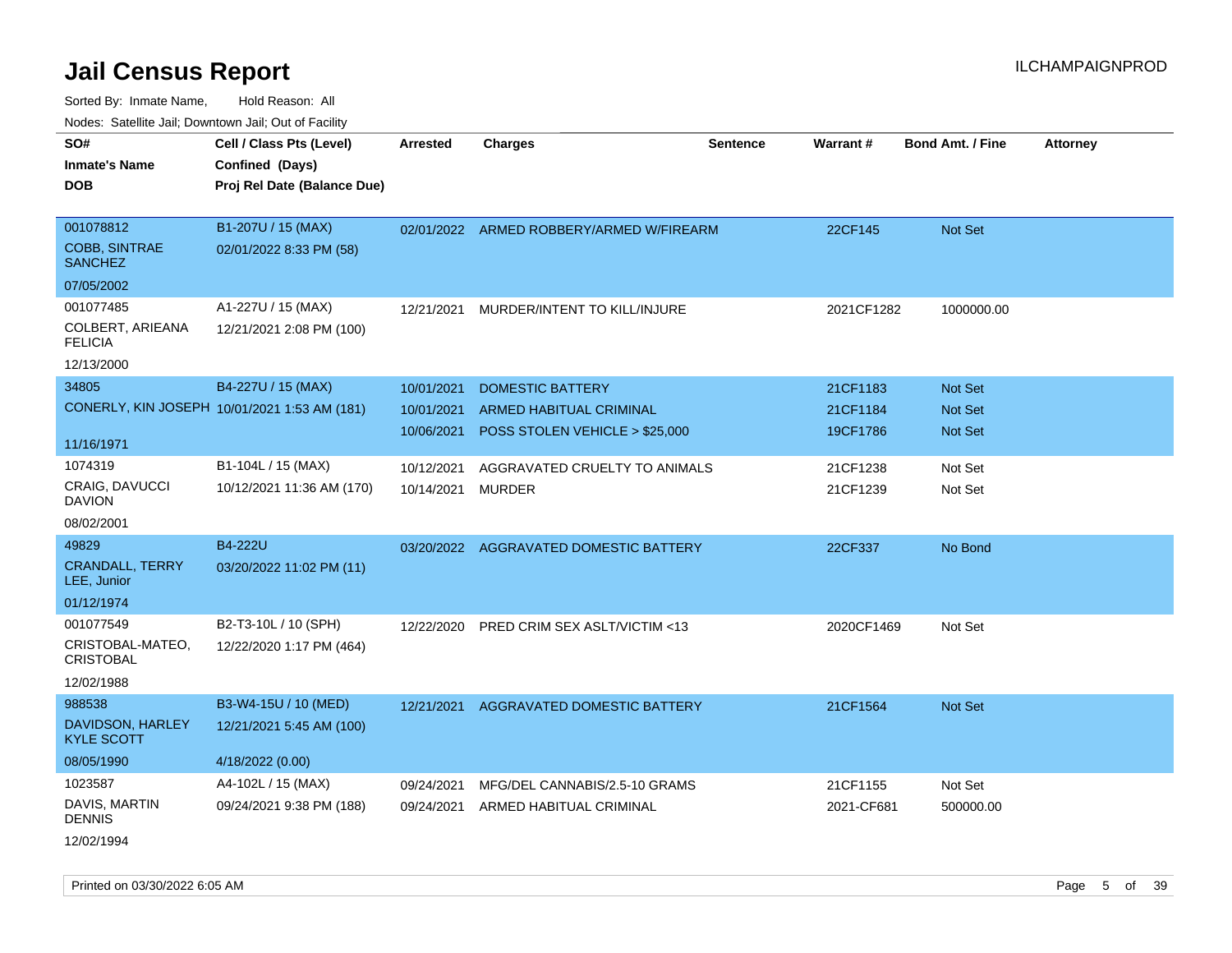Sorted By: Inmate Name, Hold Reason: All Nodes: Satellite Jail; Downtown Jail; Out of Facility

| SO#<br><b>Inmate's Name</b>             | Cell / Class Pts (Level)<br>Confined (Days) | <b>Arrested</b> | <b>Charges</b>                           | <b>Sentence</b> | <b>Warrant#</b> | <b>Bond Amt. / Fine</b> | <b>Attorney</b> |
|-----------------------------------------|---------------------------------------------|-----------------|------------------------------------------|-----------------|-----------------|-------------------------|-----------------|
| <b>DOB</b>                              | Proj Rel Date (Balance Due)                 |                 |                                          |                 |                 |                         |                 |
| 56972                                   | B3-W8-32L / 10 (MED)                        | 08/30/2021      | POSS STOLEN VEHICLE > \$25,000           |                 | 21CF1044        | Not Set                 |                 |
| DAY, DANIEL JOSEPH                      | 08/30/2021 3:07 PM (213)                    | 09/04/2021      | <b>BURGLARY</b>                          |                 | 21CF1054        | Not Set                 |                 |
| 10/16/1982                              |                                             |                 |                                          |                 |                 |                         |                 |
| 36298                                   | B2-DR / 5 (SPH)                             | 03/11/2022      | AGG DUI/3                                |                 | 21CF380         | Not Set                 |                 |
| DUCEY, SCOTT<br><b>ROBERT</b>           | 03/11/2022 12:49 PM (20)                    |                 |                                          |                 |                 |                         |                 |
| 04/02/1969                              |                                             |                 |                                          |                 |                 |                         |                 |
| 1024895                                 | B1-103L / 10 (MED)                          | 12/15/2021      | MFG/DEL 100<400 GR COCA/ANLG             |                 | 21CF1535        | Not Set                 |                 |
| EDWARDS, GEORGE<br><b>CORTEZ</b>        | 12/15/2021 12:26 PM (106)                   |                 | 12/15/2021 AGGRAVATED BATTERY            |                 | 21CF1536        | Not Set                 |                 |
| 06/19/1994                              |                                             |                 |                                          |                 |                 |                         |                 |
| 1074720                                 | B2-T4-13U / 15 (SPH)                        |                 | 01/19/2022 PRED CRIM SEX ASLT/VICTIM <13 |                 | 21CF1414        | 500000.00               |                 |
| ELVIR-REYES, JORGE<br><b>LEONARDO</b>   | 01/19/2022 1:43 PM (71)                     |                 |                                          |                 |                 |                         |                 |
| 06/03/1988                              |                                             |                 |                                          |                 |                 |                         |                 |
| 43977                                   | B2-T1-02L / 5 (SPH)                         | 12/20/2021      | AGG FLEEING POLICE/21 MPH OVER           |                 | 21CF1566        | Not Set                 |                 |
| <b>EMKES, DOUGLAS</b><br><b>ALAN</b>    | 12/20/2021 9:59 AM (101)                    | 12/20/2021      | <b>PAROLE REVOCATION</b>                 |                 |                 | No Bond                 |                 |
| 06/08/1959                              |                                             |                 |                                          |                 |                 |                         |                 |
| 987328                                  | A2-123L / 10 (MED)                          | 12/11/2021      | AGG ASLT PEACE OFF/FIRE/ER WRK           |                 | 21CF1515        | Not Set                 |                 |
| ERVIN, DEIDRA ANN<br><b>RUTH</b>        | 12/11/2021 8:48 PM (110)                    |                 |                                          |                 |                 |                         |                 |
| 04/15/1991                              |                                             |                 |                                          |                 |                 |                         |                 |
| 60186                                   | A4-202L / 10 (ADS)                          |                 | 03/12/2022 AGG DOMESTIC BATTERY/STRANGLE |                 | 22CF304         | Not Set                 |                 |
| <b>EVANS, MICHAEL</b><br><b>WILLIAM</b> | 03/12/2022 6:03 PM (19)                     |                 |                                          |                 |                 |                         |                 |
| 08/08/1981                              |                                             |                 |                                          |                 |                 |                         |                 |
| 1026175                                 | B4-127U / 10 (MED)                          | 02/06/2022      | FELON FAIL/RETURN FRM FURLOUGH           |                 | 21CF1554        | No Bond                 |                 |
| FALCONER, AVERY<br><b>FOX</b>           | 02/06/2022 4:49 AM (53)                     |                 | 02/06/2022 CITY OV ARREST                |                 | 2021-OV-65      | 1000.00                 |                 |
| 04/07/1989                              |                                             |                 | 02/07/2022 MFG/DEL 1<15 GR COCAINE/ANLG  | 6y (DOC)        | 2019CF1617      | No Bond                 |                 |

Printed on 03/30/2022 6:05 AM Page 6 of 39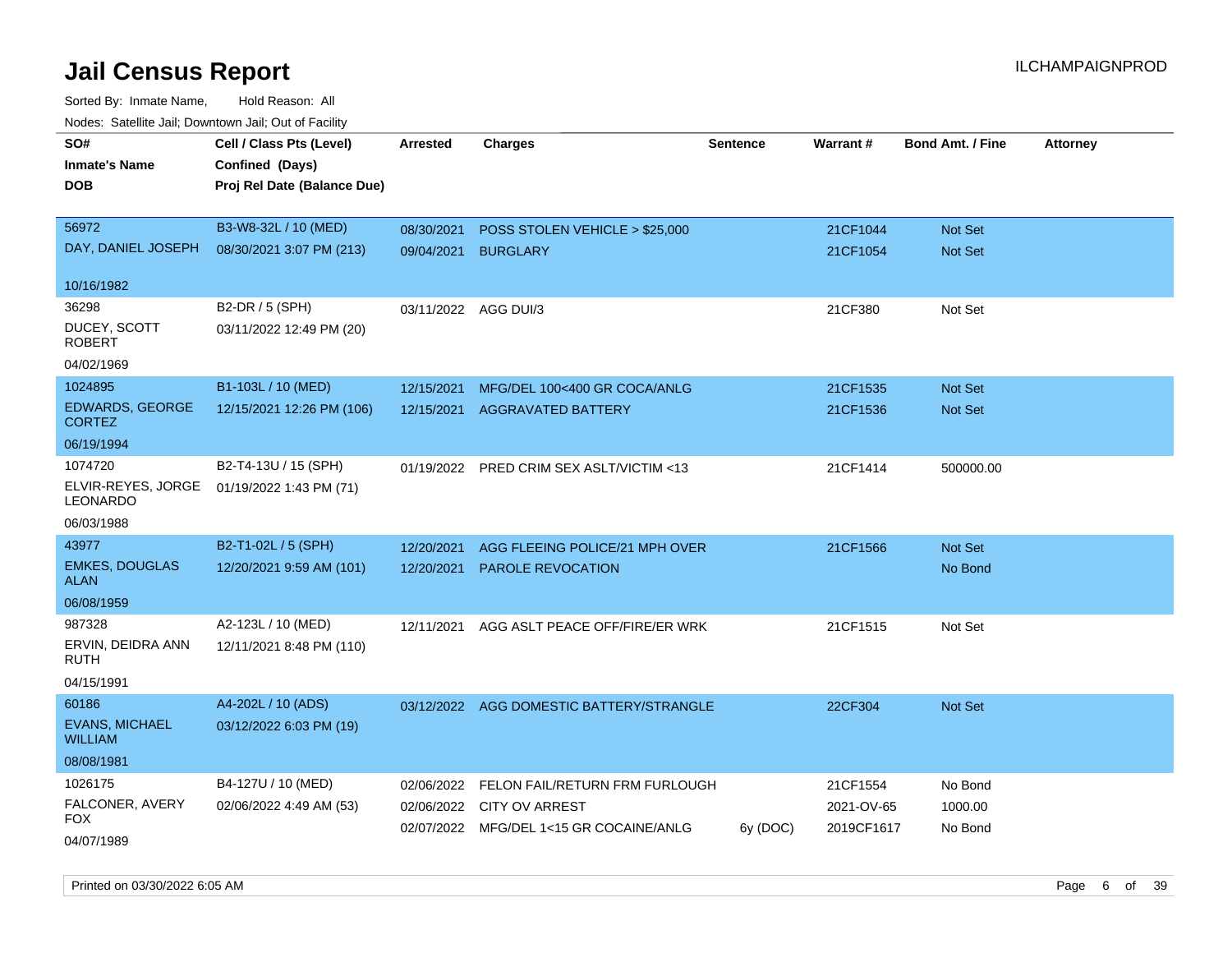Sorted By: Inmate Name, Hold Reason: All Nodes: Satellite Jail; Downtown Jail; Out of Facility

| rougs. Calcing Jan, Downtown Jan, Out of Facility            |                                                                            |                          |                                                                |                 |                       |                         |                 |
|--------------------------------------------------------------|----------------------------------------------------------------------------|--------------------------|----------------------------------------------------------------|-----------------|-----------------------|-------------------------|-----------------|
| SO#<br><b>Inmate's Name</b><br><b>DOB</b>                    | Cell / Class Pts (Level)<br>Confined (Days)<br>Proj Rel Date (Balance Due) | <b>Arrested</b>          | <b>Charges</b>                                                 | <b>Sentence</b> | Warrant#              | <b>Bond Amt. / Fine</b> | <b>Attorney</b> |
| 527081<br><b>FERGUSON,</b><br><b>CHRISTOPHER</b>             | B3-W5-20L / 10 (MED)<br>09/06/2021 1:18 PM (206)                           |                          | 09/06/2021 ARSON/REAL/PERSONAL PROP>\$150                      |                 | 2021 CF 797           | 25000.00                |                 |
| 12/21/1981<br>66468<br>FERRELL, BRIAN<br>JAMAL<br>11/15/1985 | A4-106L / 15 (MAX)<br>03/06/2022 9:04 PM (25)                              | 03/06/2022 MURDER        |                                                                |                 | 22CF273               | 1000000.00              |                 |
| 962759<br>12/28/1988                                         | B2-DR / 15 (SPH)<br>FINLEY, KEVIN DANTE 07/16/2021 9:44 PM (258)           | 07/16/2021<br>07/29/2021 | <b>METH DELIVERY&lt;5 GRAMS</b><br>AGG CRIM SEX ASSAULT/FELONY |                 | 21CF833<br>21CF891    | Not Set<br>No Bond      |                 |
| 001078961<br>FISCHER, KYRE<br>ORLANDO<br>04/14/2002          | B1-207L / 10 (MED)<br>03/21/2022 1:21 PM (10)                              |                          | 03/21/2022 AGG BATTERY/DISCHARGE FIREARM                       |                 | 22CF39                | 750000.00               |                 |
| 1039744<br>FONVILLE, TREVOY<br><b>JERMAINE</b><br>01/13/1996 | B4-124U / 15 (MAX)<br>12/06/2021 10:52 AM (115)                            | 12/06/2021 MURDER        |                                                                |                 | 20CF959               | 1000000.00              |                 |
| 001078863<br>FOSTER, JOHN<br>CARELL<br>03/13/1981            | B4-226U / 15 (MAX)<br>02/19/2022 6:01 AM (40)                              |                          | 02/19/2022 POSSESSION OF STOLEN FIREARM                        |                 | 22CF203               | Not Set                 |                 |
| 518395<br>09/10/1985                                         | B2-T3-12L / 15 (SPH)<br>FRANDLE, MARK RYAN 07/07/2020 3:42 PM (632)        | 07/07/2020               | <b>CRIMINAL SEXUAL ASSAULT</b>                                 |                 | 2020-CF735            | 250000.00               |                 |
| 001077934<br>FREED, LOGAN<br><b>SUZANNE</b><br>08/18/1996    | A1-125L / 10 (MED)<br>08/22/2021 11:45 PM (221)                            | 08/22/2021<br>08/22/2021 | AGG DUI/ACCIDENT/DEATH<br>DOMESTIC BATTERY                     |                 | 21CF1024<br>21 CM 172 | Not Set<br>10000.00     |                 |

Printed on 03/30/2022 6:05 AM **Page 7** of 39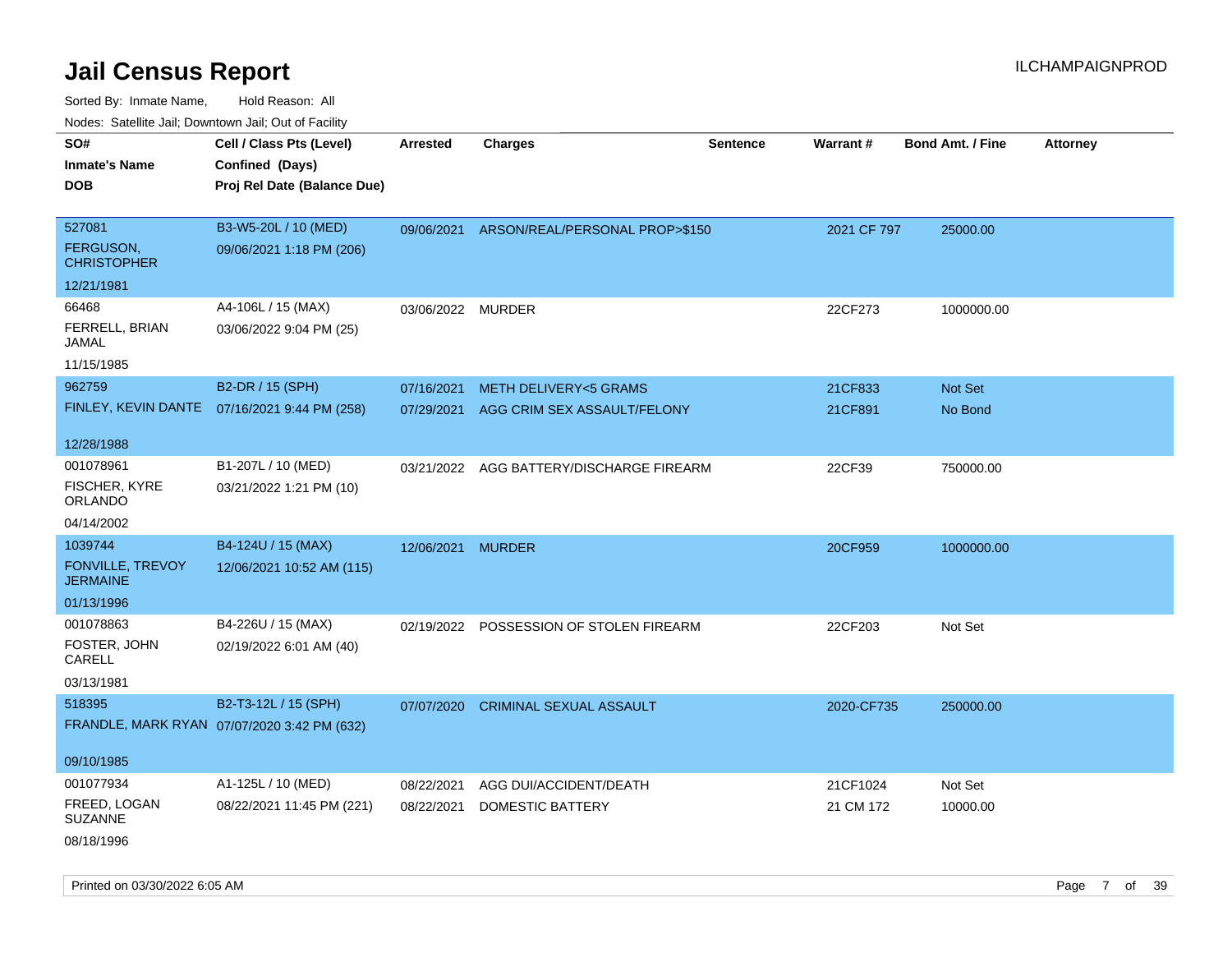Sorted By: Inmate Name, Hold Reason: All Nodes: Satellite Jail; Downtown Jail; Out of Facility

| ivoues. Salellite Jali, Downtown Jali, Out of Facility |                                            |            |                                          |                 |              |                         |                 |
|--------------------------------------------------------|--------------------------------------------|------------|------------------------------------------|-----------------|--------------|-------------------------|-----------------|
| SO#                                                    | Cell / Class Pts (Level)                   | Arrested   | <b>Charges</b>                           | <b>Sentence</b> | Warrant#     | <b>Bond Amt. / Fine</b> | <b>Attorney</b> |
| Inmate's Name                                          | Confined (Days)                            |            |                                          |                 |              |                         |                 |
| <b>DOB</b>                                             | Proj Rel Date (Balance Due)                |            |                                          |                 |              |                         |                 |
|                                                        |                                            |            |                                          |                 |              |                         |                 |
| 001078290                                              | A1-224L / 10 (ADS)                         | 08/19/2021 | MACHINE GUN/AUTO WEAPON/VEH              |                 | 21CF1012     | Not Set                 |                 |
| <b>FREEMAN, ANGEL</b><br>JANILA KAY                    | 08/19/2021 1:26 AM (224)                   |            |                                          |                 |              |                         |                 |
| 12/25/1995                                             |                                            |            |                                          |                 |              |                         |                 |
| 591514                                                 | B2-T2-07U / 10 (SPH)                       | 02/25/2022 | AGG CRIM SEX ABUSE/VIC 13-17             |                 | 22CF230      | 100000.00               |                 |
|                                                        | GAMBLE, SCOTT PAUL 02/25/2022 6:08 PM (34) |            |                                          |                 |              |                         |                 |
| 09/06/1968                                             |                                            |            |                                          |                 |              |                         |                 |
| 1075614                                                | A4-105L / 15 (MAX)                         | 03/19/2022 | AGGRAVATED DOMESTIC BATTERY              |                 | 22CF333      | Not Set                 |                 |
| <b>GANT, TEVIN</b><br>ODELROW                          | 03/19/2022 5:29 PM (12)                    | 03/19/2022 | <b>PAROLE REVOCATION</b>                 |                 | CM2201590    | No Bond                 |                 |
| 03/03/1991                                             |                                            |            |                                          |                 |              |                         |                 |
| 1068917                                                | BOOKF-1 / 5 (ADS)                          | 08/11/2021 | VIO ORDER/PRIOR VIO OF ORDER             |                 | 21CF965      | Not Set                 |                 |
| <b>GARCIA, JUAN</b><br>CARLOS                          | 08/11/2021 9:24 PM (232)                   |            |                                          |                 |              |                         |                 |
| 10/21/1997                                             |                                            |            |                                          |                 |              |                         |                 |
| 001078154                                              | B3-W1-01U / 10 (MED)                       | 01/09/2022 | DRVG UNDER INFLU OF ALCOHOL              |                 | 2021 DT 182  | 5000.00                 |                 |
| <b>GENTRY, DAMON</b><br><b>LIONEL</b>                  | 01/09/2022 4:41 PM (81)                    |            | 01/09/2022 AGG DOMESTIC BATTERY/STRANGLE |                 | 2021 CF 1396 | 50000.00                |                 |
| 12/25/1971                                             |                                            |            |                                          |                 |              |                         |                 |
| 001078633                                              | B2-T4-15U / 25 (SPH)                       | 12/01/2021 | <b>PRED CRIM SEX ASLT/VICTIM &lt;13</b>  |                 | 21CF1416     | 250000.00               |                 |
| GONZALEZ-GUILLEN,<br>EDWARD                            | 12/01/2021 12:08 PM (120)                  |            |                                          |                 |              |                         |                 |
| 08/25/2002                                             |                                            |            |                                          |                 |              |                         |                 |
| 001078607                                              | B4-221L / 15 (MAX)                         | 11/22/2021 | <b>FELON POSS/USE FIREARM/PAROLE</b>     |                 | 21CF1437     | <b>Not Set</b>          |                 |
| <b>GRAY, WILLIAM</b><br>DA'VON                         | 11/22/2021 2:57 PM (129)                   | 11/22/2021 | ATTEMPT (FIRST DEGREE MURDER)            |                 | 21CF1435     | <b>Not Set</b>          |                 |
| 04/18/1984                                             |                                            |            |                                          |                 |              |                         |                 |
| 56342                                                  | B1-206L / 10 (MED)                         | 10/21/2021 | THEFT CONTROL INTENT <\$500              |                 | 17CF1451     | 10000.00                |                 |
| <b>GRIFFIN, NATHAN</b>                                 | 10/21/2021 4:20 PM (161)                   | 10/21/2021 | DRIVING ON REVOKED LICENSE               |                 | 20TR1979     | 3000.00                 |                 |
| EUGENE                                                 |                                            | 10/21/2021 | ARMED HABITUAL CRIMINAL                  |                 | 21CF1279     | Not Set                 |                 |
| 02/24/1969                                             |                                            |            |                                          |                 |              |                         |                 |

Printed on 03/30/2022 6:05 AM **Page 8** of 39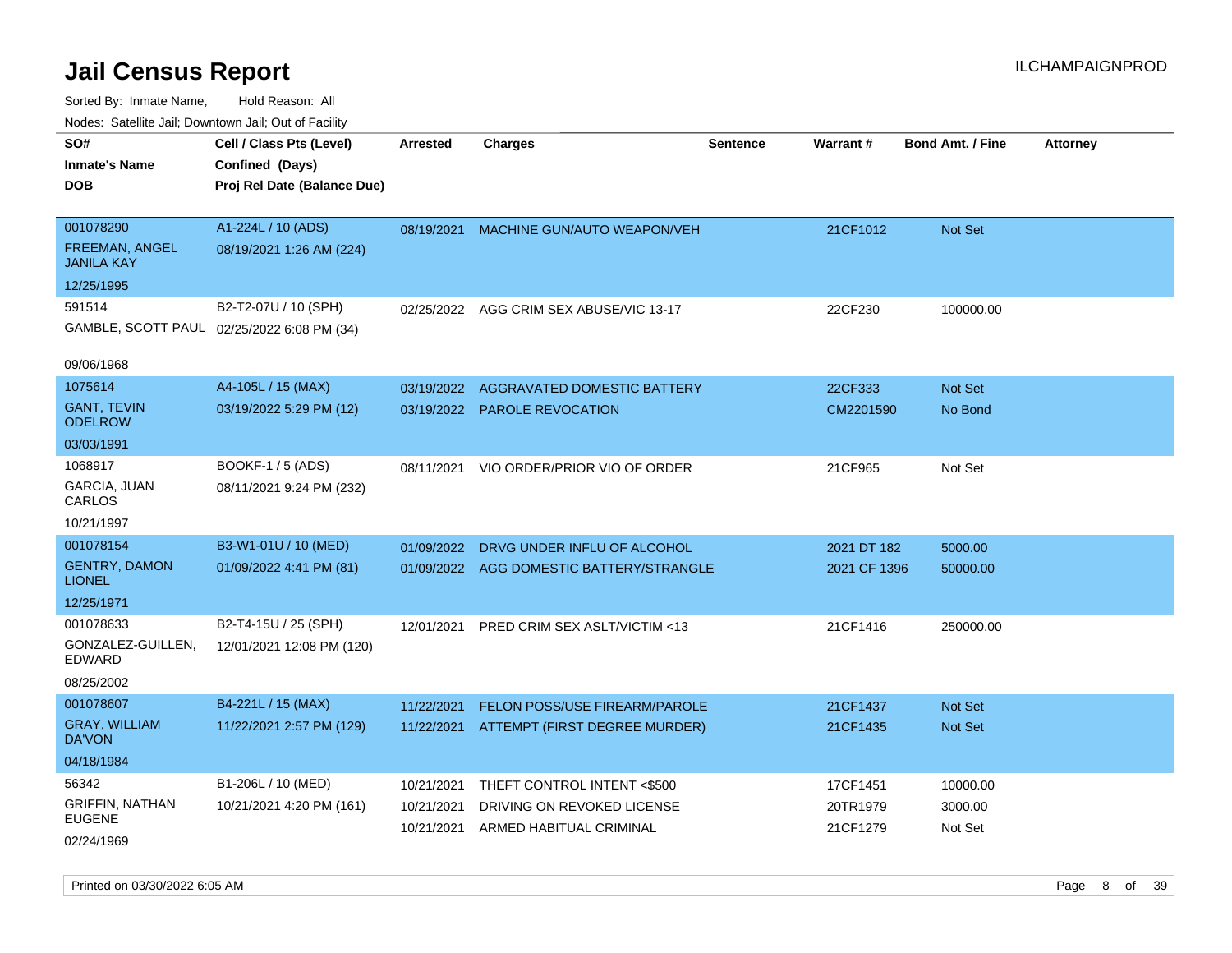| SO#<br><b>Inmate's Name</b>       | Cell / Class Pts (Level)<br>Confined (Days) | Arrested   | <b>Charges</b>                            | <b>Sentence</b> | <b>Warrant#</b> | <b>Bond Amt. / Fine</b> | <b>Attorney</b> |
|-----------------------------------|---------------------------------------------|------------|-------------------------------------------|-----------------|-----------------|-------------------------|-----------------|
| <b>DOB</b>                        | Proj Rel Date (Balance Due)                 |            |                                           |                 |                 |                         |                 |
|                                   |                                             |            |                                           |                 |                 |                         |                 |
| 56594                             | A4-104U / 10 (MED)                          | 03/22/2022 | DRIVING RVK/SUSP DUI/SSS 4-9              |                 | 21CF548         | 440.00                  |                 |
| HARRIS, JOSEPH LEE                | 03/22/2022 8:39 PM (9)                      | 03/22/2022 | DRIVING RVK/SUSP DUI/SSS 4-9              |                 | 20CF910         | 440.00                  |                 |
|                                   |                                             | 03/22/2022 | <b>VIOLATE/CDL LICENSE SUSPENDED</b>      |                 | 21TR7964        | 190.00                  |                 |
| 10/30/1982                        |                                             |            | 03/22/2022 DRIVING RVK/SUSP DUI/SSS 4-9   |                 | 20CF1018        | 440.00                  |                 |
|                                   |                                             | 03/22/2022 | AGG BATTERY/PUBLIC PLACE                  |                 | 19CF1521        | 5000.00                 |                 |
|                                   |                                             | 03/22/2022 | DRVG UNDER INFLU OF ALCOHOL               |                 | 2021CF142       | 7500.00                 |                 |
|                                   |                                             |            | 03/22/2022 POSS AMT CON SUB EXCEPT(A)/(D) |                 | 2021CF104       | 200000.00               |                 |
| 544770                            | A4-105U / 10 (MED)                          | 08/14/2021 | AGG DOMESTIC BATTERY/STRANGLE             | 7y (DOC)        | 2021CF514       | 25000.00                |                 |
| HAYES, DEVON<br><b>JERMAINE</b>   | 08/14/2021 2:56 AM (229)                    |            |                                           |                 |                 |                         |                 |
| 11/07/1987                        |                                             |            |                                           |                 |                 |                         |                 |
| 975293                            | B2-T4-14L / 10 (SPH)                        | 07/21/2021 | VIO ORDER/PRIOR VIO OF ORDER              |                 | 21CF914         | No Bond                 |                 |
| <b>HILL, JACOB MILES</b>          | 07/21/2021 8:43 PM (253)                    | 07/21/2021 | <b>STALKING</b>                           |                 | 2021CF863       | <b>Not Set</b>          |                 |
|                                   |                                             | 07/25/2021 | <b>PAROLE REVOCATION</b>                  |                 | CH2104646       | Not Set                 |                 |
| 02/06/1988                        |                                             | 08/18/2021 | <b>HARASS WITNESS/FAMILY MBR/REP</b>      |                 | 21CF992         | Not Set                 |                 |
|                                   |                                             | 09/09/2021 | AGG STALKING/BODILY HARM                  |                 | 21CF1073        | Not Set                 |                 |
| 980939                            | BOOKH-8 / 10 (ADS)                          |            | 03/25/2022 RECEIVE/POSS/SELL STOLEN VEH   |                 | 22CF357         | Not Set                 |                 |
| HILL, XAVIER<br><b>LENSHAUN</b>   | 03/25/2022 11:15 AM (6)                     |            |                                           |                 |                 |                         |                 |
| 06/18/1988                        |                                             |            |                                           |                 |                 |                         |                 |
| 987949                            | A3-113L                                     | 03/29/2022 | <b>FELON POSS/FIREARM</b>                 |                 | 22CF365         | Not Set                 |                 |
| HOLT, TERRELL<br><b>VALENTINO</b> | 03/29/2022 12:53 AM (2)                     |            | 03/29/2022 FUGITIVE FROM JUSTICE          |                 | 22CF364         | <b>Not Set</b>          |                 |
| 02/17/1991                        |                                             |            |                                           |                 |                 |                         |                 |
| 1072876                           | A1-226U / 5 (MIN)                           |            | 02/10/2022 METH DELIVERY/5<15 GRAMS       | 4y (DOC)        | 21CF143         | No Bond                 |                 |
| <b>BELL</b>                       | HOUTCHINS, SAVANNA 02/10/2022 5:10 PM (49)  |            |                                           |                 |                 |                         |                 |
| 07/10/1996                        | 2/17/2022 (0.00)                            |            |                                           |                 |                 |                         |                 |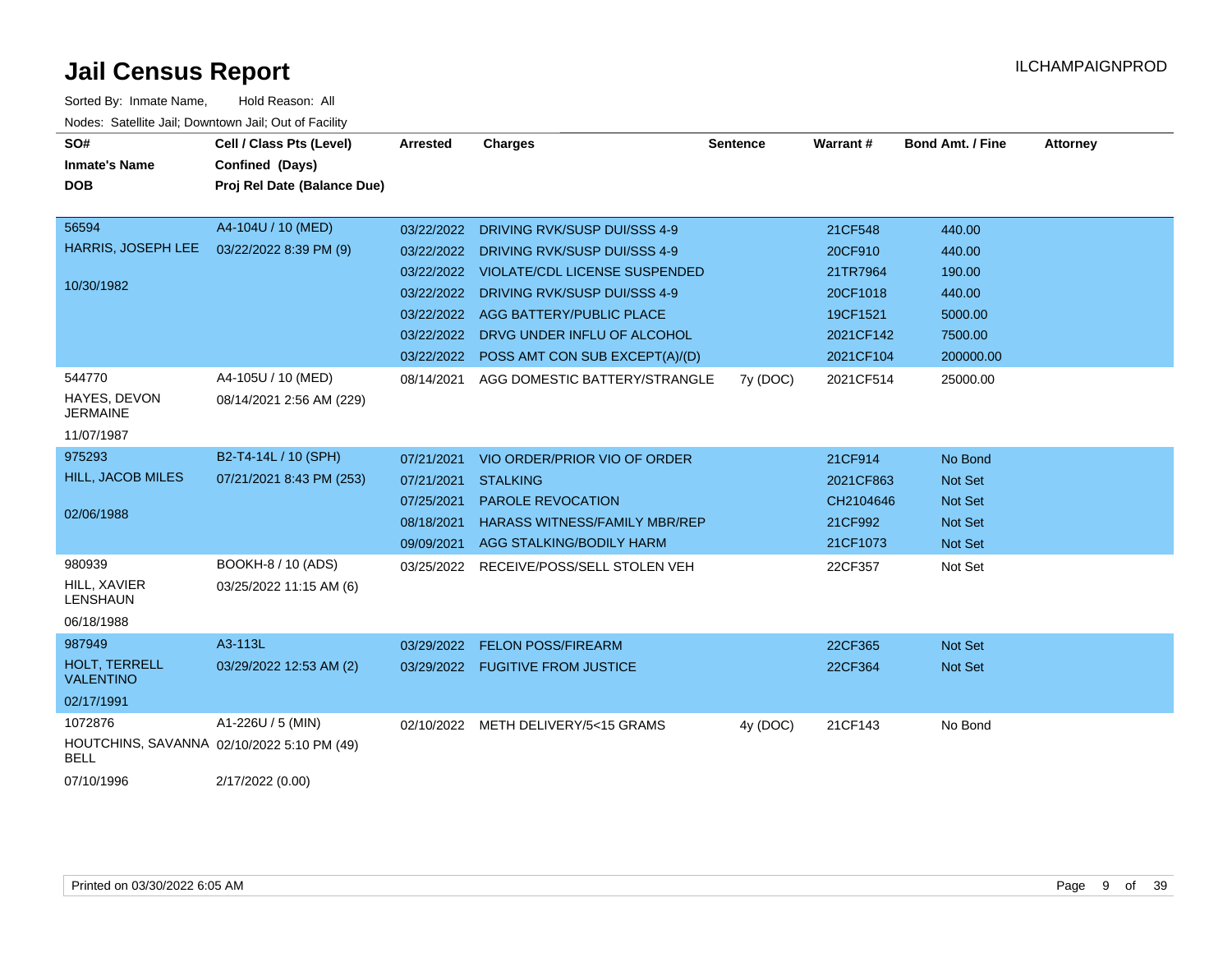|                                          | Nodes: Satellite Jali, Downtown Jali, Out of Facility |                 |                                           |                 |             |                         |                 |
|------------------------------------------|-------------------------------------------------------|-----------------|-------------------------------------------|-----------------|-------------|-------------------------|-----------------|
| SO#                                      | Cell / Class Pts (Level)                              | <b>Arrested</b> | <b>Charges</b>                            | <b>Sentence</b> | Warrant#    | <b>Bond Amt. / Fine</b> | <b>Attorney</b> |
| <b>Inmate's Name</b>                     | Confined (Days)                                       |                 |                                           |                 |             |                         |                 |
| <b>DOB</b>                               | Proj Rel Date (Balance Due)                           |                 |                                           |                 |             |                         |                 |
|                                          |                                                       |                 |                                           |                 |             |                         |                 |
| 001078884                                | A4-103L / 15 (MAX)                                    |                 | 02/27/2022 ARMED VIOLENCE/CATEGORY I      | 6y (DOC)        | 22CF234     | Not Set                 |                 |
| HOWARD, TREVON<br><b>TITRESS</b>         | 02/27/2022 5:07 AM (32)                               |                 |                                           |                 |             |                         |                 |
| 03/20/1999                               |                                                       |                 |                                           |                 |             |                         |                 |
| 51028                                    | B3-W6-21U / 10 (MED)                                  | 02/23/2022      | AGG FLEEING/2+ CON DEVICES                |                 | 19CF1839    | 50000.00                |                 |
| HUFFMAN, MICHAEL<br>LEONARD              | 02/23/2022 3:14 AM (36)                               |                 |                                           |                 |             |                         |                 |
| 07/24/1980                               |                                                       |                 |                                           |                 |             |                         |                 |
| 1061186                                  | A2-221L / 10 (ADS)                                    |                 | 03/16/2022 MURDER/STRONG PROB KILL/INJURE |                 | 22CF329     | No Bond                 |                 |
| <b>INGRAM, CHERELL</b><br><b>LETRISE</b> | 03/16/2022 10:17 PM (15)                              |                 |                                           |                 |             |                         |                 |
| 10/01/1986                               |                                                       |                 |                                           |                 |             |                         |                 |
| 38993                                    | A4-101L / 15 (MAX)                                    | 02/13/2021      | ATTEMPT (FIRST DEGREE MURDER)             |                 | 21CF181     | Not Set                 |                 |
| JACKSON, LAMONT<br><b>JEREMIE</b>        | 02/13/2021 7:45 AM (411)                              |                 |                                           |                 |             |                         |                 |
| 07/31/1973                               |                                                       |                 |                                           |                 |             |                         |                 |
| 001077487                                | B3-W8-30L / 10 (MED)                                  | 12/03/2020      | FELON POSS/USE WEAPON/FIREARM             | 8y (DOC)        | 20CF1377    | Not Set                 |                 |
| <b>JACKSON, TERRELL</b><br><b>DANDRE</b> | 12/03/2020 10:18 AM (483)                             | 11/09/2021      | AGG DISCHARGE FIREARM/OCC VEH             | 8y (DOC)        | 21CR0331401 | No Bond                 |                 |
| 08/11/1990                               |                                                       |                 |                                           |                 |             |                         |                 |
| 001078703                                | A1-225U / 15 (ADS)                                    | 12/20/2021      | MURDER/INTENT TO KILL/INJURE              |                 | 21CF1574    | Not Set                 |                 |
| JOHNS, SHANIQUH<br><b>THERESA</b>        | 12/22/2021 6:41 AM (99)                               |                 |                                           |                 |             |                         |                 |
| 04/03/1992                               |                                                       |                 |                                           |                 |             |                         |                 |
| 1042582                                  | B1-107U / 15 (MAX)                                    |                 | 03/10/2022 VIOLATE ORDER PROTECTION       |                 | 22CM61      | Not Set                 |                 |
| JONES, DEONTA<br><b>DANTRAL</b>          | 03/10/2022 4:50 AM (21)                               |                 |                                           |                 |             |                         |                 |
| 02/01/1993                               |                                                       |                 |                                           |                 |             |                         |                 |
| 001078645                                | B4-225L / 10 (MED)                                    | 12/02/2021      | AGG DISCHARGE FIREARM                     |                 | 21CF1478    | No Bond                 |                 |
| JONES, KELVIN<br><b>KHYRIC</b>           | 12/02/2021 6:56 PM (119)                              |                 |                                           |                 |             |                         |                 |
| 02/27/2001                               |                                                       |                 |                                           |                 |             |                         |                 |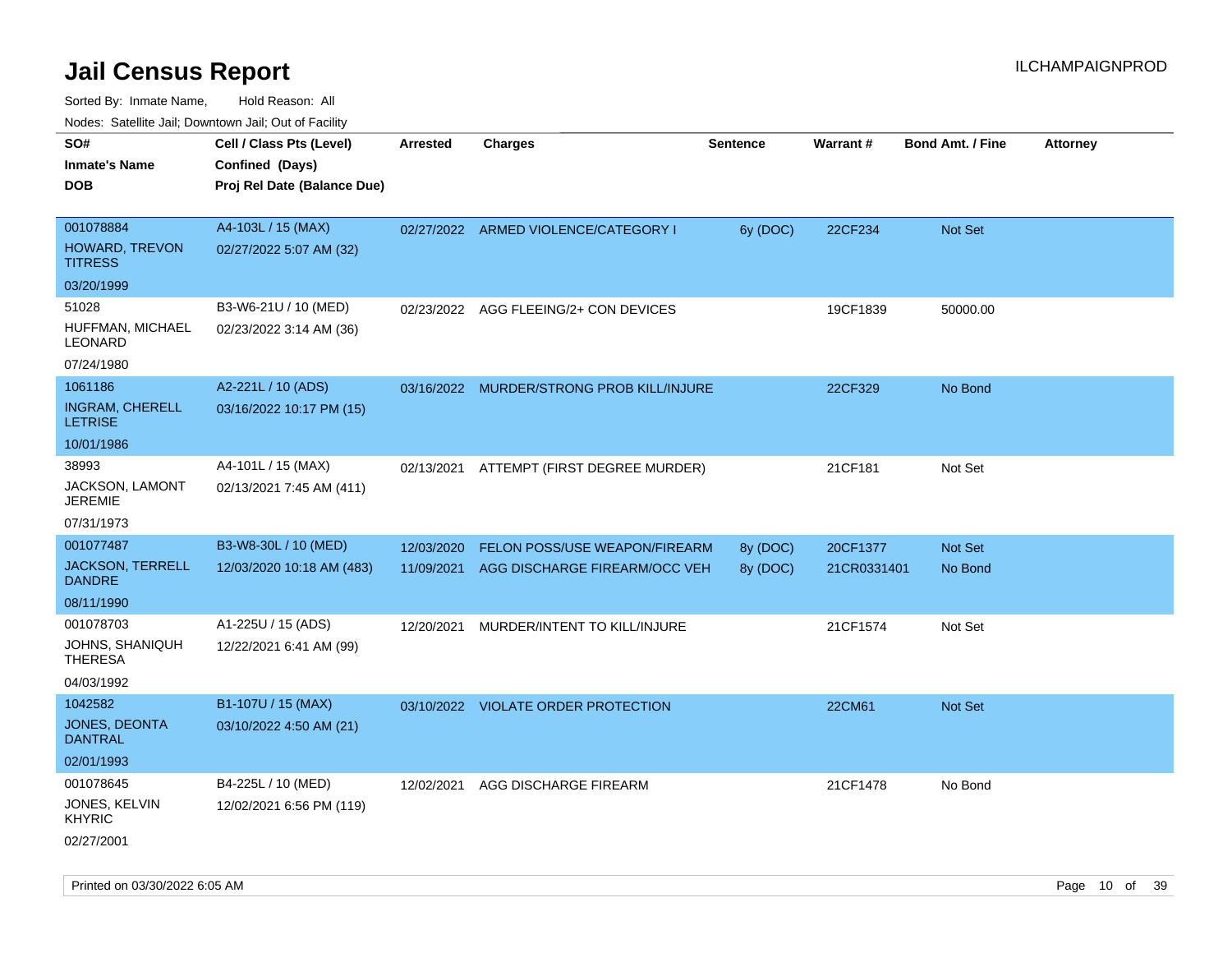| SO#                                       | Cell / Class Pts (Level)    | <b>Arrested</b> | <b>Charges</b>                           | <b>Sentence</b> | Warrant#   | <b>Bond Amt. / Fine</b> | <b>Attorney</b> |
|-------------------------------------------|-----------------------------|-----------------|------------------------------------------|-----------------|------------|-------------------------|-----------------|
| <b>Inmate's Name</b>                      |                             |                 |                                          |                 |            |                         |                 |
|                                           | Confined (Days)             |                 |                                          |                 |            |                         |                 |
| <b>DOB</b>                                | Proj Rel Date (Balance Due) |                 |                                          |                 |            |                         |                 |
| 956822                                    | A4-107U / 15 (MAX)          | 11/25/2021      | AGGRAVATED DOMESTIC BATTERY              |                 | 21CF1442   | Not Set                 |                 |
| <b>JONES, MARIO</b>                       | 11/25/2021 10:37 AM (126)   |                 |                                          |                 |            |                         |                 |
| <b>NATHANIEL</b>                          |                             | 11/25/2021      | PAROLE REVOCATION                        |                 | CH2106361  | No Bond                 |                 |
| 10/27/1987                                |                             | 11/25/2021      | UNLAWFUL RESTRAINT                       |                 | 21CF1443   | Not Set                 |                 |
| 59668                                     | B2-T1-04L / 10 (SPH)        | 02/11/2022      | FAIL TO RPT CHNG ADDRESS/EMPL            |                 | 20 CF 1241 | 75000.00                |                 |
| JONES, MARTELL<br><b>DEANGELO</b>         | 02/11/2022 3:19 PM (48)     |                 | 02/11/2022 AGGRAVATED ARSON/BODILY HARM  |                 | 22 CF 169  | 75000.00                |                 |
| 07/11/1983                                |                             |                 |                                          |                 |            |                         |                 |
| 1008468                                   | B4-125L / 10 (MED)          | 12/01/2021      | FELON POSS/USE WEAPON/FIREARM            |                 | 21CF1472   | Not Set                 |                 |
| <b>JONES, MARTEZ</b><br><b>LAMONTE</b>    | 12/01/2021 1:28 PM (120)    | 12/02/2021      | <b>PROBATION VIOLATION</b>               |                 | 20CF1151   | Not Set                 |                 |
| 06/22/1993                                |                             |                 |                                          |                 |            |                         |                 |
| 1068501                                   | B3-W2-06L / 5 (MIN)         | 02/07/2022      | VIO ORDER/NOTICE/PRIOR VIO O/P           | 18m (DOC)       | 22CF156    | No Bond                 |                 |
| KING, JULIUS<br><b>EMANUEL</b>            | 02/07/2022 7:06 PM (52)     | 03/29/2022      | RESIST/OBSTRUCT WITH INJURY              | 18m (DOC)       | 2021CF926  | No Bond                 |                 |
| 04/08/1985                                |                             |                 |                                          |                 |            |                         |                 |
| 24308                                     | B2-T1-01U / 15 (SPH)        |                 | 03/19/2022 RETAIL THEFT                  | 30m (DOC)       | 20CF79     | No Bond                 |                 |
| <b>KWIATKOWSKI,</b><br><b>ROBERT JOHN</b> | 03/19/2022 12:52 PM (12)    |                 |                                          |                 |            |                         |                 |
| 08/08/1963                                |                             |                 |                                          |                 |            |                         |                 |
| 1068786                                   | B3-W6-22L / 10 (MED)        | 03/04/2022      | DOMESTIC BATTERY/OTHER PRIOR             |                 | 22CF270    | Not Set                 |                 |
| LACY, MALIK SHAKUR                        | 03/04/2022 7:25 PM (27)     |                 | 03/04/2022 DOMESTIC BATTERY/HARM/VIO O/P |                 | 18CM478    | 2500.00                 |                 |
|                                           |                             |                 | 03/04/2022 WARRANT OUT OF COUNTY         |                 | 20TR4604   | 3000.00                 |                 |
| 12/01/1996                                |                             |                 |                                          |                 |            |                         |                 |
| 1041648                                   | A4-206U / 15 (MAX)          | 01/11/2022      | PAROLE REVOCATION                        |                 | CH2200221  | Not Set                 |                 |
| LANE, DEMETRIUS<br><b>LAQUAN</b>          | 01/11/2022 5:27 AM (79)     |                 | 01/11/2022 ARMED HABITUAL CRIMINAL       |                 | 22CF41     | Not Set                 |                 |
| 07/04/1996                                |                             |                 |                                          |                 |            |                         |                 |
| 1070011                                   | B4-122U / 10 (MED)          | 08/03/2021      | AGG DISCH FIREARM/1ST AID PERS           |                 | 21CF929    | Not Set                 |                 |
| LAWS, WILLIAM<br>ZARAK, Third             | 08/03/2021 3:53 PM (240)    |                 |                                          |                 |            |                         |                 |
| 07/06/1999                                |                             |                 |                                          |                 |            |                         |                 |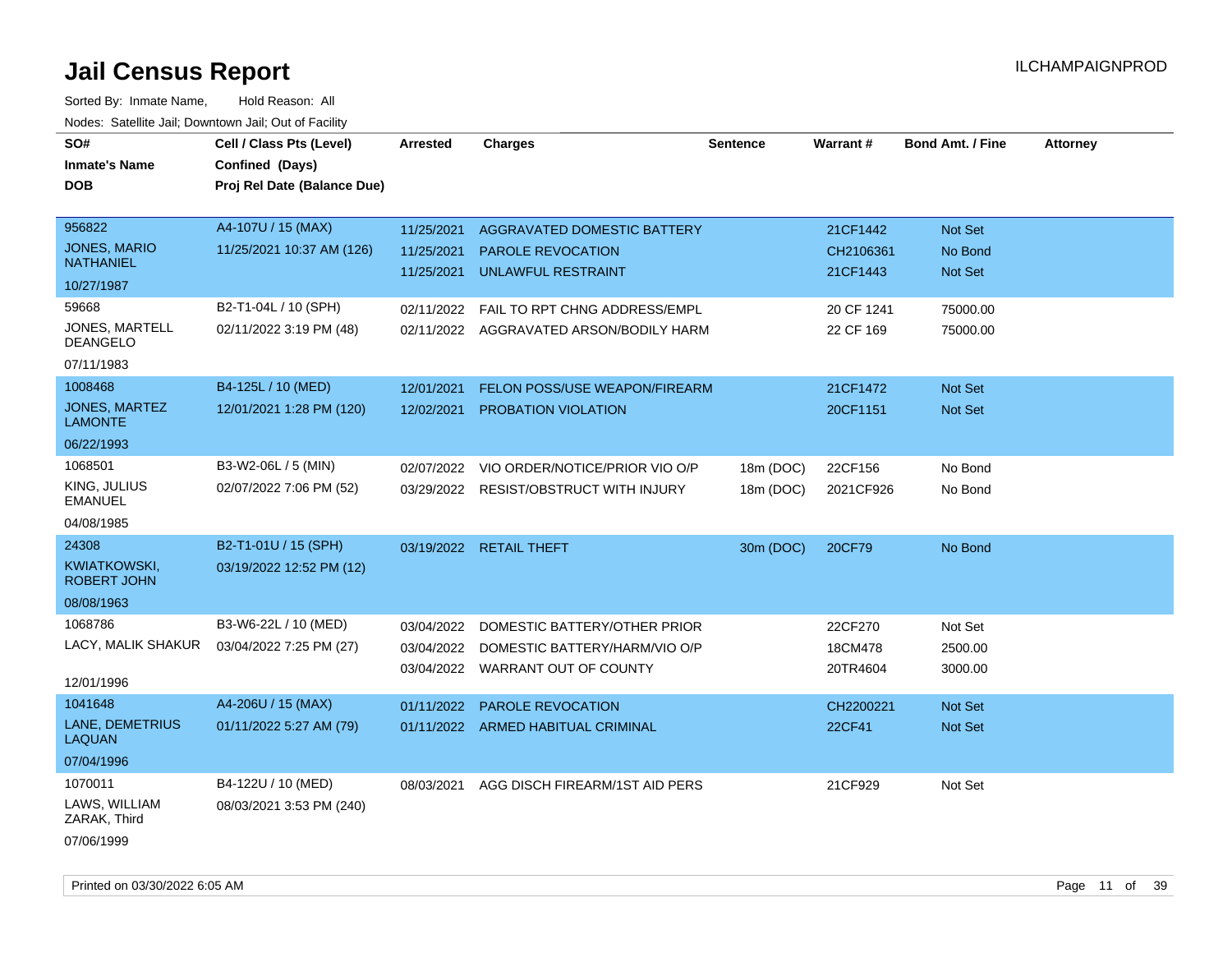Sorted By: Inmate Name, Hold Reason: All

Nodes: Satellite Jail; Downtown Jail; Out of Facility

| SO#                                    | Cell / Class Pts (Level)    | Arrested   | <b>Charges</b>                           | Sentence | <b>Warrant#</b> | <b>Bond Amt. / Fine</b> | <b>Attorney</b> |
|----------------------------------------|-----------------------------|------------|------------------------------------------|----------|-----------------|-------------------------|-----------------|
| <b>Inmate's Name</b>                   | Confined (Days)             |            |                                          |          |                 |                         |                 |
| <b>DOB</b>                             | Proj Rel Date (Balance Due) |            |                                          |          |                 |                         |                 |
|                                        |                             |            |                                          |          |                 |                         |                 |
| 548089                                 | B1-204U / 15 (MAX)          |            | 12/04/2020 ATTEMPT (FIRST DEGREE MURDER) |          | 20CF1378        | Not Set                 |                 |
| LEWIS, LAWRENCE<br>PAUL, Third         | 12/04/2020 4:42 AM (482)    |            |                                          |          |                 |                         |                 |
| 02/08/1993                             |                             |            |                                          |          |                 |                         |                 |
| 001078817                              | B1-206U / 10 (MED)          | 02/03/2022 | AGG UUW/PERSON/PREV CONVICTION           |          | 22CF143         | Not Set                 |                 |
| LIPSCOMB, LADAROL<br><b>ANTHONY</b>    | 02/03/2022 11:33 PM (56)    |            |                                          |          |                 |                         |                 |
| 10/01/2000                             |                             |            |                                          |          |                 |                         |                 |
| 001078924                              | A4-205L / 10 (MED)          | 03/09/2022 | DOMESTIC BATTERY/OTHER PRIOR             |          | 22CF289         | <b>Not Set</b>          |                 |
| LIVINGSTON, MASON<br><b>RICHARD</b>    | 03/09/2022 4:13 AM (22)     |            | 03/09/2022 WARRANT OUT OF COUNTY         |          | 2019 CM 230     | 5000.00                 |                 |
| 08/23/1988                             |                             |            |                                          |          |                 |                         |                 |
| 001077725                              | BOOKH-3                     |            | 03/30/2022 DOM BTRY/CONTACT/1-2 PRECONV  |          | 2021 CF 1101    | 10000.00                |                 |
| <b>MARTIN, TERRY LEE</b>               | 03/30/2022 1:32 AM (1)      |            |                                          |          |                 |                         |                 |
|                                        |                             |            |                                          |          |                 |                         |                 |
| 03/20/1975                             |                             |            |                                          |          |                 |                         |                 |
| 1038892                                | B2-DR / 10 (MED)            | 02/16/2022 | PRED CRIM SEX ASLT/BODILY HARM           |          | 22CF199         | No Bond                 |                 |
| MCCAULEY, TIMOTHY<br><b>WILLIAM</b>    | 02/16/2022 8:49 PM (43)     |            |                                          |          |                 |                         |                 |
| 03/05/1989                             |                             |            |                                          |          |                 |                         |                 |
| 48792                                  | B4-127L / 10 (MED)          | 11/19/2021 | AGG BATTERY/DISCHARGE FIREARM            |          | 21CF1425        | Not Set                 |                 |
| MCCLAIN, HURCHEL<br><b>JOSEPH</b>      | 11/20/2021 4:11 AM (131)    |            |                                          |          |                 |                         |                 |
| 05/01/1979                             |                             |            |                                          |          |                 |                         |                 |
| 1027034                                | A2-121L / 10 (ADS)          |            | 03/19/2022 ARMED ROBBERY/ARMED W/FIREARM |          | 22CF335         | No Bond                 |                 |
| MCFALL-DORSEY,<br><b>ESSENCE LEANN</b> | 03/19/2022 1:11 AM (12)     |            |                                          |          |                 |                         |                 |
| 03/20/1994                             |                             |            |                                          |          |                 |                         |                 |
| 001077938                              | BOOKH-4 / 15 (ADS)          | 05/10/2021 | AGG KIDNAPING DISCH FIR/HARM             |          | 21CF532         | Not Set                 |                 |
| MCGAHA,                                | 05/10/2021 7:02 PM (325)    | 05/11/2021 | <b>MURDER</b>                            |          | 2021-CF-215     | No Bond                 |                 |
| CHRISTOPHER D                          |                             | 05/27/2021 | ESCAPE FROM DEPT OF CORRECTION           |          | 21CF600         | Not Set                 |                 |
| 07/27/1991                             |                             |            |                                          |          |                 |                         |                 |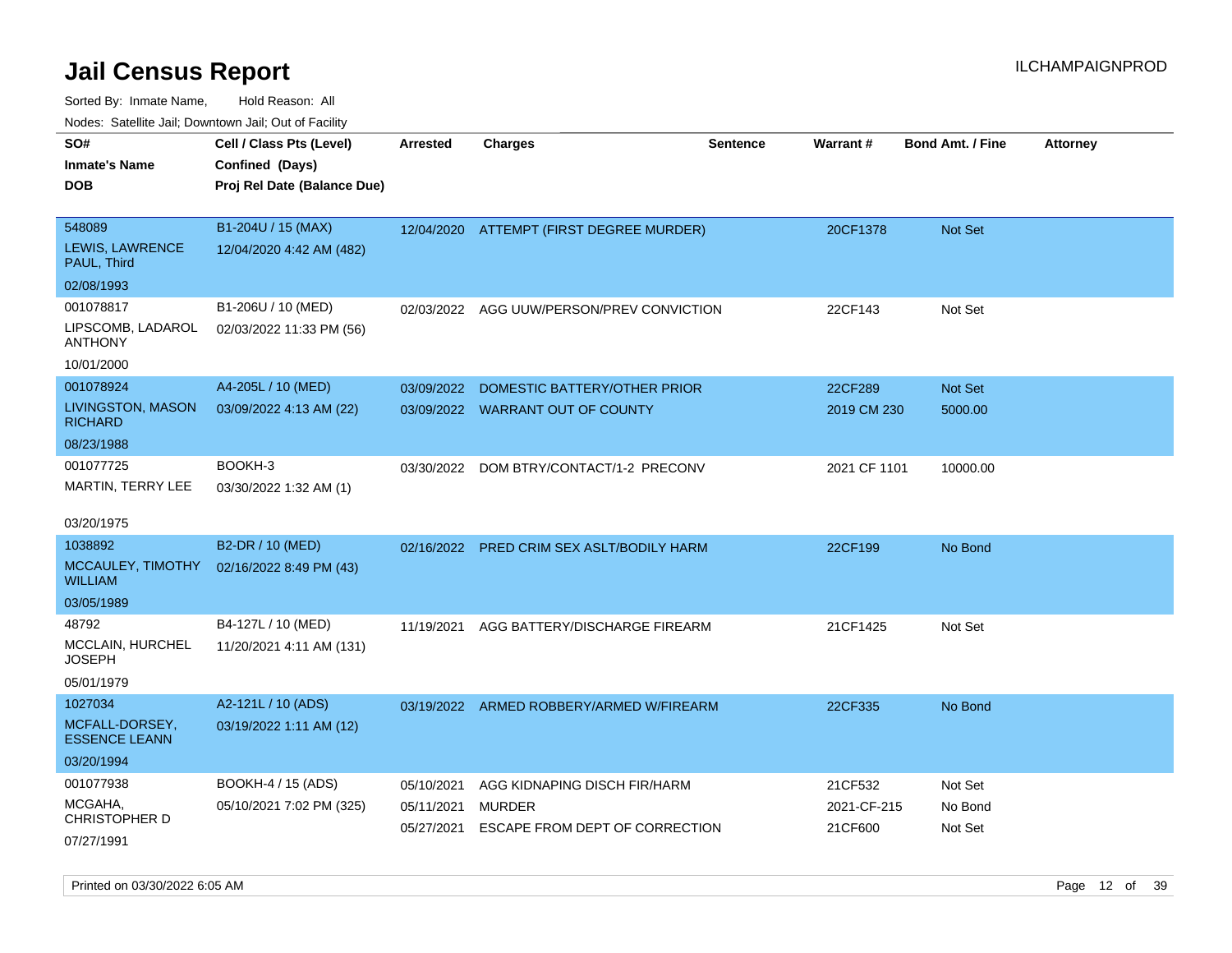Sorted By: Inmate Name, Hold Reason: All

Nodes: Satellite Jail; Downtown Jail; Out of Facility

| SO#                                      | Cell / Class Pts (Level)                     | <b>Arrested</b> | <b>Charges</b>                            | <b>Sentence</b> | <b>Warrant#</b> | <b>Bond Amt. / Fine</b> | Attorney |
|------------------------------------------|----------------------------------------------|-----------------|-------------------------------------------|-----------------|-----------------|-------------------------|----------|
| <b>Inmate's Name</b>                     | Confined (Days)                              |                 |                                           |                 |                 |                         |          |
| <b>DOB</b>                               | Proj Rel Date (Balance Due)                  |                 |                                           |                 |                 |                         |          |
|                                          |                                              |                 |                                           |                 |                 |                         |          |
| 66710                                    | A4-207U / 15 (ADS)                           |                 | 01/19/2022 ARMED VIOLENCE/CATEGORY I      |                 | 22CF88          | Not Set                 |          |
| <b>MEEKS, CASSARIOUS</b><br><b>MONTE</b> | 01/20/2022 11:40 AM (70)                     |                 |                                           |                 |                 |                         |          |
| 06/22/1984                               |                                              |                 |                                           |                 |                 |                         |          |
| 1043071                                  | A2-120L / 10 (MED)                           | 11/08/2021      | CRIM DMG/GOVT PROP/<\$500                 |                 | 21CF1378        | Not Set                 |          |
| MERRELL-<br>SUTHERLAND, ALICIA           | 11/08/2021 2:22 AM (143)                     |                 |                                           |                 |                 |                         |          |
| 11/26/1972                               |                                              |                 |                                           |                 |                 |                         |          |
| 41584                                    | B4-227L / 15 (MAX)                           | 12/01/2021      | ARMED HABITUAL CRIMINAL                   |                 | 21CF1467        | Not Set                 |          |
|                                          | MILLER, JOSE LOVELL 12/02/2021 1:04 AM (119) |                 |                                           |                 |                 |                         |          |
|                                          |                                              |                 |                                           |                 |                 |                         |          |
| 10/07/1975                               |                                              |                 |                                           |                 |                 |                         |          |
| 39106                                    | B3-W3-10L / 10 (MED)                         | 10/12/2021      | DOMESTIC BATTERY/OTHER PRIOR              |                 | 21CF1217        | Not Set                 |          |
| Junior                                   | MOORE, ANDREW LEE, 10/12/2021 1:02 AM (170)  |                 |                                           |                 |                 |                         |          |
| 04/12/1973                               | 4/10/2022 (0.00)                             |                 |                                           |                 |                 |                         |          |
| 65387                                    | A4-202U / 10 (MED)                           |                 | 03/17/2022 PROBATION VIOLATION            |                 | 20CF1185        | 15000.00                |          |
| MOORE, ERIC<br><b>FRANCIS</b>            | 03/17/2022 4:40 PM (14)                      |                 |                                           |                 |                 |                         |          |
| 04/05/1983                               |                                              |                 |                                           |                 |                 |                         |          |
| 539294                                   | B1-205L / 10 (MED)                           |                 | 01/11/2022 AGG DUI/NO VALID DL            |                 | 22CF49          | Not Set                 |          |
| MOSLEY, JAMES<br><b>CALVIN</b>           | 01/11/2022 9:43 PM (79)                      |                 | 01/11/2022 PAROLE REVOCATION              |                 | CH2200227       | No Bond                 |          |
| 12/11/1985                               |                                              |                 |                                           |                 |                 |                         |          |
| 001078993                                | BOOKH-5                                      |                 | 03/29/2022 AGG ASLT PEACE OFF/FIRE/ER WRK |                 | 2022CFAWOW      | <b>Not Set</b>          |          |
| MURPHY, JUSTIN RAY                       | 03/29/2022 6:40 PM (2)                       |                 |                                           |                 |                 |                         |          |
|                                          |                                              |                 |                                           |                 |                 |                         |          |
| 03/12/1997                               |                                              |                 |                                           |                 |                 |                         |          |
| 001078517                                | B1-102L / 15 (MAX)                           | 10/19/2021      | ATTEMPT (FIRST DEGREE MURDER)             |                 | 21CF1267        | Not Set                 |          |
| NELSON, RORY<br><b>DEMOND</b>            | 10/19/2021 3:55 AM (163)                     |                 |                                           |                 |                 |                         |          |
| 08/14/1984                               |                                              |                 |                                           |                 |                 |                         |          |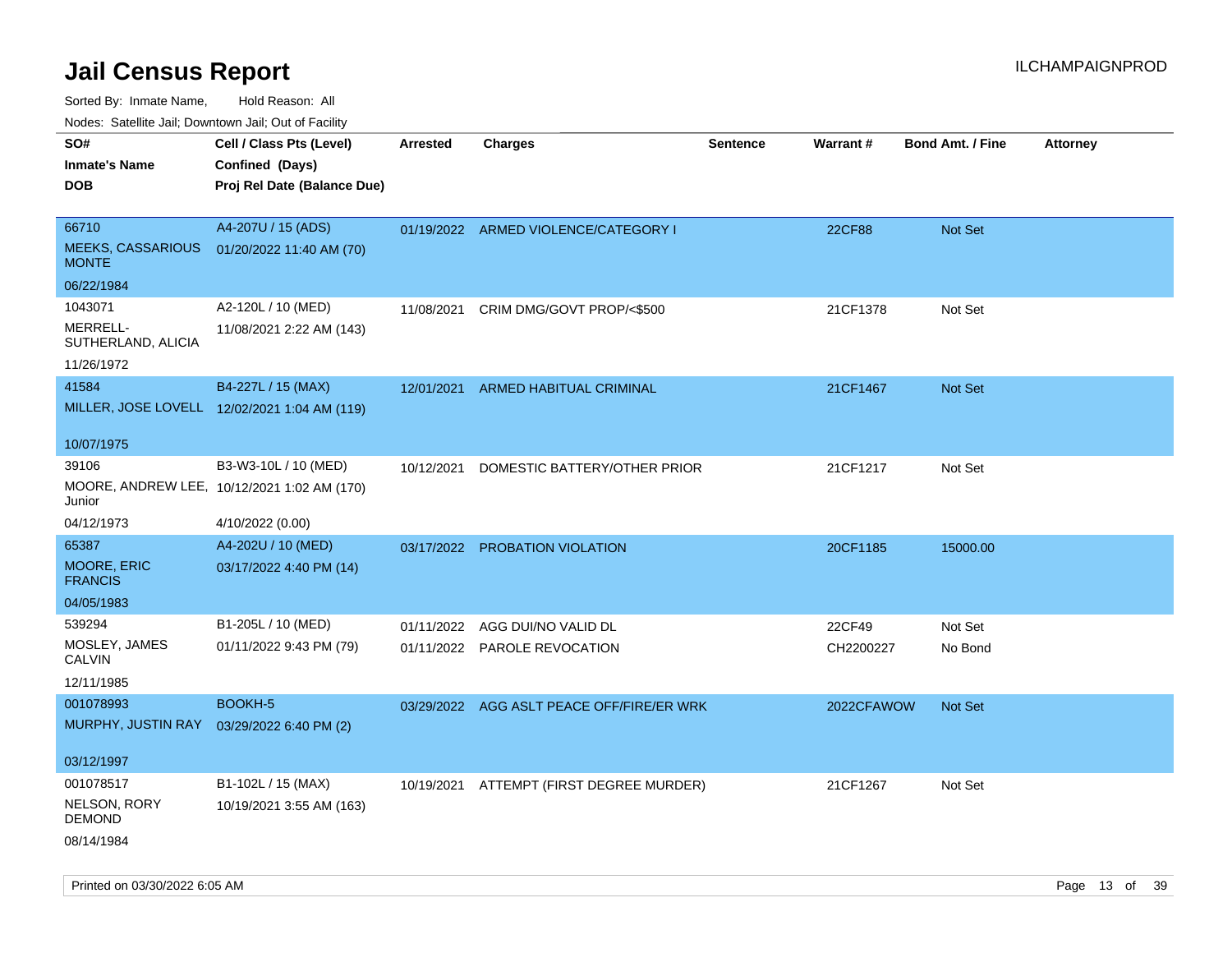Sorted By: Inmate Name, Hold Reason: All Nodes: Satellite Jail; Downtown Jail; Out of Facility

| SO#<br><b>Inmate's Name</b><br><b>DOB</b> | Cell / Class Pts (Level)<br>Confined (Days)<br>Proj Rel Date (Balance Due) | <b>Arrested</b> | <b>Charges</b>                            | <b>Sentence</b> | Warrant#     | <b>Bond Amt. / Fine</b> | <b>Attorney</b> |
|-------------------------------------------|----------------------------------------------------------------------------|-----------------|-------------------------------------------|-----------------|--------------|-------------------------|-----------------|
| 1013906                                   | <b>BOOKF-2</b>                                                             | 03/30/2022      | LEAVING THE SCENE INVOLV VEHICLE          |                 | 2020TR04026  | 5000.00                 |                 |
| PARKER, QUDAYJAH                          | 03/30/2022 3:13 AM (1)                                                     | 03/30/2022      | LEAVING THE SCENE INVOLV VEHICLE          |                 | 2021TR08526  | 5000.00                 |                 |
| LASHA                                     |                                                                            |                 | 03/30/2022 AGG ASLT/OP MOTOR VEH/STRUCK   |                 | 2021CF01263  | 5000.00                 |                 |
| 11/14/1993                                |                                                                            |                 |                                           |                 |              |                         |                 |
| 001078982                                 | A3-117L / 15 (ADS)                                                         | 03/26/2022      | AGG CRIM SX AB/>5 YR OLDER VIC            |                 | 2022CF340    | 50000.00                |                 |
| PASCUAL-PEDRO,<br><b>ALEXANDER</b>        | 03/26/2022 7:47 AM (5)                                                     |                 |                                           |                 |              |                         |                 |
| 07/10/2001                                |                                                                            |                 |                                           |                 |              |                         |                 |
| 001078854                                 | B2-T2-05U / 15 (MAX)                                                       | 02/15/2022      | AGG BATTERY/DISCHARGE FIREARM             |                 | 2019JD22     | No Bond                 |                 |
| PATNAUDE, MARTY<br><b>WW</b>              | 02/15/2022 5:12 PM (44)                                                    |                 | 02/15/2022 ARMED VIOLENCE/CATEGORY I      |                 | 22CF190      | Not Set                 |                 |
| 08/26/2003                                |                                                                            |                 |                                           |                 |              |                         |                 |
| 1030954                                   | B4-223U / 15 (MAX)                                                         | 01/14/2022      | ARMED VIOLENCE/CATEGORY I                 |                 | 22CF76       | Not Set                 |                 |
| PETTIGREW,<br>MALCOME JAMIESON            | 01/15/2022 4:35 AM (75)                                                    |                 | 01/14/2022 MFG/DEL CANNABIS/10-30 GRAMS   |                 | 2020CF9      | 15000.00                |                 |
| 02/20/1995                                |                                                                            |                 |                                           |                 |              |                         |                 |
| 1059394                                   | B3-W1-04L / 5 (MIN)                                                        |                 | 02/16/2022 AGG DUI/NO VALID DL            |                 | 2020CF1396   | No Bond                 |                 |
| PHILLIPS, ISAAC<br><b>TERRELL</b>         | 02/16/2022 9:00 AM (43)                                                    |                 |                                           |                 |              |                         |                 |
| 12/27/1996                                | 5/15/2022 (0.00)                                                           |                 |                                           |                 |              |                         |                 |
| 1015033                                   | B1-203U / 10 (MED)                                                         | 03/05/2022      | POSSESSION OF STOLEN FIREARM              |                 | 21CF1172     | 500000.00               |                 |
| PICKENS, DANTE<br>DEVON                   | 03/05/2022 4:01 AM (26)                                                    |                 | 03/05/2022 POSS AMT CON SUB EXCEPT(A)/(D) |                 | 20CF109      | 20000.00                |                 |
| 01/05/1993                                |                                                                            |                 |                                           |                 |              |                         |                 |
| 1022441                                   | B2-T1-03U / 10 (SPH)                                                       | 10/27/2021      | AGG BATTERY/PEACE OFFICER                 |                 | 2021 CF 12   | No Bond                 |                 |
| PICKENS, DONTRELL<br><b>DEMAR</b>         | 10/27/2021 1:39 PM (155)                                                   | 10/27/2021      | AGG BATTERY/PEACE OFFICER                 |                 | 2020 CF 1488 | No Bond                 |                 |
| 12/10/1993                                |                                                                            |                 |                                           |                 |              |                         |                 |
| 1069524                                   | B3-W5-18L / 10 (MED)                                                       | 08/08/2021      | MFG/DEL CANNABIS/30-500 GRAMS             |                 | 21CF953      | Not Set                 |                 |
| RAY-DAVIS, KAMARI<br><b>DAYVON</b>        | 08/09/2021 2:44 AM (234)                                                   |                 |                                           |                 |              |                         |                 |
| 03/30/2000                                |                                                                            |                 |                                           |                 |              |                         |                 |

Printed on 03/30/2022 6:05 AM Page 14 of 39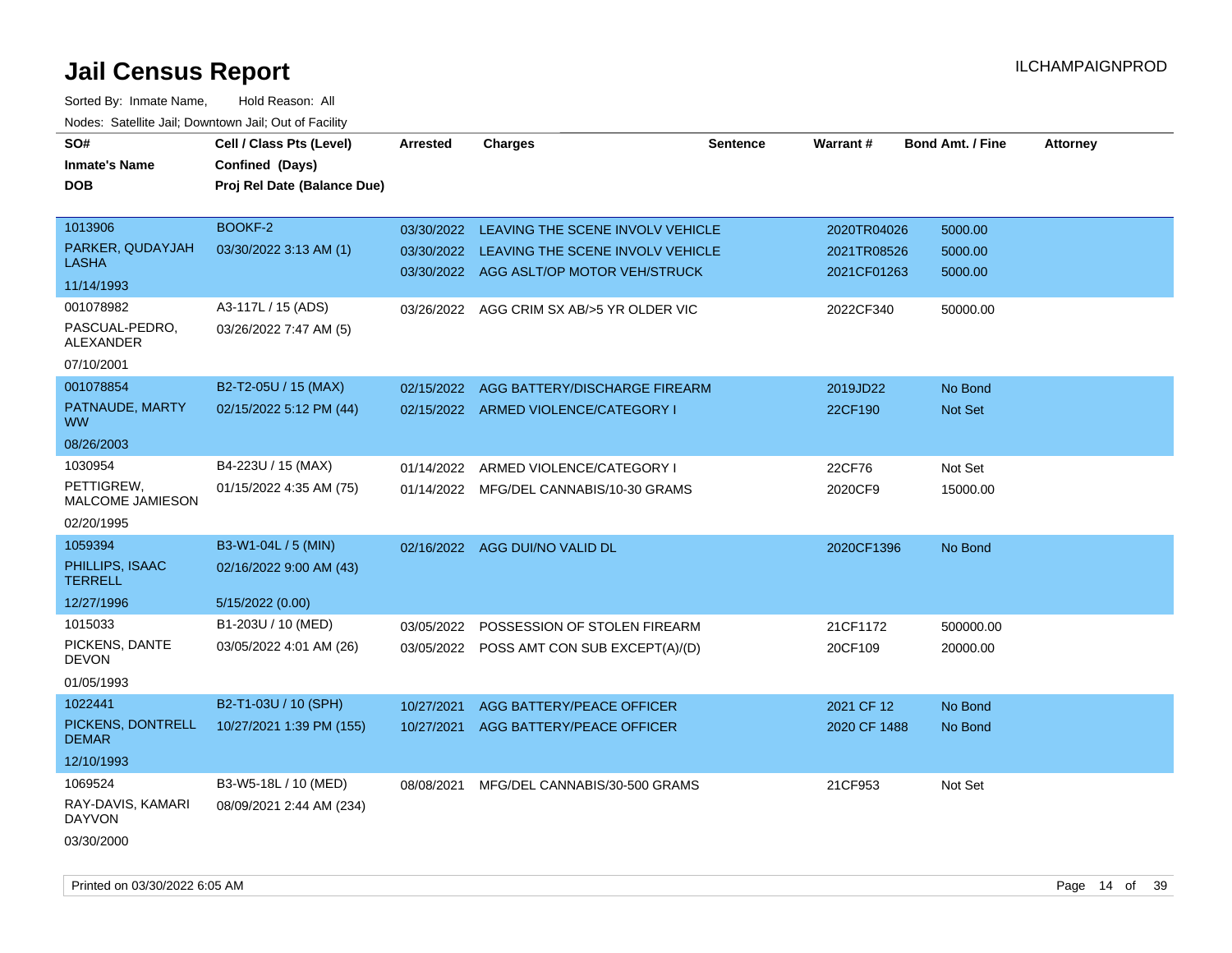| SO#<br><b>Inmate's Name</b><br>DOB                                             | Cell / Class Pts (Level)<br>Confined (Days)<br>Proj Rel Date (Balance Due) | <b>Arrested</b>          | <b>Charges</b>                               | <b>Sentence</b> | <b>Warrant#</b>       | <b>Bond Amt. / Fine</b> | <b>Attorney</b> |
|--------------------------------------------------------------------------------|----------------------------------------------------------------------------|--------------------------|----------------------------------------------|-----------------|-----------------------|-------------------------|-----------------|
| 001078676<br>READUS, LORENZO                                                   | B1-205U / 10 (MED)<br>03/20/2022 2:38 AM (11)                              |                          | 03/20/2022 AGG DUI/NO VALID DL               |                 | 22CF334               | No Bond                 |                 |
| 05/13/1983<br>001078482<br><b>REED, MONTRES</b><br><b>ANTRON</b><br>02/26/2004 | B1-204L / 10 (MED)<br>03/14/2022 12:06 PM (17)                             |                          | 03/14/2022 AGG DISCHARGE FIREARM/VEH/SCH     |                 |                       | 250000.00               |                 |
| 982660<br><b>REYNOLDS, DAVID</b><br><b>ALLEN</b>                               | A4-203U / 10 (MED)<br>03/22/2022 4:11 AM (9)                               | 03/22/2022               | <b>BURGLARY</b>                              |                 | 22CF339               | No Bond                 |                 |
| 03/27/2002<br>979485<br>RODRIGUEZ, JOSHUA<br>ANTHONY<br>04/06/1990             | B2-T4-16L / 15 (SPH)<br>03/12/2021 1:57 PM (384)                           | 03/12/2021               | PRED CRIM SEX ASLT/VICTIM <13                |                 | 21CF282               | Not Set                 |                 |
| 001078992<br><b>ROSS, RENIYA</b><br><b>A'RIANNA</b><br>08/13/2002              | <b>BOOKF-2</b><br>03/29/2022 10:40 AM (2)                                  |                          | 03/29/2022 AGGRAVATED DOMESTIC BATTERY       |                 | 22CFAWOW              | No Bond                 |                 |
| 61330<br>RUFFIN, JONATHON<br><b>CECIL</b><br>05/10/1984                        | B4-224L / 15 (MAX)<br>12/01/2021 5:34 AM (120)                             | 12/01/2021<br>12/01/2021 | ARMED HABITUAL CRIMINAL<br>PAROLE REVOCATION |                 | 21CF1473<br>CH2107545 | Not Set<br>No Bond      |                 |
| 1071161<br>SANDERS, MARKELL<br><b>LAMAR</b><br>02/02/2000                      | B4-124L / 15 (MAX)<br>08/18/2021 6:18 PM (225)                             | 08/18/2021               | DELIVERY OF OR POSSESSION OF W/ INT          |                 | 21CF1008              | No Bond                 |                 |
| 001078898<br>SAROLAS, JONATHAN<br>E.<br>07/16/1988                             | A4-205U / 15 (MAX)<br>03/02/2022 9:20 AM (29)                              |                          | 03/02/2022 AGG DISCHARGE FIREARM             |                 | 22CF254               | Not Set                 |                 |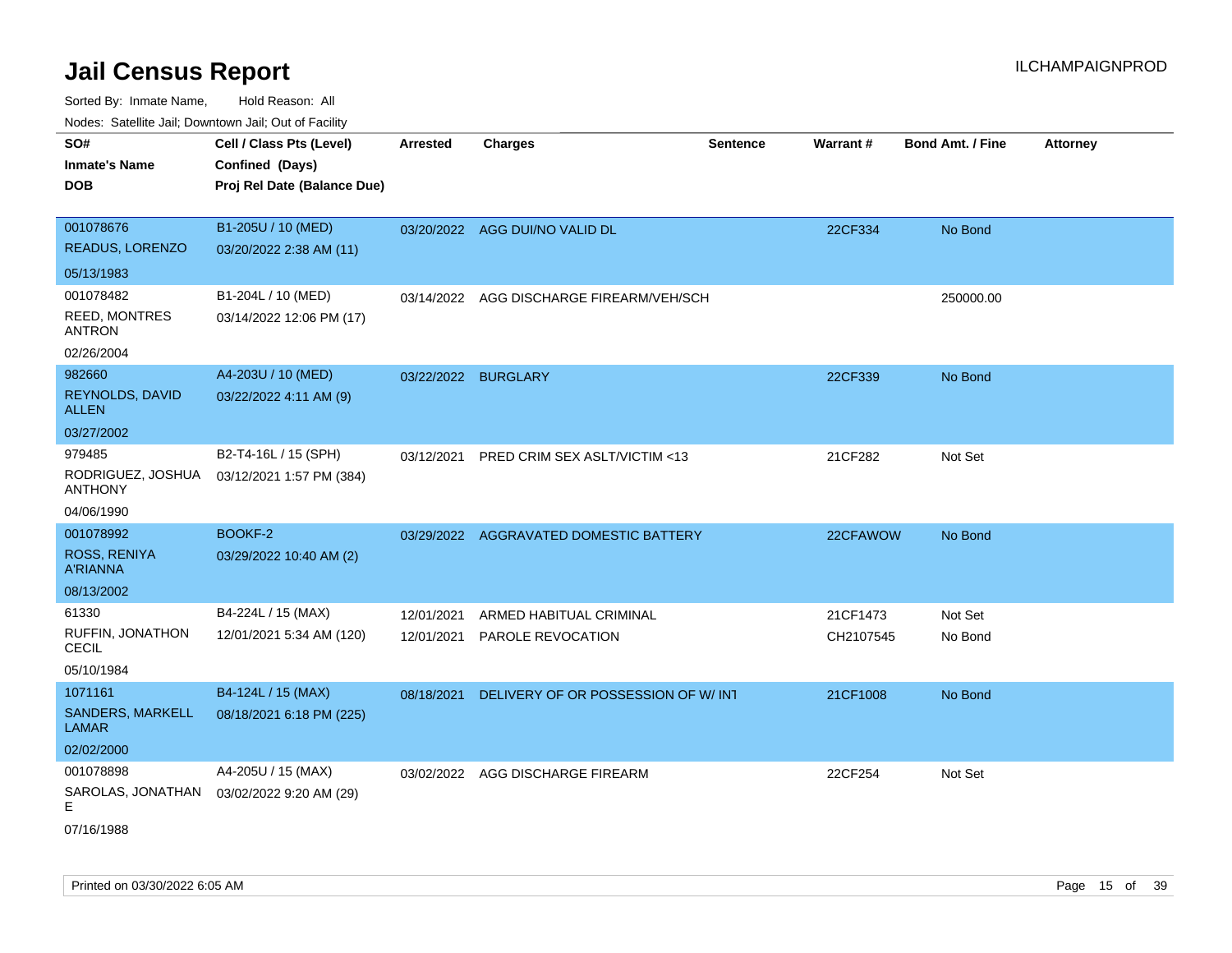| Nuuts. Saltiille Jall, Duwilluwii Jall, Oul Ul I acility    |                             |                  |                                          |                 |                 |                         |                 |
|-------------------------------------------------------------|-----------------------------|------------------|------------------------------------------|-----------------|-----------------|-------------------------|-----------------|
| SO#                                                         | Cell / Class Pts (Level)    | <b>Arrested</b>  | <b>Charges</b>                           | <b>Sentence</b> | <b>Warrant#</b> | <b>Bond Amt. / Fine</b> | <b>Attorney</b> |
| <b>Inmate's Name</b>                                        | Confined (Days)             |                  |                                          |                 |                 |                         |                 |
| <b>DOB</b>                                                  | Proj Rel Date (Balance Due) |                  |                                          |                 |                 |                         |                 |
|                                                             |                             |                  |                                          |                 |                 |                         |                 |
| 1000820                                                     | A4-103U / 15 (ADS)          | 01/24/2022       | FELON POSS/USE WEAPON/FIREARM            |                 | 22CF105         | <b>Not Set</b>          |                 |
| SCHNEIDER, SONGAN 01/24/2022 8:20 AM (66)<br><b>MICHAEL</b> |                             |                  | 01/24/2022 AGGRAVATED DOMESTIC BATTERY   |                 | 21CF1433        | 25000.00                |                 |
| 08/18/1992                                                  |                             |                  |                                          |                 |                 |                         |                 |
| 1035514                                                     | BOOKH-3                     | 03/29/2022 THEFT |                                          |                 | 22CMAWOW        | 100.00                  |                 |
| SIMMONS, KAVOSCEA 03/29/2022 12:15 PM (2)                   |                             | 03/29/2022       | THEFT LOST/MISLAID PROP/<\$500           |                 | 22CMAWOW        | 100.00                  |                 |
| HILLARY-ADDISON                                             |                             | 03/29/2022       | <b>CITY OV ARREST</b>                    |                 | 15OV892         | 1000.00                 |                 |
| 01/12/1995                                                  |                             | 03/29/2022       | <b>BURGLARY</b>                          |                 | 21CF553         | 20000.00                |                 |
| 001078441                                                   | BOOKF-3 / 15 (ADS)          | 10/01/2021       | <b>ARMED HABITUAL CRIMINAL</b>           |                 | 21CF1182        | Not Set                 |                 |
| SINGLETON, CORRIE<br><b>DERRELL</b>                         | 10/01/2021 12:36 PM (181)   |                  | 12/20/2021 SPEEDING 26-34 MPH OVER LIMIT |                 | 2021TR2701      | 1000.00                 |                 |
| 05/07/1983                                                  |                             |                  |                                          |                 |                 |                         |                 |
| 001078765                                                   | B4-223L / 10 (MED)          | 01/13/2022       | FELON POSS/USE WEAPON/FIREARM            |                 | 22CF66          | Not Set                 |                 |
| SMITH, COREY ADRIAN 01/13/2022 7:32 PM (77)                 |                             |                  |                                          |                 |                 |                         |                 |
|                                                             |                             |                  |                                          |                 |                 |                         |                 |
| 09/01/1987                                                  |                             |                  |                                          |                 |                 |                         |                 |
| 62924                                                       | B4-226L / 10 (MED)          | 03/11/2022       | FELON POSS/USE WEAPON/FIREARM            |                 | 22CF294         | Not Set                 |                 |
| <b>STARKS, JUSTIN</b><br><b>COURTNEY</b>                    | 03/11/2022 2:29 AM (20)     |                  | 03/11/2022 CRIM DMG TO PROP \$500-10K    |                 | 19CF63          | 3000.00                 |                 |
| 08/12/1984                                                  |                             |                  |                                          |                 |                 |                         |                 |
| 001077770                                                   | A1-226L / 5 (MIN)           | 01/06/2022       | <b>RESIDENTIAL BURGLARY</b>              |                 | 21CF319         | Not Set                 |                 |
| STOFFLE, KELLY ANNE 01/06/2022 3:14 PM (84)                 |                             |                  |                                          |                 |                 |                         |                 |
|                                                             |                             |                  |                                          |                 |                 |                         |                 |
| 04/12/1989                                                  |                             |                  |                                          |                 |                 |                         |                 |
| 38305                                                       | B2-T2-06L / 10 (SPH)        | 03/18/2020       | <b>CRIMINAL SEXUAL ABUSE</b>             |                 | 20CF-343        | 500000.00               |                 |
| STOVER, JOSH<br><b>ANDREW</b>                               | 03/18/2020 10:24 AM (743)   |                  |                                          |                 |                 |                         |                 |
| 08/18/1973                                                  |                             |                  |                                          |                 |                 |                         |                 |
| 001078994                                                   | BOOKH-6                     | 03/29/2022       | POSSESSING A CONTROLLED SUBSTANC         |                 | 2021CFAWOW      | Not Set                 |                 |
| STRICKLIN, MATTHEW 03/29/2022 7:23 PM (2)<br>EDWARD         |                             |                  | 03/29/2022 POSSESS LOOK-ALIKE SUB/1ST    |                 | 2022CFAWOW      | Not Set                 |                 |
| 10/15/2002                                                  |                             |                  |                                          |                 |                 |                         |                 |
|                                                             |                             |                  |                                          |                 |                 |                         |                 |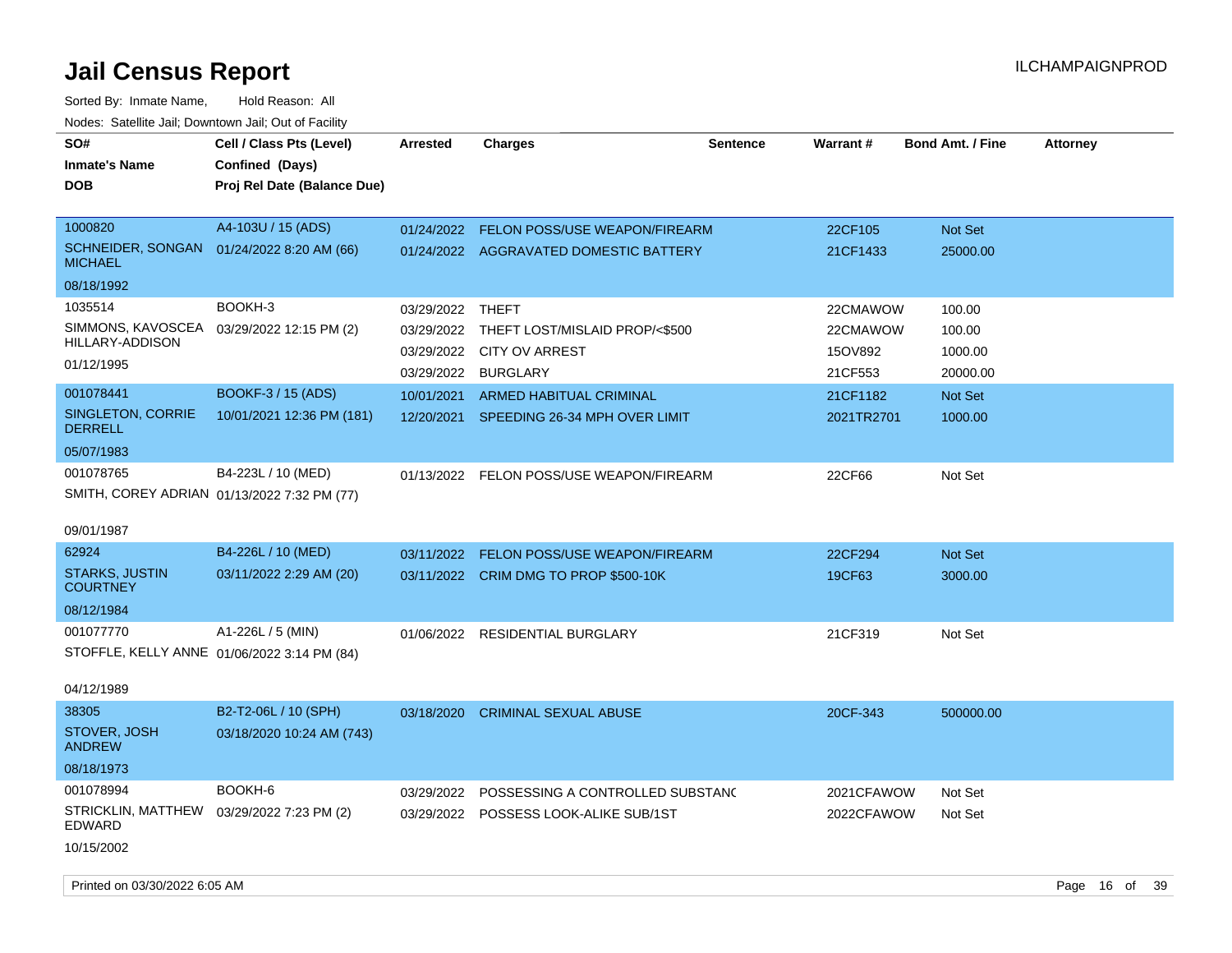Sorted By: Inmate Name, Hold Reason: All

Nodes: Satellite Jail; Downtown Jail; Out of Facility

| SO#                                       | Cell / Class Pts (Level)    | <b>Arrested</b>   | <b>Charges</b>                            | Sentence  | <b>Warrant#</b> | <b>Bond Amt. / Fine</b> | <b>Attorney</b> |
|-------------------------------------------|-----------------------------|-------------------|-------------------------------------------|-----------|-----------------|-------------------------|-----------------|
| <b>Inmate's Name</b>                      | Confined (Days)             |                   |                                           |           |                 |                         |                 |
| <b>DOB</b>                                | Proj Rel Date (Balance Due) |                   |                                           |           |                 |                         |                 |
|                                           |                             |                   |                                           |           |                 |                         |                 |
| 001078471                                 | B4-221U / 10 (MED)          |                   | 10/11/2021 AGG UUW/VEHICLE/<21            | 18m (DOC) | 21CF1210        | 100.00                  |                 |
| <b>THATCH, OMARION</b><br><b>DIAMONTE</b> | 10/11/2021 1:26 AM (171)    |                   |                                           |           |                 |                         |                 |
| 09/05/2003                                |                             |                   |                                           |           |                 |                         |                 |
| 32058                                     | B4-123U / 15 (MAX)          | 06/14/2021        | <b>AGG DISCH FIREARM</b>                  |           | 21CF690         | Not Set                 |                 |
| THOMPSON, STEVEN<br><b>ONEAL</b>          | 06/14/2021 6:44 AM (290)    |                   |                                           |           |                 |                         |                 |
| 03/14/1969                                |                             |                   |                                           |           |                 |                         |                 |
| 001078037                                 | BOOKH-2                     |                   | 03/29/2022 AGG DUI/ DRUGS                 |           | 21CF634         | No Bond                 |                 |
| <b>TOVEY, JAMES</b><br><b>RICHARD</b>     | 03/29/2022 10:10 AM (2)     |                   |                                           |           |                 |                         |                 |
| 03/21/1990                                | 4/4/2022 (0.00)             |                   |                                           |           |                 |                         |                 |
| 001078792                                 | A4-104L / 15 (ADS)          | 01/24/2022        | <b>FUGITIVE FROM JUSTICE</b>              |           | 22CF99          | Not Set                 |                 |
| TRAMBLE, TOM                              | 01/24/2022 10:24 AM (66)    | 01/24/2022        | <b>FUGITIVE FROM JUSTICE</b>              |           | 22CF100         | Not Set                 |                 |
| <b>MARCUS</b>                             |                             |                   | 01/24/2022 ARMED VIOLENCE/CATEGORY I      |           | 22CF101         | Not Set                 |                 |
| 02/28/1985                                |                             |                   |                                           |           |                 |                         |                 |
| 1076325                                   | A3-211U / 15 (ADS)          | 03/25/2022        | AGG UUW/LOADED/NO FCCA/FOID               |           | 2020CF742       | 25000.00                |                 |
| <b>TURNER, PRINTISS</b>                   | 03/25/2022 3:15 PM (6)      | 03/25/2022 MURDER |                                           |           | 2021CF1071      | 1500000.00              |                 |
| VASHAWN-DEMAN,                            |                             | 03/25/2022        | <b>DOMESTIC BATTERY</b>                   |           | 20CM468         | 1000.00                 |                 |
| 11/10/2001                                |                             |                   | 03/25/2022 AGG UUW/LOADED/NO FCCA/FOID    |           | 21CF1520        | 50000.00                |                 |
|                                           |                             | 03/28/2022        | <b>FUGITIVE FROM JUSTICE</b>              |           | 22CFAWOW        | 50000.00                |                 |
| 50548                                     | A3-111L                     |                   | 03/29/2022 AGG UNLAWFUL USE OF WEAPON/VEH |           | 21CF1067        | No Bond                 |                 |
| <b>VINEYARD, SHORNOR</b><br><b>JAMAL</b>  | 03/29/2022 8:51 AM (2)      |                   |                                           |           |                 |                         |                 |
| 12/14/1979                                | 5/19/2022 (0.00)            |                   |                                           |           |                 |                         |                 |
| 996098                                    | A3-213U                     |                   | 03/25/2022 AGG UUW/PERSON/NO FOID         |           | 21CF1007        | No Bond                 |                 |
| <b>WASHINGTON,</b><br><b>DANTAEVIOUS</b>  | 03/25/2022 10:18 AM (6)     |                   |                                           |           |                 |                         |                 |
| 11/14/1991                                | 4/23/2022 (0.00)            |                   |                                           |           |                 |                         |                 |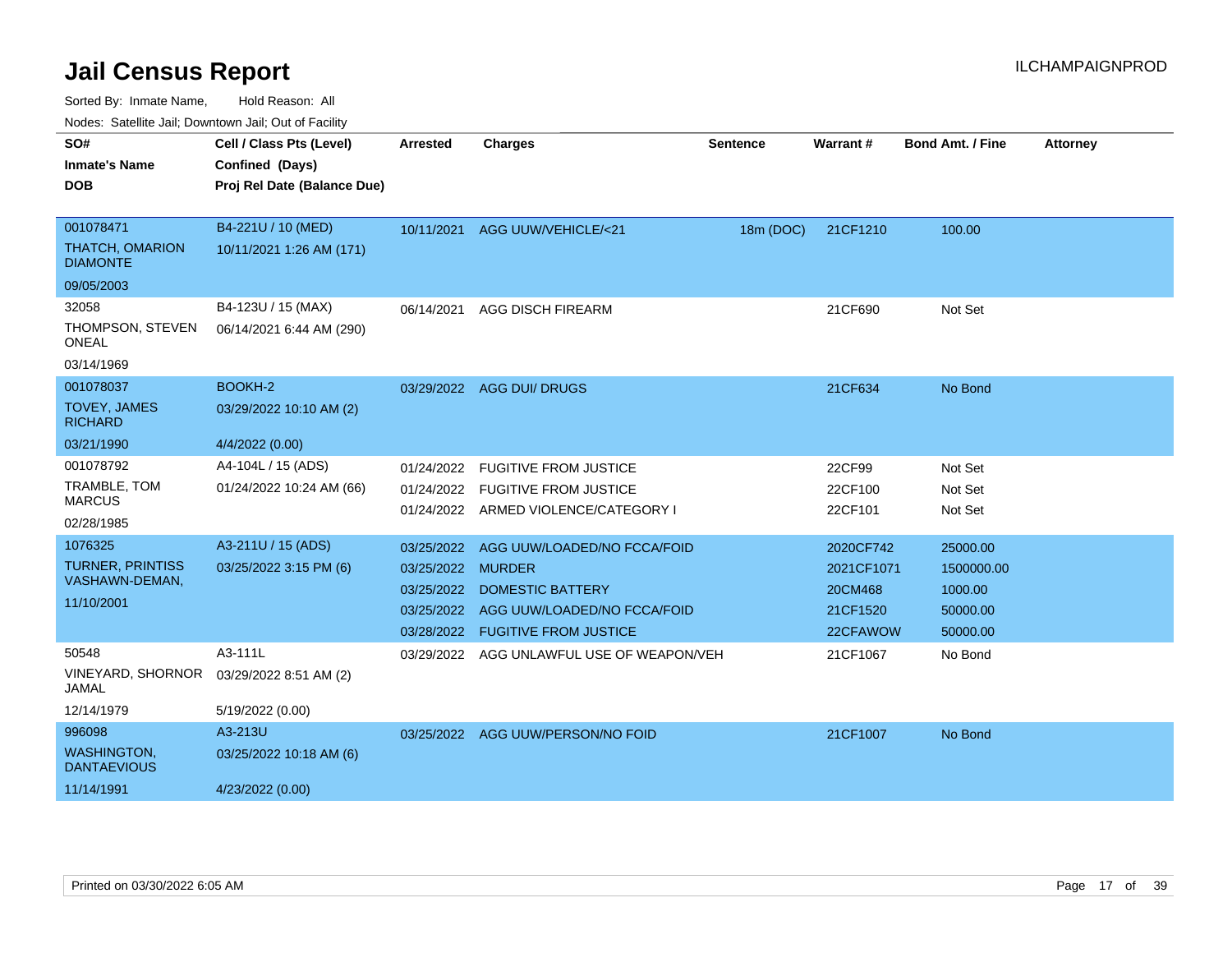| ivuutos. Saltiilit Jall, Duwilluwii Jall, Oul of Facility |                             |                 |                                         |                 |             |                         |                 |
|-----------------------------------------------------------|-----------------------------|-----------------|-----------------------------------------|-----------------|-------------|-------------------------|-----------------|
| SO#                                                       | Cell / Class Pts (Level)    | <b>Arrested</b> | <b>Charges</b>                          | <b>Sentence</b> | Warrant#    | <b>Bond Amt. / Fine</b> | <b>Attorney</b> |
| <b>Inmate's Name</b>                                      | Confined (Days)             |                 |                                         |                 |             |                         |                 |
| <b>DOB</b>                                                | Proj Rel Date (Balance Due) |                 |                                         |                 |             |                         |                 |
|                                                           |                             |                 |                                         |                 |             |                         |                 |
| 1070737                                                   | A1-126L / 15 (MAX)          |                 | 10/14/2021 AGG KIDNAPG/<13/INTEL DISABL | (DHS)           | 2020CF418   | 250000.00               |                 |
| <b>WASHINGTON,</b><br><b>JASTINA VIRGINIA</b>             | 10/14/2021 12:02 PM (168)   |                 |                                         |                 |             |                         |                 |
| 04/11/2000                                                |                             |                 |                                         |                 |             |                         |                 |
| 1035462                                                   | A3-213L / 15 (ADS)          |                 | 03/25/2022 ARMED HABITUAL CRIMINAL      |                 | 22CF186     | 750000.00               |                 |
| <b>WASHINGTON, MARK</b><br><b>ANTHONY</b>                 | 03/25/2022 8:47 AM (6)      |                 |                                         |                 |             |                         |                 |
| 01/06/1994                                                |                             |                 |                                         |                 |             |                         |                 |
| 977140                                                    | B1-203L / 10 (MED)          | 10/24/2021      | ARMED HABITUAL CRIMINAL                 |                 | 21CF1289    | <b>Not Set</b>          |                 |
| <b>WEBSTER, DERRIAL</b><br><b>DEVON</b>                   | 10/24/2021 2:46 AM (158)    |                 |                                         |                 |             |                         |                 |
| 01/14/1990                                                |                             |                 |                                         |                 |             |                         |                 |
| 44836                                                     | BOOKH-3                     | 03/29/2022      | <b>CRIMINAL TRESPASS BUILDING</b>       |                 | 2022CMAWOW  | 100.00                  |                 |
| <b>WESLEY, FRANK</b><br>LADELL                            | 03/29/2022 10:29 PM (2)     |                 |                                         |                 |             |                         |                 |
| 09/17/1977                                                |                             |                 |                                         |                 |             |                         |                 |
| 001078328                                                 | B1-105L / 15 (MAX)          | 08/30/2021      | FELON POSS/USE WEAPON/FIREARM           |                 | 21CF1045    | Not Set                 |                 |
| <b>WHITE, JUSTIN</b><br><b>STEVEN</b>                     | 08/30/2021 10:48 AM (213)   |                 |                                         |                 |             |                         |                 |
| 10/25/1995                                                |                             |                 |                                         |                 |             |                         |                 |
| 001078983                                                 | BOOKF-2                     |                 | 03/26/2022 AGG BATTERY/PUBLIC PLACE     |                 | 22CF358     | No Bond                 |                 |
| WILLIAMS, CORINTH<br><b>EUGEINA</b>                       | 03/26/2022 10:40 PM (5)     |                 |                                         |                 |             |                         |                 |
| 09/03/2002                                                |                             |                 |                                         |                 |             |                         |                 |
| 638552                                                    | B2-T2-08L / 5 (SPH)         | 10/07/2021      | CHILD PORNOGRAPHY/PHOTOGRAPH            |                 | 2021CF1207  | No Bond                 |                 |
| <b>WILLIAMS, MICHAEL</b><br><b>JAMES</b>                  | 10/07/2021 12:20 PM (175)   |                 |                                         |                 |             |                         |                 |
| 03/29/1964                                                |                             |                 |                                         |                 |             |                         |                 |
| 1066370                                                   | B1-101L / 15 (MAX)          | 07/28/2021      | ARMED VIOLENCE/CATEGORY III             |                 | 2021 CF 882 | Not Set                 |                 |
| <b>WILLIAMS, REONTE</b><br>REMIR                          | 07/28/2021 5:40 AM (246)    |                 |                                         |                 |             |                         |                 |
| 05/14/1999                                                |                             |                 |                                         |                 |             |                         |                 |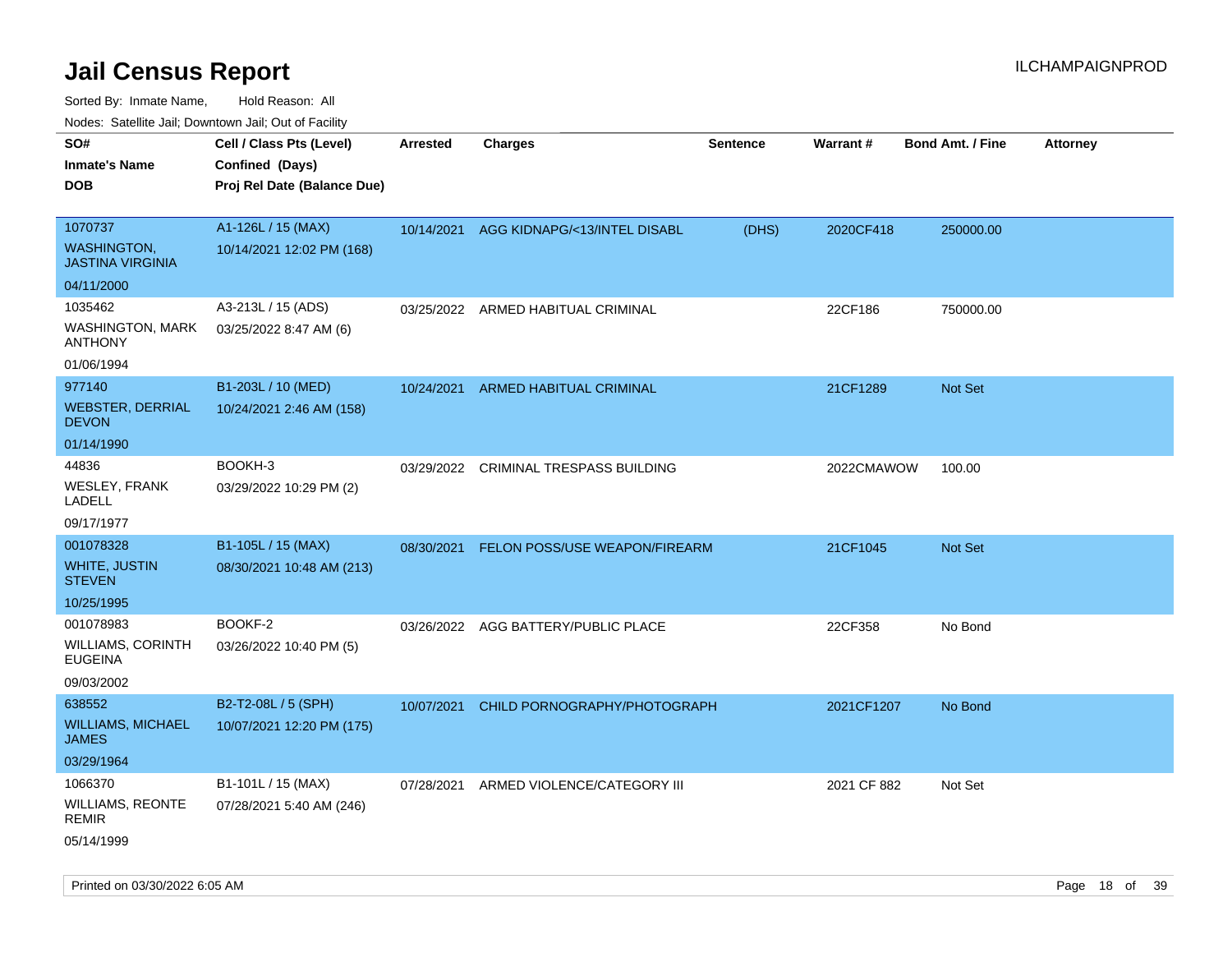| SO#                                       | Cell / Class Pts (Level)    | Arrested   | Charges                          | <b>Sentence</b> | Warrant #  | <b>Bond Amt. / Fine</b> | <b>Attorney</b> |
|-------------------------------------------|-----------------------------|------------|----------------------------------|-----------------|------------|-------------------------|-----------------|
| <b>Inmate's Name</b>                      | Confined (Days)             |            |                                  |                 |            |                         |                 |
| <b>DOB</b>                                | Proj Rel Date (Balance Due) |            |                                  |                 |            |                         |                 |
|                                           |                             |            |                                  |                 |            |                         |                 |
| 1051953                                   | A1-124U / 10 (ADS)          | 02/02/2022 | DOMESTIC BATTERY/OTHER PRIOR     |                 | 22CF144    | <b>Not Set</b>          |                 |
| <b>WINSTON, ALYSSIA</b><br><b>LETEECE</b> | 02/02/2022 4:29 AM (57)     | 03/28/2022 | AGG ROBBERY/INDICATE ARM W/FIR   |                 | 22CF353    | <b>Not Set</b>          |                 |
| 03/17/1996                                |                             |            |                                  |                 |            |                         |                 |
| 001078995                                 | BOOKH-3                     | 03/29/2022 | POSSESS DRUG PARAPHERNALIA       |                 | 2022CFAWOW | Not Set                 |                 |
| ZINK, PRESTIN L                           | 03/29/2022 11:33 PM (2)     | 03/29/2022 | POSSESSING A CONTROLLED SUBSTANC |                 | 2022CFAWOW | Not Set                 |                 |
| 08/19/1997                                |                             | 03/29/2022 | <b>FUGITIVE FROM JUSTICE</b>     |                 | 2022CFAWOW | Not Set                 |                 |
| <b>Total Satellite Jail: 142</b>          |                             | Males: 120 | Unknown: 0<br>Females: 22        |                 |            |                         |                 |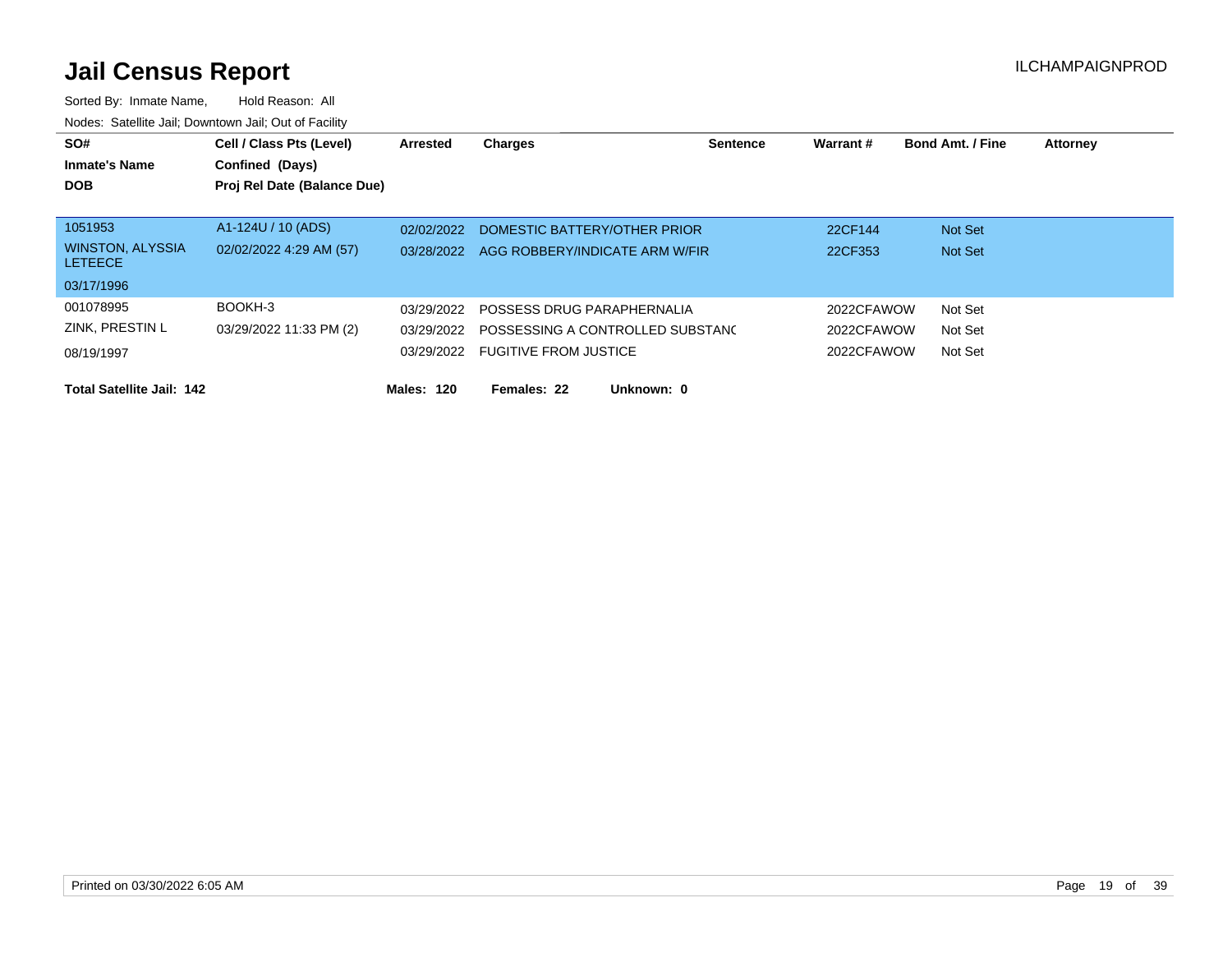Sorted By: Inmate Name, Hold Reason: All Nodes: Satellite Jail; Downtown Jail; Out of Facility

| <b>Downtown Jail</b><br>SO#<br><b>Inmate's Name</b><br><b>DOB</b>  | Cell / Class Pts (Level)<br>Confined (Days)<br>Proj Rel Date (Balance Due) | Arrested                                                                                       | <b>Charges</b>                                                                                                                                                                                                            | Sentence  | Warrant#                                                                            | <b>Bond Amt. / Fine</b>                                                       | <b>Attorney</b> |
|--------------------------------------------------------------------|----------------------------------------------------------------------------|------------------------------------------------------------------------------------------------|---------------------------------------------------------------------------------------------------------------------------------------------------------------------------------------------------------------------------|-----------|-------------------------------------------------------------------------------------|-------------------------------------------------------------------------------|-----------------|
| 952871<br>AUTEBERRY, JOSHUA<br><b>DAVID</b><br>12/28/1984          | G3U / 5 (MIN)<br>03/13/2022 7:24 PM (18)                                   |                                                                                                | 03/13/2022 METH DELIVERY/5<15 GRAMS                                                                                                                                                                                       |           | 22CF300                                                                             | No Bond                                                                       |                 |
| 518851<br>BARKER, ALEXANDER<br><b>MASSIE</b><br>09/24/1986         | F9L / 10 (MED)<br>01/11/2022 2:37 PM (79)                                  | 01/11/2022<br>01/11/2022<br>01/11/2022<br>01/11/2022<br>01/11/2022<br>01/11/2022<br>01/11/2022 | DRIVING ON REVOKED LICENSE<br>OBSTRUCTING IDENTIFICATION<br>FELON POSS/USE WEAPON/FIREARM<br>POSS AMT CON SUB EXCEPT(A)/(D)<br>BAD CHK/OBTAIN CON PROP/>150<br>BAD CHK/OBTAIN CON PROP/>150<br>METH DELIVERY/15<100 GRAMS | 20y (DOC) | 2020TR16539<br>2020CM222<br>20CF361<br>2020CF863<br>20CF192<br>19CF1686<br>20CF1383 | 1500.00<br>1500.00<br>15000.00<br>15000.00<br>15000.00<br>15000.00<br>No Bond |                 |
| 001077899<br><b>BARKSDALE, RAY</b><br><b>SHAWN</b><br>10/31/1990   | G7U / 5 (MIN)<br>03/20/2022 2:40 PM (11)                                   | 03/20/2022<br>03/20/2022<br>03/20/2022                                                         | <b>BURGLARY</b><br>POSSESSION OF METH/5<15 GRAMS<br>POSS STOLEN VEHICLE                                                                                                                                                   |           | 21CF593<br>21CF655<br>21CF505                                                       | 20000.00<br>20000.00<br>20000.00                                              |                 |
| 47897<br>BRANAMAN,<br><b>CLIFFORD EARL</b><br>03/09/1975           | J5L / 15 (ADS)<br>01/19/2022 9:21 PM (71)                                  | 01/19/2022<br>01/19/2022<br>01/19/2022<br>02/08/2022<br>02/08/2022                             | PAROLE REVOCATION<br>VIOLATE ORDER PROTECTION<br>DRVG REVOKED/2+/PERS INJ/DEATH<br>DRIVE REVOKED/RECK HOMIC/3<br>DRIVING ON REVOKED LICENSE                                                                               |           | VA2201139<br>22CF85<br>22CF84<br>21CF1280<br>21TR8305                               | No Bond<br>Not Set<br>Not Set<br>Not Set<br>Not Set                           |                 |
| 1027929<br><b>BROUGHTON, MARK</b><br>ANTHONY, Junior<br>02/15/1990 | F6L / 15 (MAX)<br>12/18/2021 2:55 AM (103)                                 | 12/18/2021                                                                                     | <b>HOME INVASION/CAUSE INJURY</b>                                                                                                                                                                                         |           | 21CF1560                                                                            | No Bond                                                                       |                 |
| 1067476<br>BROWN, JAMES<br><b>BRONELL</b>                          | F7U / 10 (MED)<br>11/13/2021 2:35 AM (138)                                 | 11/13/2021<br>11/13/2021                                                                       | AGG DOMESTIC BATTERY/STRANGLE<br>RESIDENTIAL BURGLARY                                                                                                                                                                     |           | 20CF575<br>21CF385                                                                  | 5000.00<br>25000.00                                                           |                 |

01/08/1996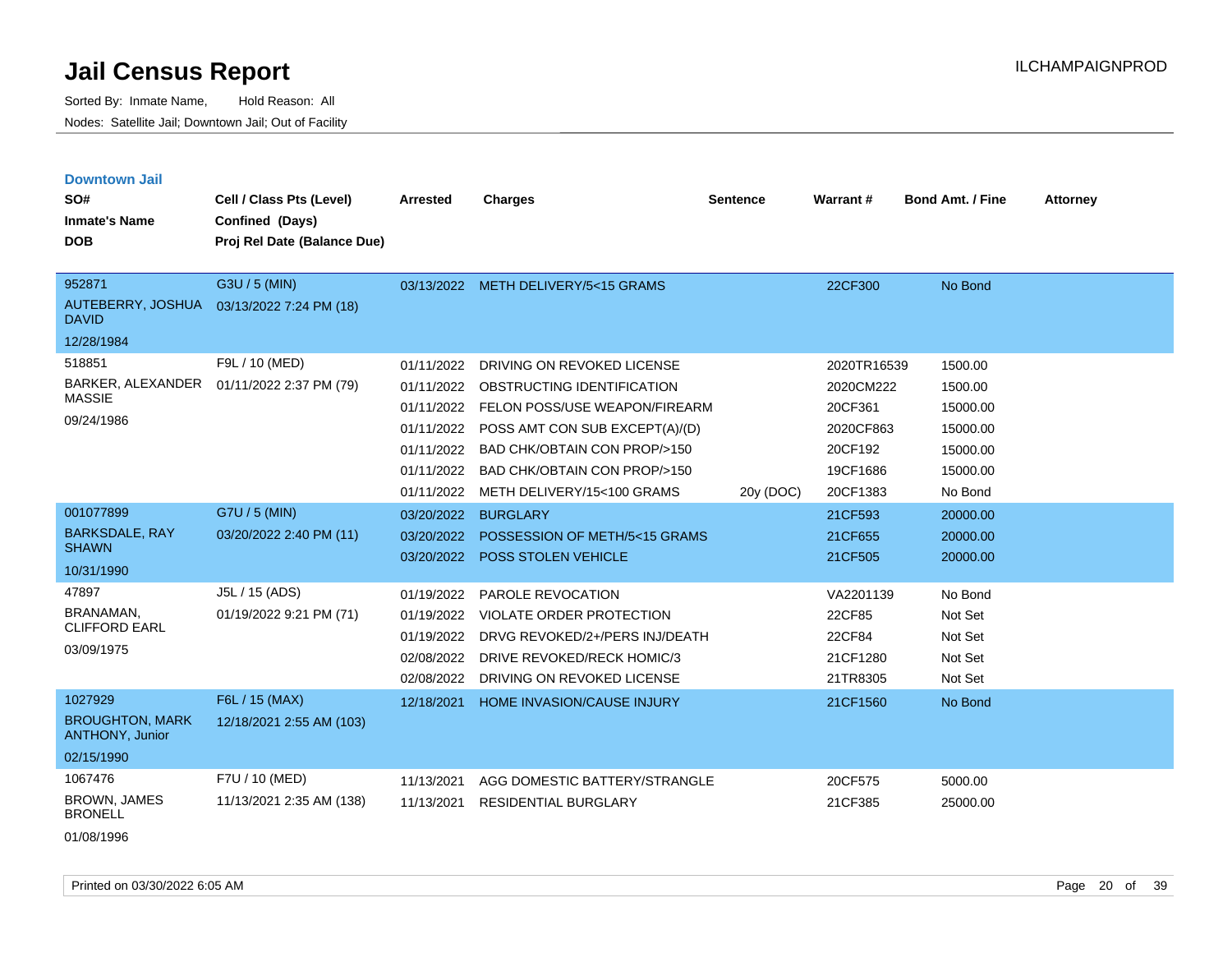| ivouss. Saleline Jali, Downtown Jali, Out of Facility |                                              |            |                                           |                 |                 |                         |                 |
|-------------------------------------------------------|----------------------------------------------|------------|-------------------------------------------|-----------------|-----------------|-------------------------|-----------------|
| SO#                                                   | Cell / Class Pts (Level)                     | Arrested   | <b>Charges</b>                            | <b>Sentence</b> | <b>Warrant#</b> | <b>Bond Amt. / Fine</b> | <b>Attorney</b> |
| Inmate's Name                                         | Confined (Days)                              |            |                                           |                 |                 |                         |                 |
| DOB                                                   | Proj Rel Date (Balance Due)                  |            |                                           |                 |                 |                         |                 |
|                                                       |                                              |            |                                           |                 |                 |                         |                 |
| 995432                                                | H5L / 10 (ADS)                               | 12/20/2021 | FAIL TO RPT WKLY/NO FIXED ADDR            |                 | 21CF1559        | Not Set                 |                 |
| <b>BROWN, JAVON</b><br><b>SHANTEZ</b>                 | 12/20/2021 2:06 AM (101)                     |            |                                           |                 |                 |                         |                 |
| 10/14/1991                                            |                                              |            |                                           |                 |                 |                         |                 |
| 001078900                                             | J7L / 15 (ADS)                               | 03/02/2022 | MURDER/INTENT TO KILL/INJURE              |                 | 22CF252         | Not Set                 |                 |
| BYRD, ANDREW<br>DARNELL                               | 03/02/2022 11:59 PM (29)                     |            |                                           |                 |                 |                         |                 |
| 12/30/2003                                            |                                              |            |                                           |                 |                 |                         |                 |
| 001077954                                             | C4L / 10 (MED)                               | 12/21/2021 | <b>RESIDENTIAL BURGLARY</b>               |                 | 21CF1570        | <b>Not Set</b>          |                 |
|                                                       | CALKINS, STEVEN RAY 12/21/2021 6:35 AM (100) |            |                                           |                 |                 |                         |                 |
| 01/01/1992                                            |                                              |            |                                           |                 |                 |                         |                 |
| 001078092                                             | H2U / 10 (ADS)                               | 12/27/2021 | AGG BATTERY/PUBLIC PLACE                  |                 | 2021CF1042      | 5000.00                 |                 |
| WILLIAM                                               | CHOUNARD, STANLEY 12/27/2021 10:47 PM (94)   |            |                                           |                 |                 |                         |                 |
| 06/25/1986                                            |                                              |            |                                           |                 |                 |                         |                 |
| 56241                                                 | E1L / 5 (MIN)                                |            | 01/13/2022 VIOLATE ORDER/PRIOR DOM BTRY   |                 | 22CF59          | Not Set                 |                 |
| <b>CLARK, DAMON</b><br><b>GILLMORE</b>                | 01/13/2022 4:36 AM (77)                      |            |                                           |                 |                 |                         |                 |
| 12/21/1976                                            |                                              |            |                                           |                 |                 |                         |                 |
| 001078838                                             | D <sub>2</sub> / 15 (ADS)                    |            | 02/12/2022 PRED CRIM SEX ASLT/BODILY HARM |                 | 21CF30          | 150000.00               |                 |
| CLAYTON, KAREEM<br>JAMAL                              | 02/12/2022 8:55 AM (47)                      |            |                                           |                 |                 |                         |                 |
| 02/03/1974                                            |                                              |            |                                           |                 |                 |                         |                 |
| 1075361                                               | C6L / 5 (ADS)                                | 04/16/2021 | <b>BURGLARY</b>                           |                 | 21CF414         | <b>Not Set</b>          |                 |
| <b>COWART, TORREY</b><br><b>BENJAMEN, Junior</b>      | 04/16/2021 9:17 PM (349)                     |            |                                           |                 |                 |                         |                 |
| 11/22/1987                                            |                                              |            |                                           |                 |                 |                         |                 |
| 1067370                                               | E6L / 15 (ADS)                               | 11/05/2021 | FIREARM/FOID INVALID/NOT ELIG             |                 | 21CF1370        | Not Set                 |                 |
| DAVIS, AUSTIN<br>CHRISTOPHER                          | 11/06/2021 12:23 AM (145)                    |            |                                           |                 |                 |                         |                 |
| 08/11/1997                                            |                                              |            |                                           |                 |                 |                         |                 |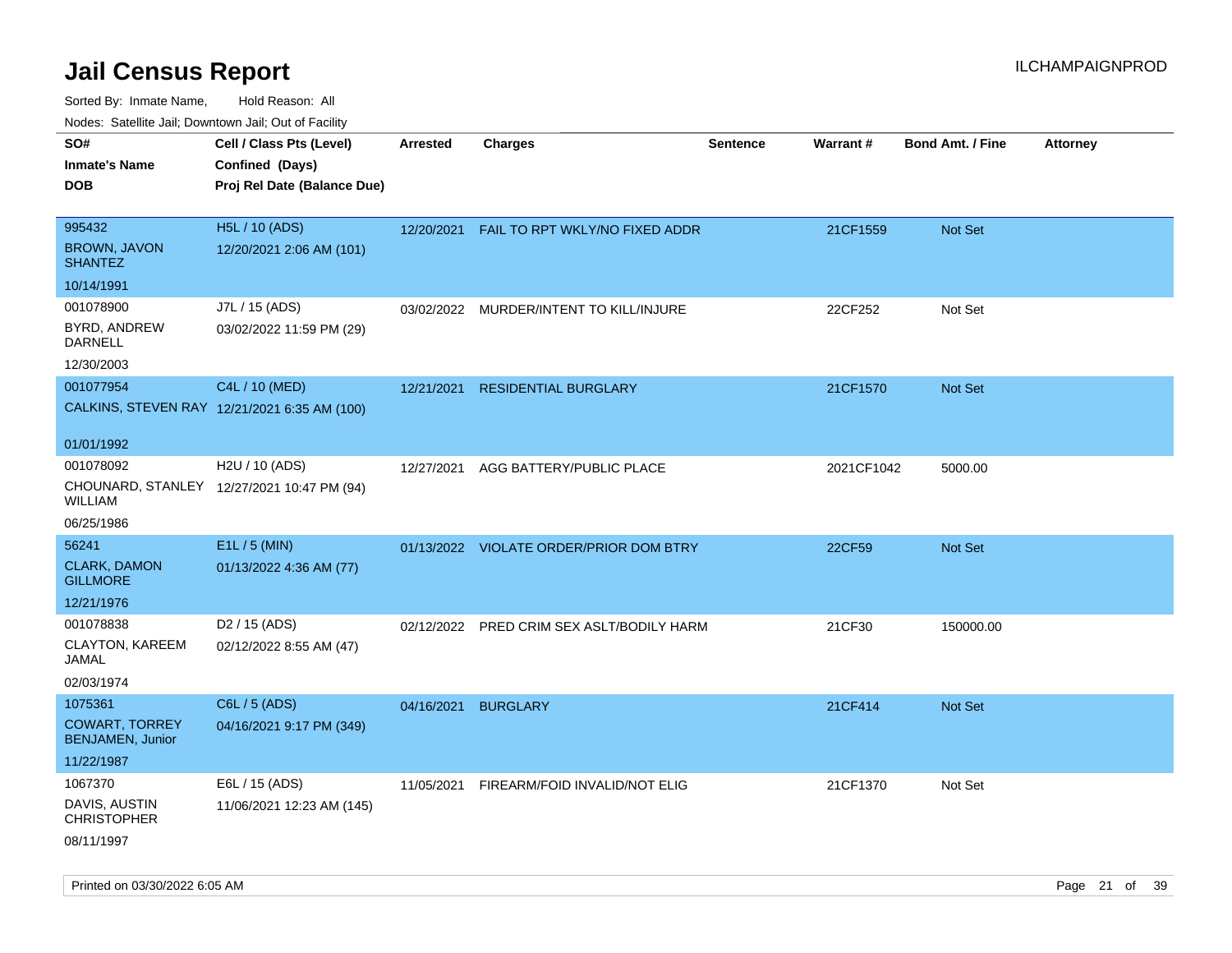| ivouss. Satellite Jali, Downtown Jali, Out of Facility |                             |                   |                                       |                 |            |                         |                 |
|--------------------------------------------------------|-----------------------------|-------------------|---------------------------------------|-----------------|------------|-------------------------|-----------------|
| SO#                                                    | Cell / Class Pts (Level)    | Arrested          | <b>Charges</b>                        | <b>Sentence</b> | Warrant#   | <b>Bond Amt. / Fine</b> | <b>Attorney</b> |
| <b>Inmate's Name</b>                                   | Confined (Days)             |                   |                                       |                 |            |                         |                 |
| <b>DOB</b>                                             | Proj Rel Date (Balance Due) |                   |                                       |                 |            |                         |                 |
|                                                        |                             |                   |                                       |                 |            |                         |                 |
| 001077214                                              | F8L / 15 (MAX)              | 12/20/2021 MURDER |                                       |                 | 21CF1572   | <b>Not Set</b>          |                 |
| DAVIS-MURDOCK,<br><b>ERION VASSHAD</b>                 | 12/21/2021 10:13 AM (100)   |                   |                                       |                 |            |                         |                 |
| 06/22/1998                                             |                             |                   |                                       |                 |            |                         |                 |
| 64070                                                  | C3L / 10 (MED)              | 02/18/2022        | <b>BURGLARY</b>                       |                 | 21CF1176   | 20000.00                |                 |
| DECKER, ANTHONY V                                      | 02/18/2022 6:52 PM (41)     |                   | 02/18/2022 POSSESSION OF METH<5 GRAMS |                 | 21CF1205   | 15000.00                |                 |
|                                                        |                             |                   |                                       |                 |            |                         |                 |
| 11/27/1982                                             |                             |                   |                                       |                 |            |                         |                 |
| 001078223                                              | G6L / 5 (MIN)               | 11/09/2021        | AGG DUI/NO VALID DL                   |                 | 21CF1382   | Not Set                 |                 |
| DIEGO-MATEO,<br><b>JOAQUIN</b>                         | 11/09/2021 10:52 PM (142)   |                   |                                       |                 |            |                         |                 |
| 01/23/2002                                             |                             |                   |                                       |                 |            |                         |                 |
| 571307                                                 | J3L / 15 (ADS)              | 09/14/2020        | CRIM SEXUAL ABUSE/CONSENT             |                 | 2020CF1026 | Not Set                 |                 |
| DOMINGO-<br>CASTANEDA,                                 | 09/14/2020 11:19 PM (563)   | 09/14/2020        | PRED CRIM SEX ASLT/VICTIM <13         |                 | 2020CF1025 | Not Set                 |                 |
| 09/29/1989                                             |                             |                   |                                       |                 |            |                         |                 |
| 527379                                                 | D6 / 15 (ADS)               | 10/25/2021        | ARMED HABITUAL CRIMINAL               |                 | 21CF1297   | <b>Not Set</b>          |                 |
| DRAKE, MARCELL<br><b>DEON</b>                          | 10/25/2021 5:05 PM (157)    | 10/27/2021        | AGG DOMESTIC BATTERY/STRANGLE         |                 | 21CF1245   | Not Set                 |                 |
| 04/20/1987                                             |                             |                   |                                       |                 |            |                         |                 |
| 959292                                                 | K1 / 15 (ADS)               | 04/01/2021        | ATTEMPT (FIRST DEGREE MURDER)         |                 | 2020CF565  | 2000000.00              |                 |
| DUNCAN, COREYON<br><b>ANTHONY</b>                      | 04/01/2021 8:46 PM (364)    | 12/17/2021 MURDER |                                       |                 | 21CF1542   | Not Set                 |                 |
| 01/17/1989                                             |                             |                   |                                       |                 |            |                         |                 |
| 1053207                                                | K3 / 15 (SPH)               | 06/06/2019        | MURDER/INTENT TO KILL/INJURE          |                 | 2019-CF849 | 2000000.00              |                 |
| <b>FAUST, JAQUAVEON</b><br>LAVELL                      | 06/06/2019 2:24 PM (1,029)  |                   |                                       |                 |            |                         |                 |
| 07/25/1996                                             |                             |                   |                                       |                 |            |                         |                 |
| 524764                                                 | G3L / 5 (MIN)               | 09/18/2021        | METH DELIVERY/15<100 GRAMS            |                 | 21CF627    | 50000.00                |                 |
| <b>FISCUS, ROBERT</b><br>LOWELL                        | 09/18/2021 10:50 AM (194)   |                   |                                       |                 |            |                         |                 |
| 02/17/1986                                             |                             |                   |                                       |                 |            |                         |                 |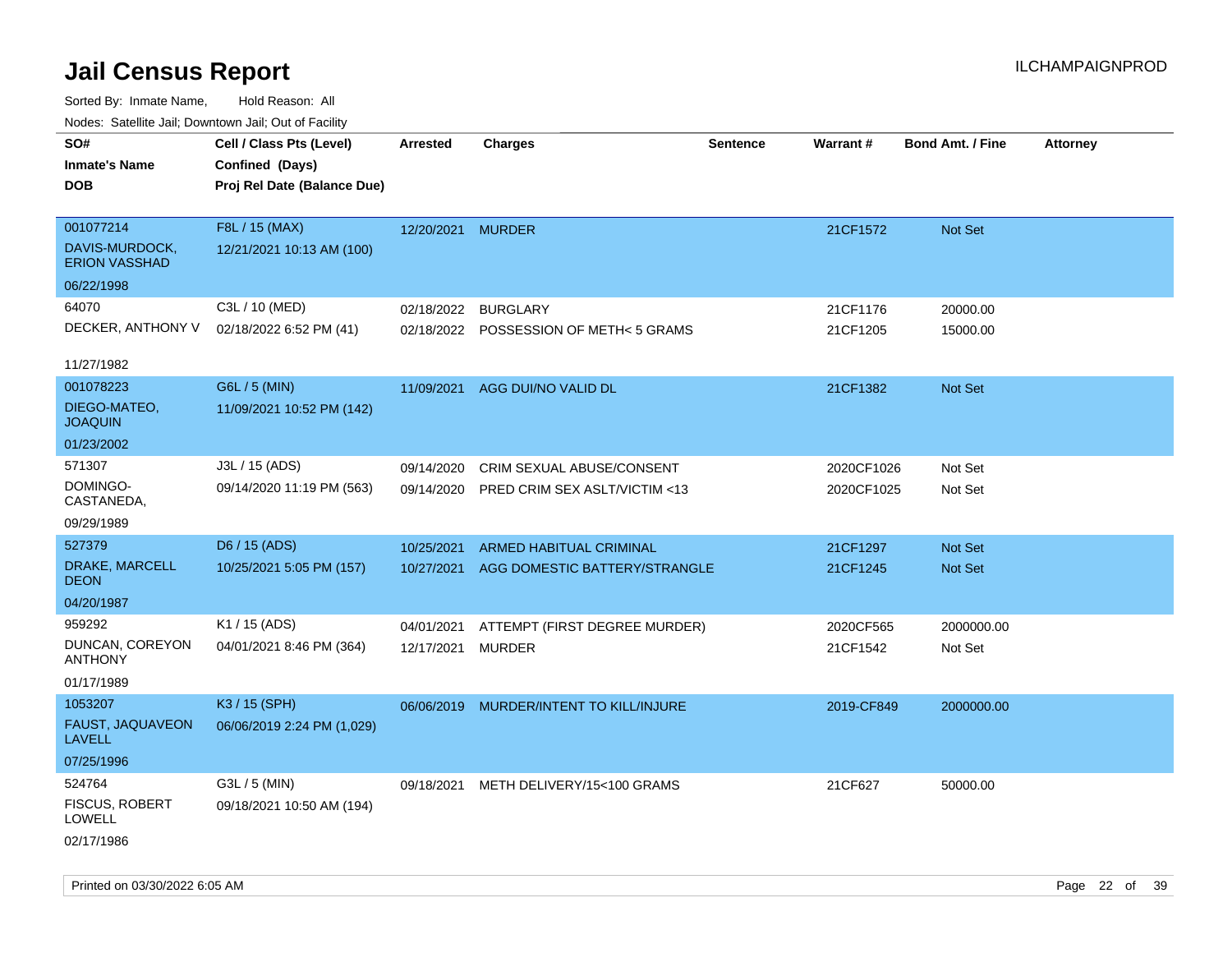| SO#                                           | Cell / Class Pts (Level)    | <b>Arrested</b>  | <b>Charges</b>                            | <b>Sentence</b> | Warrant# | <b>Bond Amt. / Fine</b> | <b>Attorney</b> |
|-----------------------------------------------|-----------------------------|------------------|-------------------------------------------|-----------------|----------|-------------------------|-----------------|
| <b>Inmate's Name</b>                          | Confined (Days)             |                  |                                           |                 |          |                         |                 |
| <b>DOB</b>                                    | Proj Rel Date (Balance Due) |                  |                                           |                 |          |                         |                 |
|                                               |                             |                  |                                           |                 |          |                         |                 |
| 1063104                                       | G1U / 5 (MIN)               |                  | 01/10/2022 VIOLATE ORDER PROTECTION       |                 | 21CF1258 | 25000.00                |                 |
| <b>FUSON, KEITH</b><br><b>EDWARD</b>          | 01/10/2022 9:14 PM (80)     |                  | 01/10/2022 VIOLATE ORDER PROTECTION       |                 | 21CF1259 | 25000.00                |                 |
| 05/07/1987                                    |                             |                  |                                           |                 |          |                         |                 |
| 32913                                         | I1 / 15 (ADS)               | 12/03/2021       | PRED CRIM SEX ASLT/VICTIM <13             |                 | 21CF1481 | Not Set                 |                 |
| GROB, WARREN A,<br>Junior                     | 12/03/2021 4:24 PM (118)    |                  |                                           |                 |          |                         |                 |
| 12/07/1950                                    |                             |                  |                                           |                 |          |                         |                 |
| 001078871                                     | G9U / 5 (ADS)               | 02/22/2022       | ESCAPE/VIOLATE ELEC MONITORING            |                 | 22CF316  | 150000.00               |                 |
| <b>HARRIS, MARTELL</b>                        | 02/22/2022 3:44 PM (37)     | 02/22/2022       | <b>RESIDENTIAL BURGLARY</b>               |                 | 2020JD14 | No Bond                 |                 |
| <b>TE'SHAWN</b>                               |                             |                  | 02/22/2022 INDIRECT CRIMINAL CONTEMPT     |                 | 2020CC9  | 20000.00                |                 |
| 07/02/2003                                    |                             |                  |                                           |                 |          |                         |                 |
| 001078868                                     | $12/5$ (ADS)                |                  | 02/24/2022 STALKING/CAUSE FEAR FOR SAFETY |                 | 22CF227  | 150000.00               |                 |
| HARRIS-MINER,<br><b>NICHOLAS</b>              | 02/24/2022 3:56 PM (35)     |                  |                                           |                 |          |                         |                 |
| 07/08/1998                                    |                             |                  |                                           |                 |          |                         |                 |
| 1073611                                       | G4L / 5 (MIN)               | 02/09/2021       | MFG 15>100 GR ECSTASY/ANALOG              |                 | 21CF121  | 500000.00               |                 |
| <b>HAYES, CAMERON</b><br><b>TAYLOR MALEEK</b> | 02/09/2021 3:10 PM (415)    | 02/09/2021       | DELIVERY OF OR POSSESSION OF W/INT        |                 | 21CF160  | Not Set                 |                 |
| 08/10/1998                                    |                             |                  |                                           |                 |          |                         |                 |
| 518711                                        | G5L / 5 (MIN)               | 01/30/2022 THEFT |                                           |                 | 22CF133  | Not Set                 |                 |
| <b>INGERSON, LUCUS</b><br>JAMES               | 01/30/2022 4:57 PM (60)     |                  |                                           |                 |          |                         |                 |
| 09/16/1979                                    |                             |                  |                                           |                 |          |                         |                 |
| 001078766                                     | $13/5$ (ADS)                | 02/08/2022       | <b>AGGRAVATED BATTERY</b>                 |                 | 22CF160  | Not Set                 |                 |
| <b>JOHNSON, IYONZI</b>                        | 02/08/2022 11:56 AM (51)    |                  | 02/08/2022 BURGLARY                       |                 | 22CF63   | 3000.00                 |                 |
| 07/16/1994                                    |                             |                  |                                           |                 |          |                         |                 |
| 001078818                                     | D3 / 10 (MED)               | 02/04/2022       | DOMESTIC BATTERY/OTHER PRIOR              |                 | 22CF148  | Not Set                 |                 |
| KINSEL, EVERAL<br><b>MICHAEL WILLIAM</b>      | 02/04/2022 7:37 PM (55)     |                  |                                           |                 |          |                         |                 |
| 10/16/1985                                    |                             |                  |                                           |                 |          |                         |                 |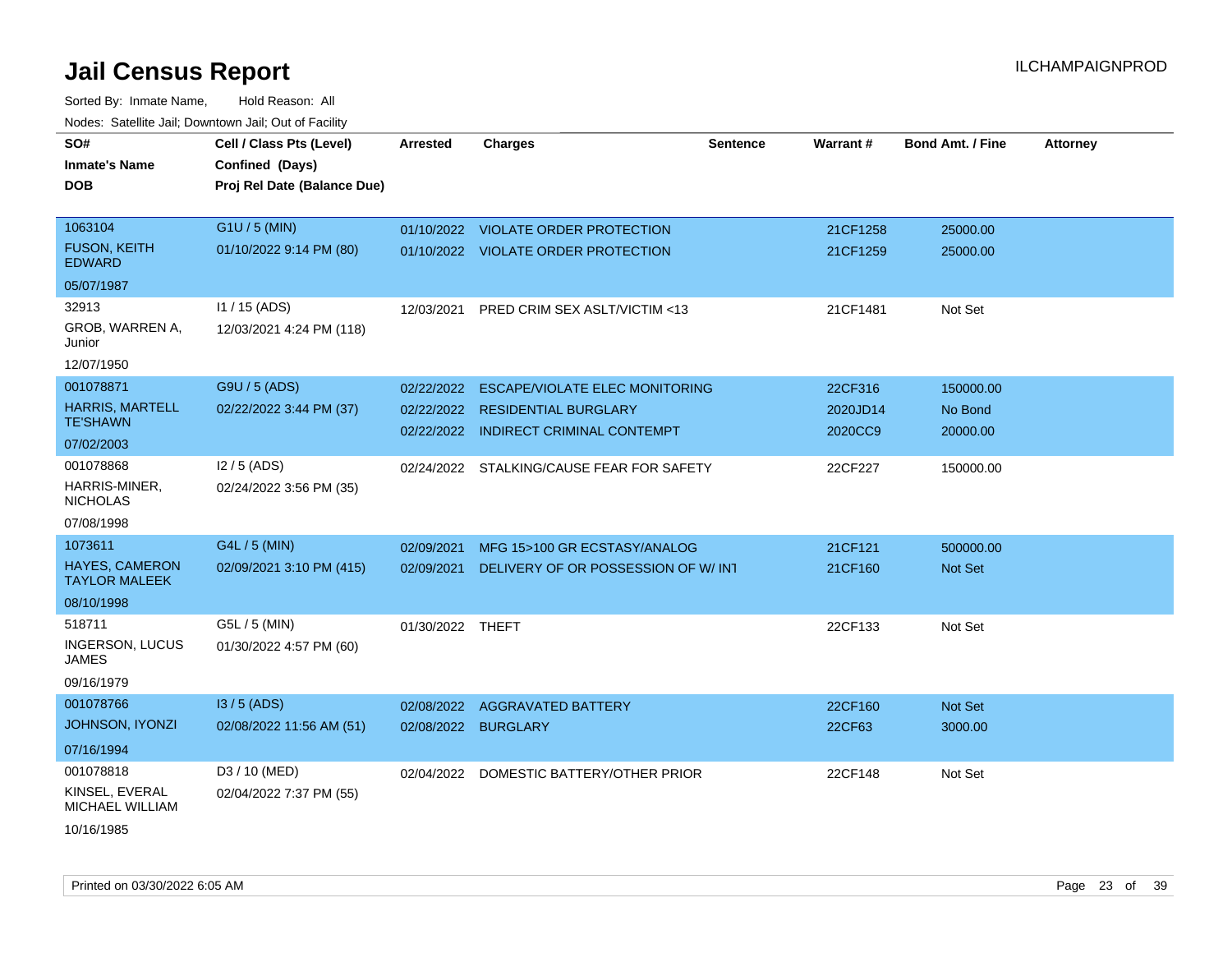| SO#<br><b>Inmate's Name</b><br><b>DOB</b>    | Cell / Class Pts (Level)<br>Confined (Days)<br>Proj Rel Date (Balance Due) | <b>Arrested</b> | <b>Charges</b>                           | <b>Sentence</b> | <b>Warrant#</b> | <b>Bond Amt. / Fine</b> | <b>Attorney</b> |
|----------------------------------------------|----------------------------------------------------------------------------|-----------------|------------------------------------------|-----------------|-----------------|-------------------------|-----------------|
| 527447                                       | J1L / 10 (ADS)                                                             |                 | 02/22/2022 BURGLARY                      |                 | 22CF224         | Not Set                 |                 |
| KIRKWOOD, TYLER                              | 02/22/2022 10:47 AM (37)                                                   | 02/22/2022      | AGG BATTERY/GREAT BODILY HARM            |                 | 22CF223         | Not Set                 |                 |
| <b>JAMES</b>                                 |                                                                            |                 | 02/23/2022 BURGLARY                      |                 | 22CF152         | <b>Not Set</b>          |                 |
| 10/04/1985                                   |                                                                            |                 |                                          |                 |                 |                         |                 |
| 29681                                        | J2L / 15 (ADS)                                                             | 07/14/2020      | PREDATORY CRIMINAL SEX ASSLT/CHILD       |                 | 20CF-781        | 250000.00               |                 |
| LENOIR, JOHN<br><b>CHRISTOPHER</b>           | 07/14/2020 12:51 PM (625)                                                  |                 |                                          |                 |                 |                         |                 |
| 04/20/1966                                   |                                                                            |                 |                                          |                 |                 |                         |                 |
| 001078797                                    | 14 / 10 (ADS)                                                              |                 | 01/26/2022 VIO STALKING NO CONTACT ORDER |                 | 22CM31          | Not Set                 |                 |
| LEVIN, DANIEL DAVID                          | 01/26/2022 3:00 PM (64)                                                    |                 |                                          |                 |                 |                         |                 |
| 08/08/1984                                   |                                                                            |                 |                                          |                 |                 |                         |                 |
| 45113                                        | E2L / 15 (MAX)                                                             | 11/20/2021      | ARMED HABITUAL CRIMINAL                  |                 | 21CF1424        | No Bond                 |                 |
| MARTIN, JEREMIAH<br><b>FRANCIS</b>           | 11/20/2021 1:18 AM (131)                                                   |                 |                                          |                 |                 |                         |                 |
| 01/18/1977                                   |                                                                            |                 |                                          |                 |                 |                         |                 |
| 1063030                                      | H4L / 15 (ADS)                                                             | 12/20/2021      | <b>MURDER</b>                            |                 | 21CF1571        | Not Set                 |                 |
|                                              | MASON, RYAN ONEIAL 12/21/2021 9:30 AM (100)                                | 12/22/2021      | <b>PAROLE REVOCATION</b>                 |                 | CH2107979       | <b>Not Set</b>          |                 |
| 02/22/1991                                   |                                                                            |                 |                                          |                 |                 |                         |                 |
| 1066623                                      | G6U / 5 (MIN)                                                              | 11/17/2021      | MFG/DEL 15<100 GR COCA/ANALOG            |                 | 17CF1093        | 75000.00                |                 |
| MATA-OROZCO.<br><b>OLEGARIO</b>              | 11/17/2021 5:08 PM (134)                                                   |                 |                                          |                 |                 |                         |                 |
| 03/06/1995                                   |                                                                            |                 |                                          |                 |                 |                         |                 |
| 1076591                                      | G8U / 5 (MIN)                                                              | 02/22/2022      | DELIVERY OF OR POSSESSION OF W/INT       |                 | 20CF961         | 500000.00               |                 |
| <b>MATTHEWS,</b><br><b>CHRISTIAN ANTHONY</b> | 02/22/2022 7:42 PM (37)                                                    |                 | 02/23/2022 MAIL FRAUD                    |                 | 2:21CR173       | No Bond                 |                 |
| 03/15/1989                                   |                                                                            |                 |                                          |                 |                 |                         |                 |
| 40235                                        | G9L / 5 (MIN)                                                              | 10/04/2021      | AGG DUI/4                                |                 | 2021CF1145      | 35000.00                |                 |
| MERRIWEATHER,<br><b>MARCUS TODD</b>          | 10/04/2021 4:41 PM (178)                                                   |                 |                                          |                 |                 |                         |                 |
| 11/28/1967                                   |                                                                            |                 |                                          |                 |                 |                         |                 |
|                                              |                                                                            |                 |                                          |                 |                 |                         |                 |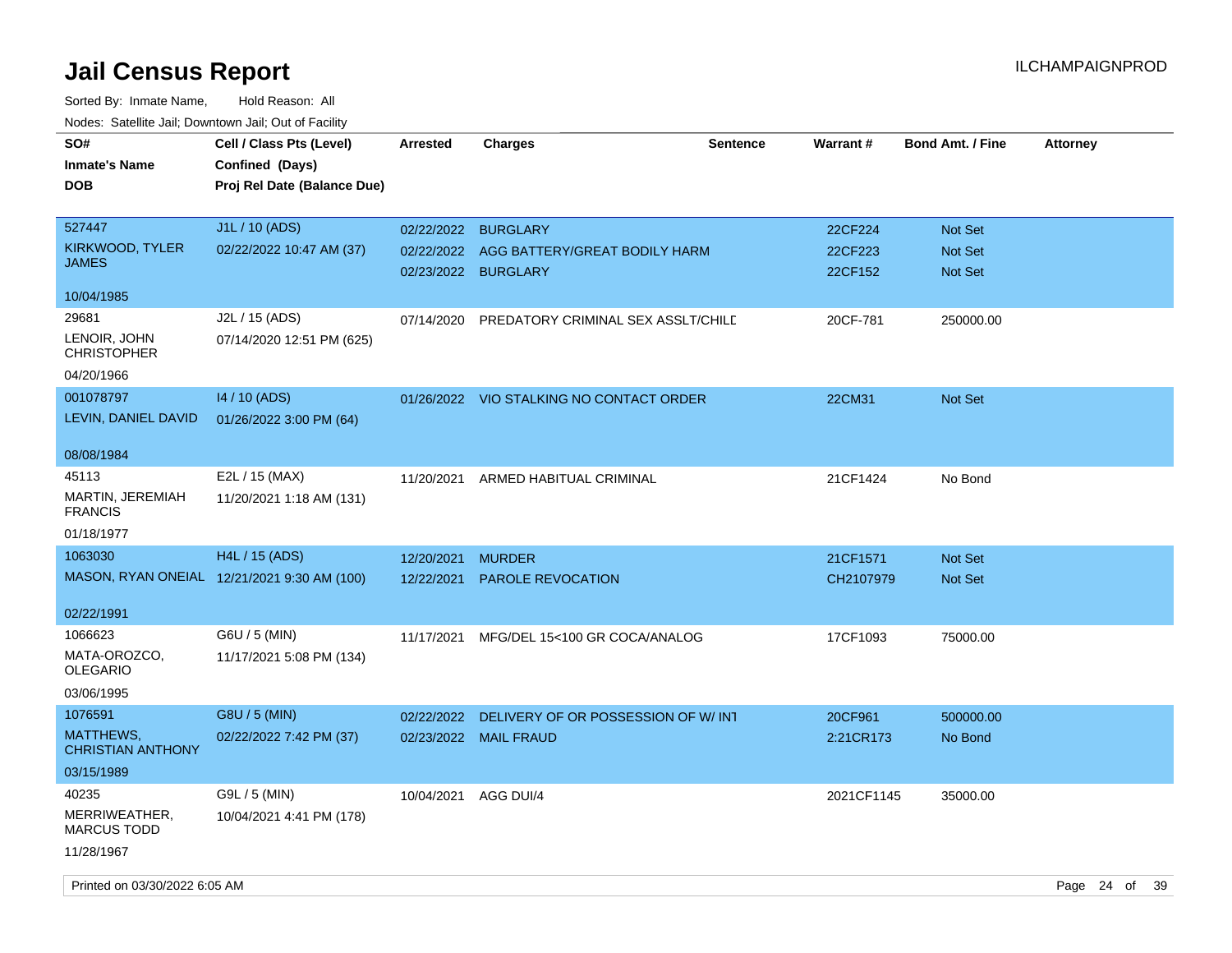Sorted By: Inmate Name, Hold Reason: All Nodes: Satellite Jail; Downtown Jail; Out of Facility

| SO#                                   | Cell / Class Pts (Level)    | <b>Arrested</b>      | <b>Charges</b>                                          | <b>Sentence</b> | Warrant#   | <b>Bond Amt. / Fine</b> | <b>Attorney</b> |
|---------------------------------------|-----------------------------|----------------------|---------------------------------------------------------|-----------------|------------|-------------------------|-----------------|
| <b>Inmate's Name</b>                  | Confined (Days)             |                      |                                                         |                 |            |                         |                 |
| <b>DOB</b>                            | Proj Rel Date (Balance Due) |                      |                                                         |                 |            |                         |                 |
|                                       |                             |                      |                                                         |                 |            |                         |                 |
| 1040273                               | E5U / 15 (ADS)              | 09/30/2021           | <b>PRED CRIM SEX ASLT/VICTIM &lt;13</b>                 |                 | 21CF329    | 500000.00               |                 |
| METCALFE, LANELL<br><b>JARON</b>      | 09/30/2021 11:32 PM (182)   |                      |                                                         |                 |            |                         |                 |
| 09/22/1988                            |                             |                      |                                                         |                 |            |                         |                 |
| 1075635                               | B <sub>2</sub> / 10 (ADS)   | 05/11/2021           | AGG DISCHARGE FIREARM/OCC VEH                           |                 | 21CF538    | Not Set                 |                 |
| MILES, DEVLON VON,                    | 05/11/2021 10:39 PM (324)   | 05/11/2021           | MFG/DEL CANNABIS/30-500 GRAMS                           |                 | 20CF1402   | 100000.00               |                 |
| Junior                                |                             | 02/23/2022 MURDER    |                                                         |                 | 22CF219    | Not Set                 |                 |
| 11/04/2000                            |                             |                      |                                                         |                 |            |                         |                 |
| 1042168                               | G2L / 5 (MIN)               | 02/26/2022 AGG DUI/4 |                                                         |                 | 22CF238    | Not Set                 |                 |
| MONTALVO, ANTONIO                     | 02/26/2022 6:14 AM (33)     |                      |                                                         |                 |            |                         |                 |
| 05/03/1976                            |                             |                      |                                                         |                 |            |                         |                 |
| 1069209                               | H1L / 10 (ADS)              | 04/07/2021           | AGG BATTERY/GREAT BODILY HARM                           |                 | 21CF376    | Not Set                 |                 |
| MOORE, DEVONTE<br>JAMAL               | 04/07/2021 6:25 PM (358)    |                      |                                                         |                 |            |                         |                 |
| 09/24/1995                            |                             |                      |                                                         |                 |            |                         |                 |
| 1067146                               | G7L / 5 (MIN)               |                      | 03/23/2022 LEAVING SCENE-ACCIDENT/DEATH/INJUF 13y (DOC) |                 | 2020CF1197 | No Bond                 |                 |
| <b>OMALLEY, ROBERT</b><br><b>FRED</b> | 03/23/2022 5:10 PM (8)      |                      |                                                         |                 |            |                         |                 |
| 04/30/1979                            |                             |                      |                                                         |                 |            |                         |                 |
| 61251                                 | E4L / 15 (ADS)              | 12/27/2021           | PRED CRIM SEX ASLT/VICTIM <13                           |                 | 21CF651    | No Bond                 |                 |
| PETMECKY, JOHN<br><b>ROBERT</b>       | 12/27/2021 1:52 PM (94)     |                      |                                                         |                 |            |                         |                 |
| 03/09/1983                            |                             |                      |                                                         |                 |            |                         |                 |
| 001078357                             | A2L / 15 (SPH)              | 09/17/2021           | ARMED ROBBERY/ARMED W/FIREARM                           |                 | 21CF1128   | Not Set                 |                 |
| PETTIGREW, CAREY                      | 09/17/2021 9:56 AM (195)    | 09/17/2021           | ARMED ROBBERY/ARMED W/FIREARM                           |                 | 21CF1129   | <b>Not Set</b>          |                 |
| <b>CORNITRIAS DEOBLO</b>              |                             | 09/17/2021           | ARMED ROBBERY/ARMED W/FIREARM                           |                 | 21CF1230   | Not Set                 |                 |
| 08/31/1986                            |                             |                      |                                                         |                 |            |                         |                 |
| 1008308                               | F4L / 10 (ADS)              | 01/30/2022           | AGG BTRY/GREAT BOD HARM/60+                             |                 | 22CF131    | No Bond                 |                 |
| PETTIGREW, MARIO<br><b>TRAVINIO</b>   | 01/30/2022 6:15 AM (60)     | 01/30/2022 ASSAULT   |                                                         |                 | 19CM364    | 4000.00                 |                 |
| 08/11/1992                            |                             |                      |                                                         |                 |            |                         |                 |

Printed on 03/30/2022 6:05 AM Page 25 of 39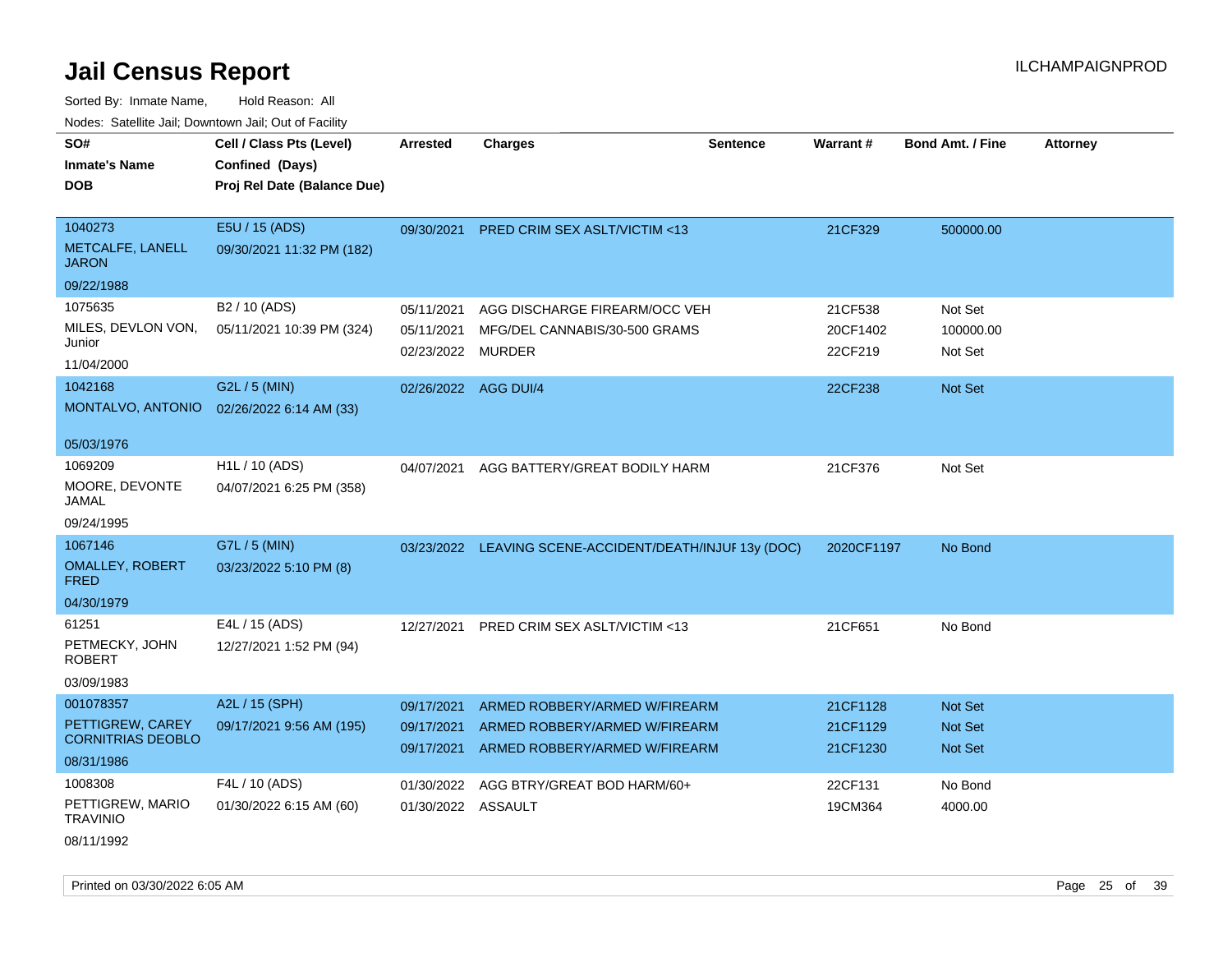Sorted By: Inmate Name, Hold Reason: All Nodes: Satellite Jail; Downtown Jail; Out of Facility

| SO#                                     | Cell / Class Pts (Level)    | <b>Arrested</b> | <b>Charges</b>                           | <b>Sentence</b> | Warrant#   | <b>Bond Amt. / Fine</b> | <b>Attorney</b> |
|-----------------------------------------|-----------------------------|-----------------|------------------------------------------|-----------------|------------|-------------------------|-----------------|
| <b>Inmate's Name</b>                    | Confined (Days)             |                 |                                          |                 |            |                         |                 |
| <b>DOB</b>                              | Proj Rel Date (Balance Due) |                 |                                          |                 |            |                         |                 |
|                                         |                             |                 |                                          |                 |            |                         |                 |
| 1070610                                 | J6L / 10 (ADS)              |                 | 03/03/2022 AGG BATTERY/PUBLIC PLACE      |                 | 21CF930    | Not Set                 |                 |
| PHILLIS, AARON<br><b>MONTRELL</b>       | 03/03/2022 2:49 PM (28)     |                 | 03/03/2022 AGG BATTERY/GREAT BODILY HARM |                 | 21CF482    | 5000.00                 |                 |
| 03/26/1999                              |                             |                 |                                          |                 |            |                         |                 |
| 001078005                               | C8L / 10 (MED)              | 03/08/2022      | HOME INVASION/CAUSE INJURY               |                 | 22CF280    | Not Set                 |                 |
| PINEX, MARCHELLO D                      | 03/08/2022 2:54 AM (23)     | 03/08/2022      | AGGRAVATED BATTERY/STRANGLE              |                 | 19CR605101 | No Bond                 |                 |
| 12/25/1991                              |                             |                 |                                          |                 |            |                         |                 |
| 001078942                               | G2U / 5 (MIN)               |                 | 03/13/2022 MFG/DEL CANNABIS/500<2000 GR  |                 | 22CF307    | <b>Not Set</b>          |                 |
| <b>QATTOUM, ADHAM M</b>                 | 03/13/2022 11:31 PM (18)    |                 |                                          |                 |            |                         |                 |
| 07/22/1994                              |                             |                 |                                          |                 |            |                         |                 |
| 001077783                               | H6L / 10 (ADS)              |                 | 01/05/2022 AGGRAVATED BATTERY            |                 | 21CF325    | Not Set                 |                 |
| RIVERA, DARYL<br><b>ANTONIO</b>         | 01/05/2022 4:20 PM (85)     |                 |                                          |                 |            |                         |                 |
| 11/14/1981                              |                             |                 |                                          |                 |            |                         |                 |
| 1072114                                 | A1U / 15 (SPH)              | 01/17/2021      | ATTEMPT (FIRST DEGREE MURDER)            |                 | 2021CF65   | Not Set                 |                 |
| ROBINSON, DONNELL                       | 01/17/2021 2:40 PM (438)    | 01/17/2021      | ARMED ROBBERY/NO FIREARM                 |                 | 2020CF824  | 75000.00                |                 |
| <b>LEVON</b>                            |                             | 02/17/2021      | <b>AGGRAVATED BATTERY</b>                | 4y (DOC)        |            | 250000.00               |                 |
| 10/23/2000                              |                             |                 |                                          |                 |            |                         |                 |
| 47195                                   | G8L / 5 (MIN)               | 12/27/2021      | RESIDENTIAL BURGLARY                     |                 | 2020CF1222 | 10000.00                |                 |
| SIMMONS, JAMES<br><b>ROBERT</b>         | 12/27/2021 8:42 AM (94)     | 12/28/2021      | RESIDENTIAL BURGLARY                     |                 | 2021CF1596 | Not Set                 |                 |
| 03/13/1975                              |                             |                 |                                          |                 |            |                         |                 |
| 1064798                                 | B3 / 15 (ADS)               | 01/17/2022      | <b>MURDER</b>                            |                 | 2021CF695  | 1500000.00              |                 |
| <b>STENNIS, BRUCE</b><br><b>DEONTAY</b> | 01/17/2022 1:29 PM (73)     |                 | 01/17/2022 MFG/DEL 1<15 GR COCAINE/ANLG  |                 | 21CF520    | 50000.00                |                 |
| 08/12/1998                              |                             |                 |                                          |                 |            |                         |                 |
| 1036650                                 | F4U / 10 (MED)              |                 | 02/16/2022 ARMED VIOLENCE/CATEGORY I     | 10y (DOC)       | 21CF845    | 250000.00               |                 |
| TAYLOR, KORRION<br><b>VELEZ</b>         | 02/16/2022 4:33 PM (43)     |                 |                                          |                 |            |                         |                 |
|                                         |                             |                 |                                          |                 |            |                         |                 |

03/18/1997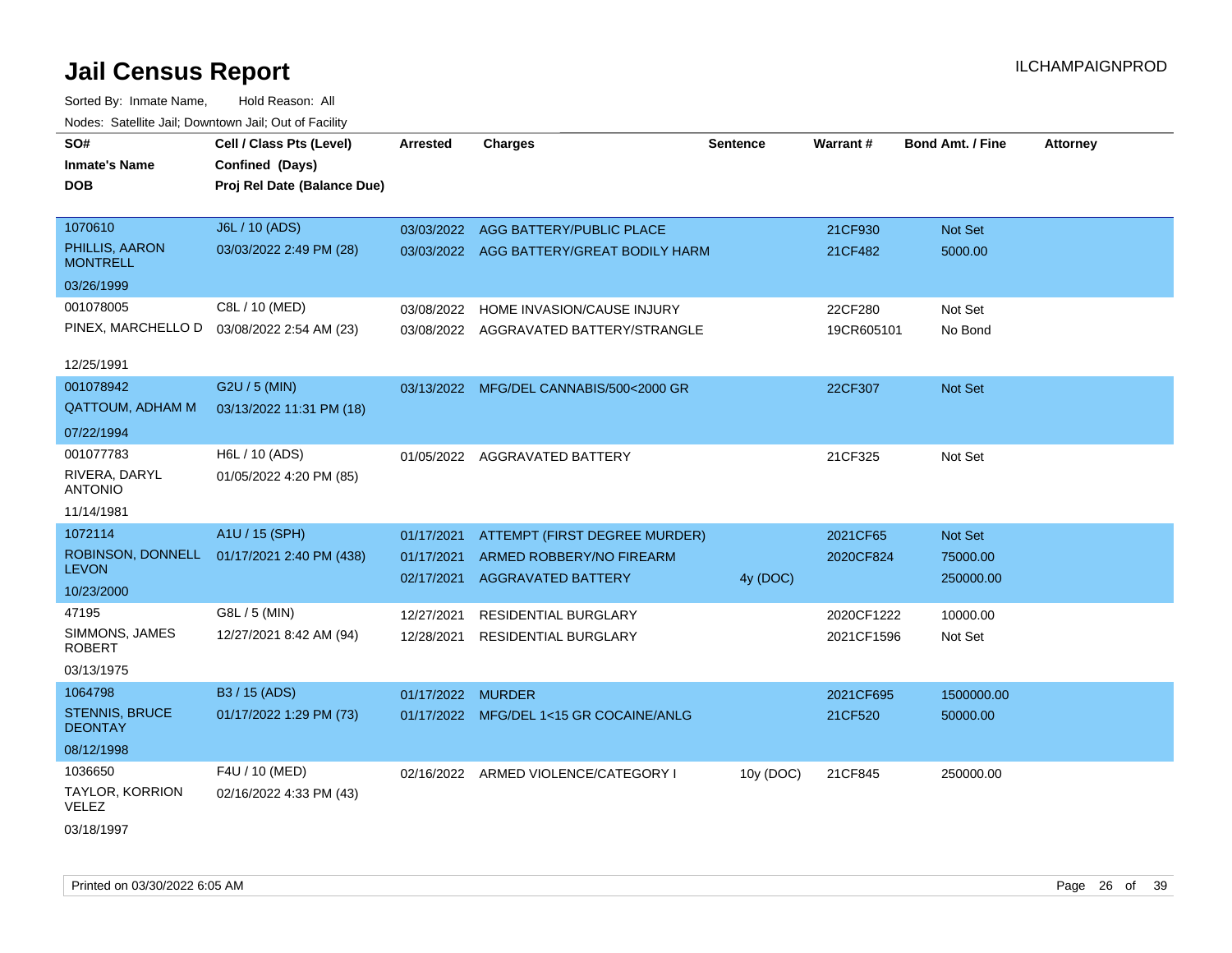Sorted By: Inmate Name, Hold Reason: All Nodes: Satellite Jail; Downtown Jail; Out of Facility

| SO#                                      | Cell / Class Pts (Level)    | Arrested          | Charges                           | <b>Sentence</b> | Warrant#  | <b>Bond Amt. / Fine</b> | <b>Attorney</b> |
|------------------------------------------|-----------------------------|-------------------|-----------------------------------|-----------------|-----------|-------------------------|-----------------|
| <b>Inmate's Name</b>                     | Confined (Days)             |                   |                                   |                 |           |                         |                 |
| <b>DOB</b>                               | Proj Rel Date (Balance Due) |                   |                                   |                 |           |                         |                 |
|                                          |                             |                   |                                   |                 |           |                         |                 |
| 1056971                                  | B1 / 10 (SPH)               | 08/07/2021        | FELON POSS/USE WEAPON/FIREARM     |                 | 21CF948   | No Bond                 |                 |
| <b>TRAVIS, DENZEL</b><br><b>DANTRELL</b> | 08/07/2021 7:36 AM (236)    | 08/08/2021        | AGG BATTERY/PUBLIC PLACE          |                 | 2020CF647 | 25000.00                |                 |
| 03/21/1993                               |                             |                   |                                   |                 |           |                         |                 |
| 001078250                                | C9L / 10 (ADS)              | 08/07/2021        | FELON POSS WEAPON/BODY ARMOR      |                 | 21CF950   | Not Set                 |                 |
| TRAVIS, JORDAN<br><b>TESHAUN</b>         | 08/07/2021 10:27 AM (236)   |                   |                                   |                 |           |                         |                 |
| 03/03/1996                               |                             |                   |                                   |                 |           |                         |                 |
| 512160                                   | F1L / 15 (MAX)              | 03/10/2022        | <b>ARMED HABITUAL CRIMINAL</b>    |                 | 22CF296   | Not Set                 |                 |
| <b>TURNER, CHARLES</b><br><b>EDWARD</b>  | 03/10/2022 12:00 PM (21)    |                   | 03/11/2022 PAROLE REVOCATION      |                 | CH2201422 | No Bond                 |                 |
| 09/05/1986                               |                             |                   |                                   |                 |           |                         |                 |
| 30108                                    | J4L / 15 (ADS)              | 07/30/2021 MURDER |                                   |                 | 21CF902   | 2000000.00              |                 |
| VANDYKE, DARYL<br><b>ANTHONY</b>         | 07/30/2021 8:29 PM (244)    |                   |                                   |                 |           |                         |                 |
| 10/04/1965                               |                             |                   |                                   |                 |           |                         |                 |
| 968681                                   | D5 / 15 (ADS)               | 08/27/2021        | AGG CRIM SX AB/VIC 13<18/TRUST    |                 | 2020CF499 | 250000.00               |                 |
| <b>WADE, DEMETRIUS</b><br><b>DARYL</b>   | 08/27/2021 2:25 AM (216)    | 08/27/2021        | <b>INDIRECT CRIMINAL CONTEMPT</b> | 3y (DOC)        | 2021CC16  | No Bond                 |                 |
| 01/07/1987                               |                             |                   |                                   |                 |           |                         |                 |
| 1070971                                  | H3L / 5 (ADS)               | 12/07/2021        | IDENTITY THEFT/<\$300             |                 | 20CF922   | Not Set                 |                 |
| WEIR, CLINTON<br><b>HOWARD</b>           | 12/08/2021 3:45 AM (113)    |                   | 12/07/2021 RECKLESS DRIVING       |                 | 19TR2348  | Not Set                 |                 |
| 03/15/1983                               |                             |                   |                                   |                 |           |                         |                 |
| 54212                                    | E3U / 10 (ADS)              | 12/21/2021        | ARMED VIOLENCE/CATEGORY I         |                 | 21CF1576  | Not Set                 |                 |
| <b>WHITLOCK, GEORGE</b>                  | 12/21/2021 1:20 PM (100)    | 12/21/2021        | RECEIVE/POSS/SELL STOLEN VEH      |                 | 2021CF669 | 10000.00                |                 |
| <b>ABRAM</b>                             |                             | 12/21/2021        | <b>VIOLATE ORDER PROTECTION</b>   |                 | 2021CM391 | 1000.00                 |                 |
| 11/10/1978                               |                             |                   |                                   |                 |           |                         |                 |
| 001077917                                | G4U / 5 (MIN)               | 03/15/2022        | <b>RESIDENTIAL BURGLARY</b>       |                 | 2022CF311 | Not Set                 |                 |
| WILLIAMS, EDDIE SIM                      | 03/15/2022 3:17 AM (16)     |                   |                                   |                 |           |                         |                 |

02/04/1972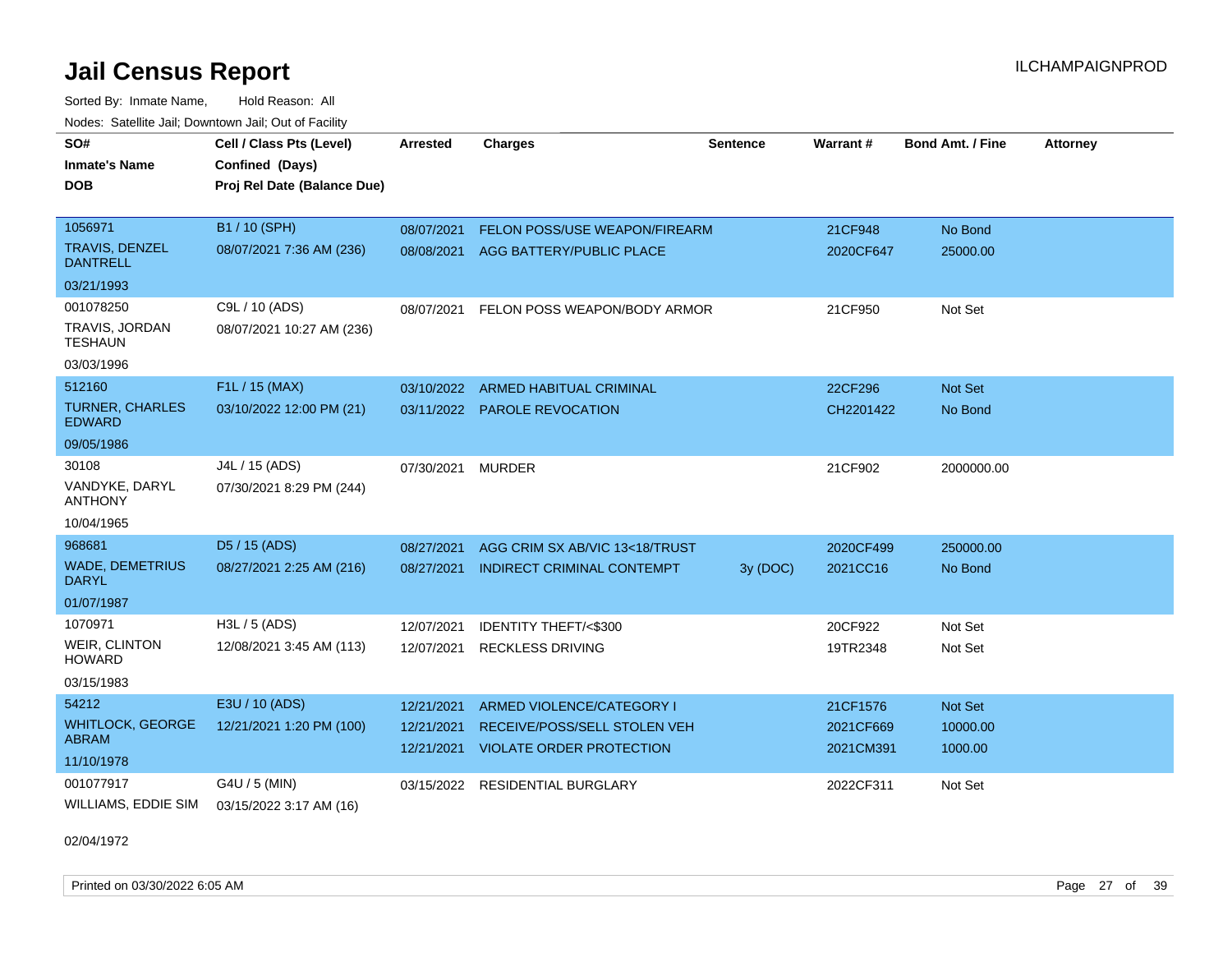| SO#                                        | Cell / Class Pts (Level)    | Arrested   | Charges                        | <b>Sentence</b> | <b>Warrant#</b> | <b>Bond Amt. / Fine</b> | <b>Attorney</b> |
|--------------------------------------------|-----------------------------|------------|--------------------------------|-----------------|-----------------|-------------------------|-----------------|
| <b>Inmate's Name</b>                       | Confined (Days)             |            |                                |                 |                 |                         |                 |
| <b>DOB</b>                                 | Proj Rel Date (Balance Due) |            |                                |                 |                 |                         |                 |
|                                            |                             |            |                                |                 |                 |                         |                 |
| 1058072                                    | A2U / 15 (SPH)              | 02/25/2021 | <b>ARMED HABITUAL CRIMINAL</b> |                 |                 | Not Set                 |                 |
| <b>WILLIAMS, KENNETH</b><br><b>BERNARD</b> | 02/25/2021 3:24 PM (399)    |            |                                |                 |                 |                         |                 |
| 10/04/1985                                 |                             |            |                                |                 |                 |                         |                 |
| 1020914                                    | F3L / 10 (MED)              | 03/06/2022 | FELON POSS/USE WEAPON/FIREARM  |                 | 21CF1337        | 250000.00               |                 |
| <b>WILSON, BRANDON</b><br>LARON            | 03/06/2022 11:46 AM (25)    |            |                                |                 |                 |                         |                 |
| 07/05/1994                                 |                             |            |                                |                 |                 |                         |                 |
|                                            |                             |            |                                |                 |                 |                         |                 |
| <b>Total Downtown Jail: 64</b>             |                             | Males: 64  | Females: 0                     | Unknown: 0      |                 |                         |                 |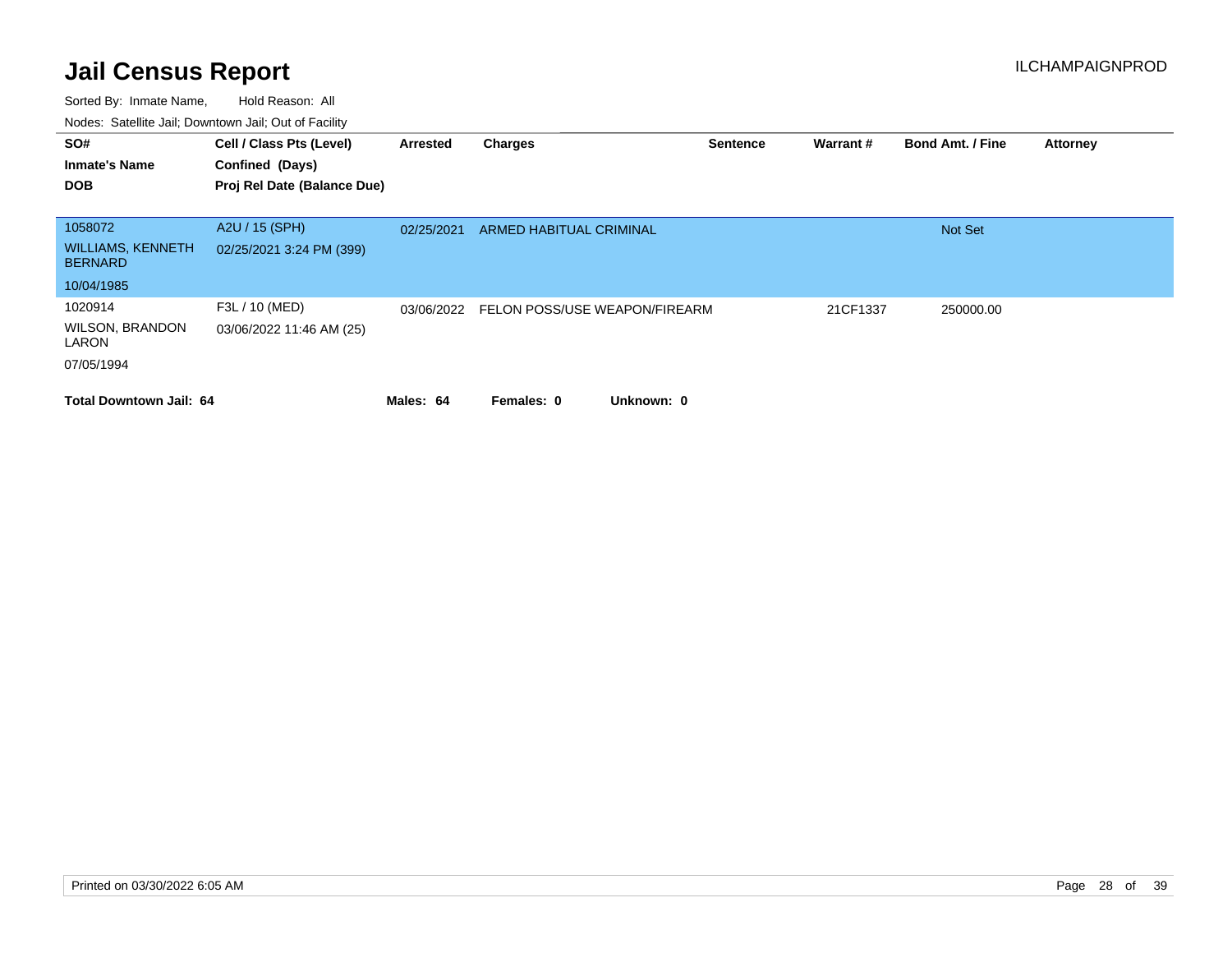**Out of Facility**

**MONTELL** 

06/11/1971

BRADLEY, **CHRISTOPHER** 

Sorted By: Inmate Name, Hold Reason: All Nodes: Satellite Jail; Downtown Jail; Out of Facility

| SO#<br><b>Inmate's Name</b>                  | Cell / Class Pts (Level)<br>Confined (Days) | <b>Arrested</b> | <b>Charges</b>                   | <b>Sentence</b> | Warrant#  | <b>Bond Amt. / Fine</b> | <b>Attorney</b> |
|----------------------------------------------|---------------------------------------------|-----------------|----------------------------------|-----------------|-----------|-------------------------|-----------------|
| <b>DOB</b>                                   | Proj Rel Date (Balance Due)                 |                 |                                  |                 |           |                         |                 |
|                                              |                                             |                 |                                  |                 |           |                         |                 |
| 001078273                                    | <b>EHD</b>                                  | 03/29/2022      | DRIVING ON SUSPENDED LICENSE     |                 | 2022TR30  | Not Set                 |                 |
| AHMED, ALVI YUSUF                            | 03/29/2022 9:53 AM (2)                      |                 |                                  |                 |           |                         |                 |
| 08/10/2001                                   | 4/7/2022 (0.00)                             |                 |                                  |                 |           |                         |                 |
| 001078621                                    | KAN / 10 (MED)                              | 12/23/2021      | <b>RESIDENTIAL BURGLARY</b>      |                 | 21CF1582  | Not Set                 |                 |
| BAILEY, DANIEL SCOTT 12/23/2021 9:44 AM (98) |                                             | 01/14/2022      | PROBATION VIOLATION              |                 | 21CF1445  | Not Set                 |                 |
| 05/09/1999                                   |                                             |                 |                                  |                 |           |                         |                 |
| 548350                                       | <b>EHD</b>                                  | 03/29/2022      | AGG DUI/NO VALID DL              |                 | 2020CF268 | Not Set                 |                 |
| <b>BAILEY, NORBERT</b><br><b>WILLIAM</b>     | 03/29/2022 9:11 AM (2)                      |                 |                                  |                 |           |                         |                 |
| 02/14/1992                                   | 5/23/2022 (0.00)                            |                 |                                  |                 |           |                         |                 |
| 19971                                        | <b>EHD</b>                                  | 11/09/2021      | DRIVING RVK/SUSP DUI/SSS 4-9     |                 | 2021CF968 | Not Set                 |                 |
| <b>LYNN</b>                                  | BARNESKE, RAYMOND 11/09/2021 9:32 AM (142)  |                 |                                  |                 |           |                         |                 |
| 08/17/1961                                   | 5/6/2022 (0.00)                             |                 |                                  |                 |           |                         |                 |
| 516062                                       | <b>KAN / 15 (MAX)</b>                       | 02/22/2021      | <b>PHONE HARASSMENT/2+</b>       |                 | 20CF194   | 5000.00                 |                 |
| <b>BENNETT, JOHN</b><br><b>MICHAEL</b>       | 02/22/2021 10:47 AM (402)                   | 02/22/2021      | AGG DISCH FIR/VEH/PC OFF/FRMAN   |                 | 21CF210   | No Bond                 |                 |
| 04/30/1986                                   |                                             |                 |                                  |                 |           |                         |                 |
| 33993                                        | <b>KAN / 10 (MED)</b>                       | 06/14/2021      | POSSESSING A CONTROLLED SUBSTAND |                 | 21CF657   | Not Set                 |                 |
| <b>BOOKER, STEPHON</b>                       | 06/14/2021 7:42 PM (290)                    | 06/14/2021      | AGGRAVATED DOMESTIC BATTERY      |                 | 21CF688   | Not Set                 |                 |

06/14/2021 PAROLE REVOCATION CH2103612 No Bond

02/23/2022 AGG DUI/NO VALID DL 2020CF1371 Not Set

Printed on 03/30/2022 6:05 AM Page 29 of 39

02/24/1974 4/7/2022 (0.00)

38273 EHD

02/23/2022 9:14 AM (36)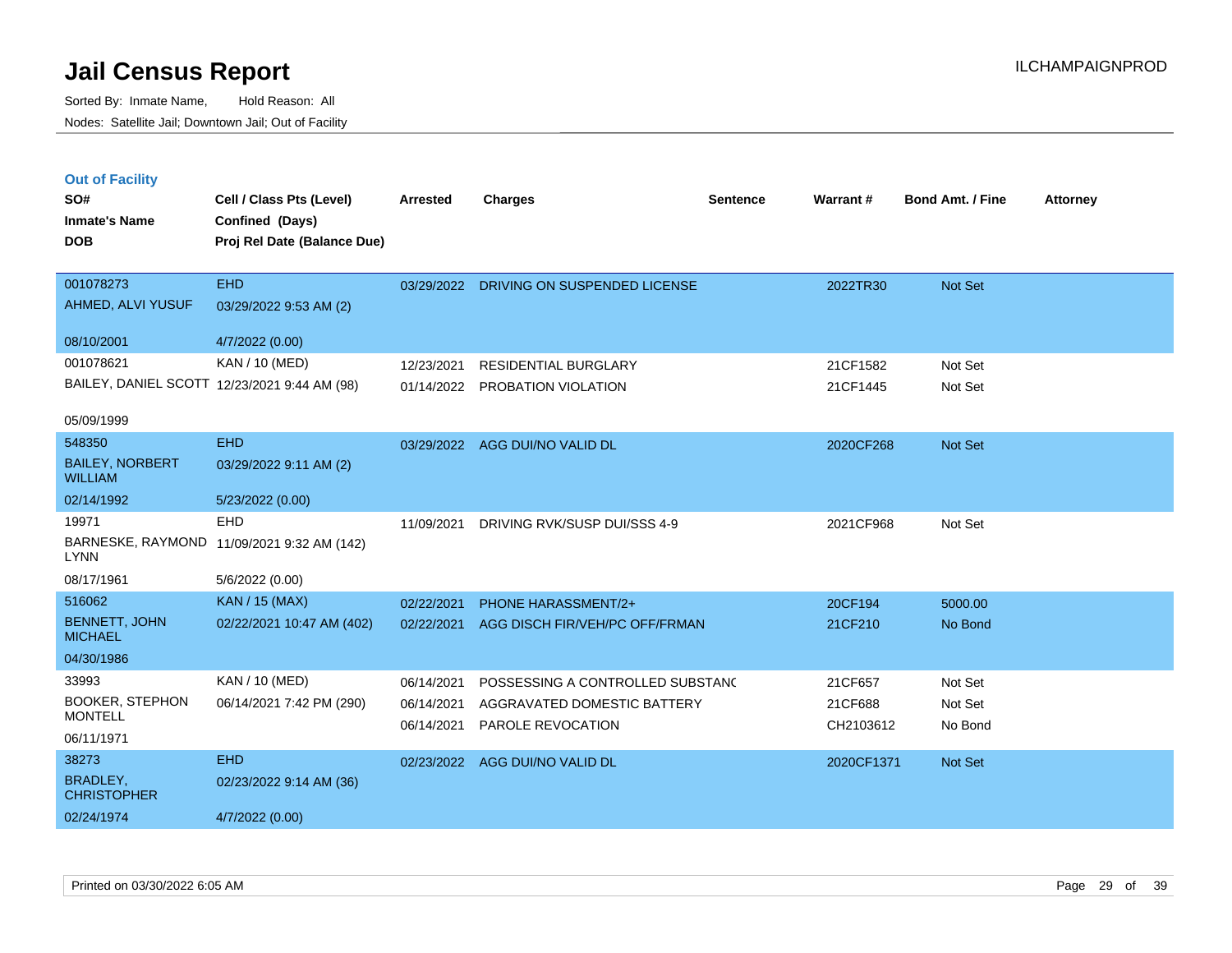| SO#<br><b>Inmate's Name</b><br>DOB                 | Cell / Class Pts (Level)<br>Confined (Days)<br>Proj Rel Date (Balance Due) | <b>Arrested</b> | <b>Charges</b>                     | <b>Sentence</b> | <b>Warrant#</b> | <b>Bond Amt. / Fine</b> | <b>Attorney</b> |
|----------------------------------------------------|----------------------------------------------------------------------------|-----------------|------------------------------------|-----------------|-----------------|-------------------------|-----------------|
| 1074315<br><b>BRIGGS, PATRICK</b><br><b>MONTAY</b> | KAN / 15 (MAX)<br>08/03/2021 4:56 PM (240)                                 | 07/27/2021      | AGG DISCHARGE FIREARM/VEH/SCH      |                 | 21CF927         | Not Set                 |                 |
| 08/05/2001                                         |                                                                            |                 |                                    |                 |                 |                         |                 |
| 001078880                                          | KAN / 15 (MAX)                                                             | 02/25/2022      | ARMED VIOLENCE/CATEGORY I          |                 | 22CF237         | Not Set                 |                 |
| <b>BROACH, CAREU</b>                               | 02/25/2022 3:58 PM (34)                                                    | 02/25/2022      | AGG DISCHARGE FIREARM/BLDG/SCH     |                 | 22600096201     | No Bond                 |                 |
| 02/27/2003                                         |                                                                            | 02/25/2022      | PAROLE REVOCATION                  |                 | HN-2200660      | No Bond                 |                 |
| 001078065                                          | <b>KAN / 10 (ADS)</b>                                                      | 06/17/2021      | AGG BATTERY/DISCHARGE FIREARM      |                 | 21CF704         | 1000000.00              |                 |
| <b>BROWN, CHARMAN</b><br><b>LAKEEF</b>             | 06/17/2021 12:32 PM (287)                                                  |                 |                                    |                 |                 |                         |                 |
| 11/30/2002                                         |                                                                            |                 |                                    |                 |                 |                         |                 |
| 001078008                                          | KAN / 15 (MAX)                                                             | 02/15/2022      | AGG BATTERY/DISCHARGE FIREARM      |                 | 21CF1090        | 500000.00               |                 |
| BROWN, CODY<br><b>RUSSELL</b>                      | 02/15/2022 9:17 AM (44)                                                    |                 |                                    |                 |                 |                         |                 |
| 02/15/2004                                         |                                                                            |                 |                                    |                 |                 |                         |                 |
| 1038554                                            | <b>KAN / 15 (MAX)</b>                                                      | 08/18/2021      | DELIVERY OF OR POSSESSION OF W/INT |                 | 21CF1009        | No Bond                 |                 |
| <b>BROWN, CORRION</b><br><b>DEVONTAE</b>           | 08/18/2021 5:40 PM (225)                                                   | 08/18/2021      | ARMED HABITUAL CRIMINAL            |                 | 21CF1162        | <b>Not Set</b>          |                 |
| 04/19/1995                                         |                                                                            |                 |                                    |                 |                 |                         |                 |
| 1038579                                            | KAN / 15 (MAX)                                                             | 08/18/2021      | FELON POSS/USE WEAPON/FIREARM      |                 | 21CF1010        | Not Set                 |                 |
| <b>BROWN, MARKEL</b><br>rikki                      | 08/18/2021 2:05 PM (225)                                                   |                 |                                    |                 |                 |                         |                 |
| 01/06/1995                                         |                                                                            |                 |                                    |                 |                 |                         |                 |
| 1003006                                            | <b>KAN / 15 (MAX)</b>                                                      | 08/19/2021      | FELON POSS/USE MACHINE GUN         |                 | 21CF1011        | No Bond                 |                 |
| <b>BROWN, ROCKEITH</b><br><b>JAVONTE</b>           | 08/19/2021 12:55 AM (224)                                                  |                 |                                    |                 |                 |                         |                 |
| 07/23/1991                                         |                                                                            |                 |                                    |                 |                 |                         |                 |
| 1068812                                            | KAN / 15 (MAX)                                                             | 12/21/2021      | AGG DISCHARGE FIREARM/OCC VEH      |                 | 21CF741         | Not Set                 |                 |
| BRYANT, DANNY<br><b>EUGENE</b>                     | 12/21/2021 1:50 PM (100)                                                   | 12/21/2021      | FELON POSS/USE FIREARM PRIOR       |                 | 21CF1568        | Not Set                 |                 |
| 11/22/1989                                         |                                                                            |                 |                                    |                 |                 |                         |                 |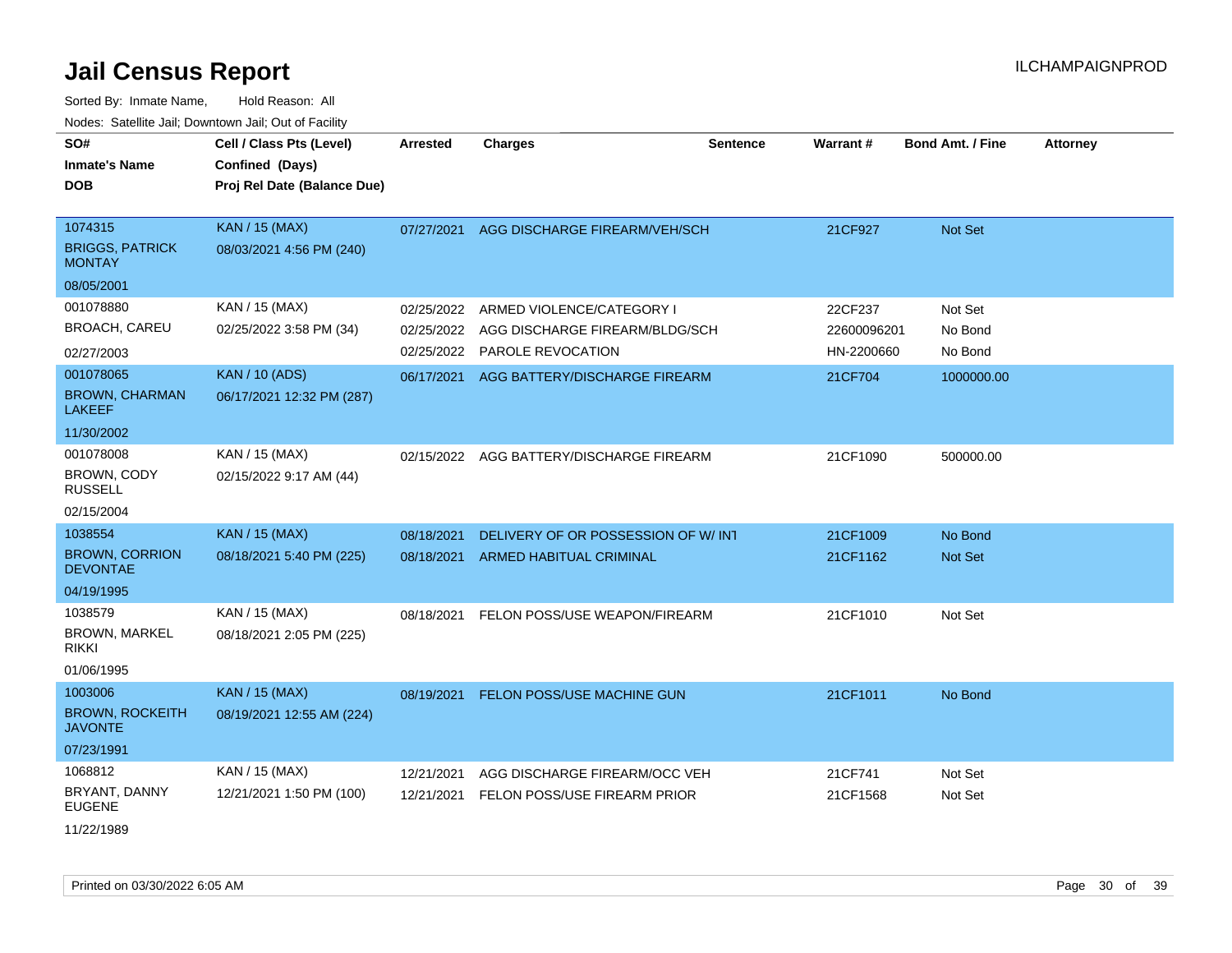Sorted By: Inmate Name, Hold Reason: All Nodes: Satellite Jail; Downtown Jail; Out of Facility

| SO#                                          | Cell / Class Pts (Level)    | <b>Arrested</b> | <b>Charges</b>                           | <b>Sentence</b> | <b>Warrant#</b> | <b>Bond Amt. / Fine</b> | <b>Attorney</b> |
|----------------------------------------------|-----------------------------|-----------------|------------------------------------------|-----------------|-----------------|-------------------------|-----------------|
| <b>Inmate's Name</b>                         | Confined (Days)             |                 |                                          |                 |                 |                         |                 |
| <b>DOB</b>                                   | Proj Rel Date (Balance Due) |                 |                                          |                 |                 |                         |                 |
|                                              |                             |                 |                                          |                 |                 |                         |                 |
| 987334                                       | <b>KAN / 15 (MAX)</b>       |                 | 03/10/2021 ATTEMPT (FIRST DEGREE MURDER) |                 | 19CF689         | Not Set                 |                 |
| <b>CAIN, ISAIAH</b><br><b>DEPRIEST</b>       | 03/10/2021 2:22 PM (386)    |                 |                                          |                 |                 |                         |                 |
| 12/23/1990                                   |                             |                 |                                          |                 |                 |                         |                 |
| 992962                                       | KAN / 15 (ADS)              | 05/25/2021      | MURDER/INTENT TO KILL/INJURE             |                 | 2018CF1045      | 1000000.00              |                 |
| CAMPBELL, KEITH<br><b>KNAQEEB</b>            | 05/25/2021 1:19 PM (310)    |                 |                                          |                 |                 |                         |                 |
| 07/22/1991                                   |                             |                 |                                          |                 |                 |                         |                 |
| 001078576                                    | <b>KAN / 15 (MAX)</b>       | 11/09/2021      | UNLAWFUL USE OF A WEAPON                 |                 | 21CF1383        | <b>Not Set</b>          |                 |
| CARTER, DEMONDRE<br><b>DAVON</b>             | 11/09/2021 6:01 PM (142)    |                 |                                          |                 |                 |                         |                 |
| 05/27/2001                                   |                             |                 |                                          |                 |                 |                         |                 |
| 1064992                                      | KAN / 15 (MAX)              | 09/20/2021      | ARMED VIOLENCE/CATEGORY I                |                 | 21CF1137        | Not Set                 |                 |
| CARTER, KEJUAN<br><b>JAVONTE</b>             | 09/20/2021 11:42 PM (192)   |                 |                                          |                 |                 |                         |                 |
| 06/27/1998                                   |                             |                 |                                          |                 |                 |                         |                 |
| 001078729                                    | <b>KAN / 15 (ADS)</b>       |                 | 01/02/2022 MURDER/INTENT TO KILL/INJURE  |                 | 20CF396         | 1000000.00              |                 |
| <b>CARTER, TROY</b><br><b>DEMON</b>          | 01/02/2022 10:29 AM (88)    |                 |                                          |                 |                 |                         |                 |
| 01/02/2004                                   |                             |                 |                                          |                 |                 |                         |                 |
| 001078461                                    | KAN / 10 (MED)              | 10/07/2021      | AGG UNLAWFUL USE WEAPON/PERSON           |                 | 2021CF1209      | No Bond                 |                 |
| COLE, ERIC JOSE                              | 10/08/2021 12:25 AM (174)   | 10/07/2021      | AGG DOMESTIC BATTERY/STRANGLE            |                 | 2021CF1208      | Not Set                 |                 |
| 01/24/2002                                   |                             |                 |                                          |                 |                 |                         |                 |
| 1048488                                      | <b>KAN / 10 (ADS)</b>       | 12/30/2021      | ARMED VIOLENCE/CATEGORY I                |                 | 2022CF4         | <b>Not Set</b>          |                 |
| <b>COLSON, WAYNE</b><br><b>ARTHUR, Third</b> | 12/30/2021 8:27 AM (91)     |                 |                                          |                 |                 |                         |                 |
| 10/14/1995                                   |                             |                 |                                          |                 |                 |                         |                 |
| 57733                                        | KAN / 15 (SPH)              | 02/25/2020      | <b>HOMICIDE</b>                          |                 | 2020-CF250      | 2000000.00              |                 |
| <b>CRAIG, ANTOINE</b><br>DARRELL             | 02/25/2020 4:08 PM (765)    | 02/25/2020      | FELON POSS/USE WEAPON/FIREARM            |                 | 19CF-1827       | 80000.00                |                 |
|                                              |                             |                 |                                          |                 |                 |                         |                 |

10/09/1982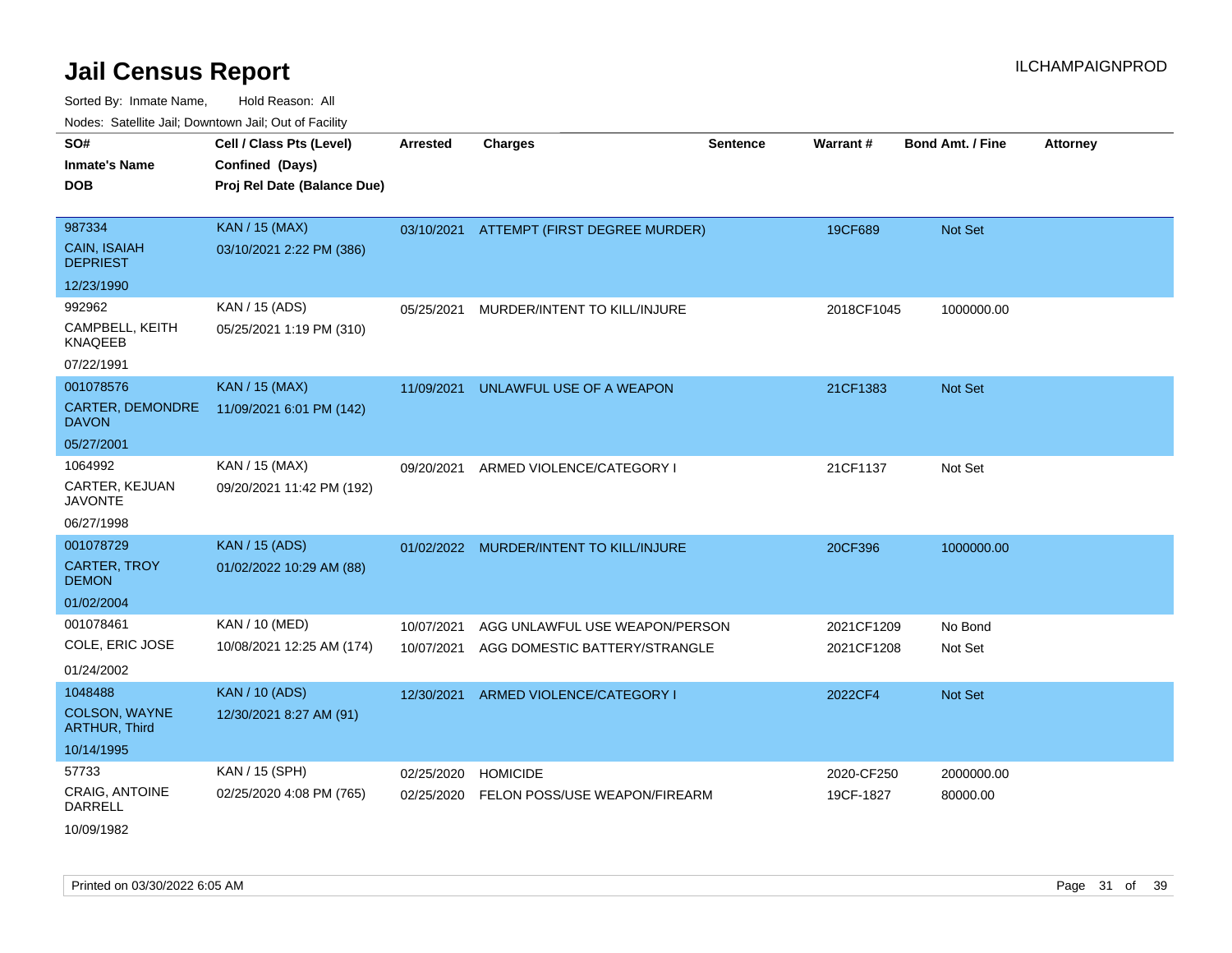Sorted By: Inmate Name, Hold Reason: All Nodes: Satellite Jail; Downtown Jail; Out of Facility

| SO#<br><b>Inmate's Name</b><br><b>DOB</b> | Cell / Class Pts (Level)<br>Confined (Days)<br>Proj Rel Date (Balance Due) | Arrested   | <b>Charges</b>                      | Sentence | <b>Warrant#</b> | <b>Bond Amt. / Fine</b> | <b>Attorney</b> |
|-------------------------------------------|----------------------------------------------------------------------------|------------|-------------------------------------|----------|-----------------|-------------------------|-----------------|
| 001077939                                 | <b>KAN / 10 (MED)</b>                                                      | 05/10/2021 | FIREARM/FOID INVALID/NOT ELIG       |          | 21CF526         | No Bond                 |                 |
| <b>CROSS, PATRICK</b><br><b>DONTRELLE</b> | 05/10/2021 7:31 PM (325)                                                   | 06/02/2021 | POSS STOLEN VEHICLE > \$25,000      |          | 21CF612         | <b>Not Set</b>          |                 |
| 11/07/2001                                |                                                                            |            |                                     |          |                 |                         |                 |
| 25022                                     | EHD / 10 (MED)                                                             | 02/17/2022 | AGG DUI/2/PASS <16                  |          | 2021CF560       | No Bond                 |                 |
| <b>CRUMP, ROBERT</b><br><b>ANTHONY</b>    | 02/17/2022 11:48 AM (42)                                                   |            |                                     |          |                 |                         |                 |
| 02/06/1966                                | 5/14/2022 (0.00)                                                           |            |                                     |          |                 |                         |                 |
| 001078538                                 | <b>KAN / 10 (ADS)</b>                                                      | 10/26/2021 | <b>CRIM SEX ASSAULT/FORCE</b>       |          | 21CF1301        | <b>Not Set</b>          |                 |
| DAWKINS, LEN                              | 10/26/2021 8:18 PM (156)                                                   |            |                                     |          |                 |                         |                 |
| 03/23/1987                                |                                                                            |            |                                     |          |                 |                         |                 |
| 1061304                                   | KAN / 15 (MAX)                                                             | 10/11/2021 | ARMED HABITUAL CRIMINAL             |          | 21CF1226        | No Bond                 |                 |
| DORRIS, KEMION                            | 10/11/2021 7:30 PM (171)                                                   | 10/11/2021 | ARMED HABITUAL CRIMINAL             |          | 21CF1227        | No Bond                 |                 |
| <b>DAETOCE</b><br>11/19/1997              |                                                                            | 10/11/2021 | HOME INVASION/FIREARM               |          | 21CF1228        | No Bond                 |                 |
| 1013012                                   | <b>KAN / 15 (MAX)</b>                                                      | 07/08/2021 | FELON POSS/USE FIREARM PRIOR        |          | 21CF798         | Not Set                 |                 |
|                                           | GARY, XAVIER LAMAR  07/08/2021 9:24 AM (266)                               | 07/08/2021 | ATTEMPT (FIRST DEGREE MURDER)       |          | 2021CF790       | 1000000.00              |                 |
|                                           |                                                                            | 07/08/2021 | <b>FELON POSS/USE FIREARM PRIOR</b> |          | 2020CF650       | 25000.00                |                 |
| 12/14/1991                                |                                                                            |            |                                     |          |                 |                         |                 |
| 1065946                                   | KAN / 10 (MED)                                                             | 09/04/2021 | AGG BATTERY/DISCHARGE FIREARM       |          | 21CF1057        | 750000.00               |                 |
| GODBOLT, DESMOND<br><b>DEVONTAE</b>       | 09/04/2021 1:17 AM (208)                                                   | 09/04/2021 | RESIST/OBSTRUCTING A PEACE OFFICEF  |          | 21CM407         | Not Set                 |                 |
| 11/15/1997                                |                                                                            |            |                                     |          |                 |                         |                 |
| 1070118                                   | <b>KAN / 15 (MAX)</b>                                                      | 08/31/2021 | <b>AGGRAVATED DOMESTIC BATTERY</b>  |          | 21CF1049        | No Bond                 |                 |
| <b>GRAHAM, CORTEZ</b><br><b>LAMON</b>     | 08/31/2021 9:32 PM (212)                                                   | 09/02/2021 | PROBATION VIOLATION                 |          | 21CF55          | Not Set                 |                 |
| 03/31/1976                                |                                                                            |            |                                     |          |                 |                         |                 |
| 1076506                                   | KAN / 15 (MAX)                                                             | 09/17/2021 | AGG UUW/PERSON/CM THREAT VIOL       |          | 21CF1131        | Not Set                 |                 |
|                                           | GRAY, JAMARH EMERE 09/17/2021 10:41 AM (195)                               | 09/20/2021 | <b>DOMESTIC BATTERY</b>             |          | 21CM430         | Not Set                 |                 |

06/21/2003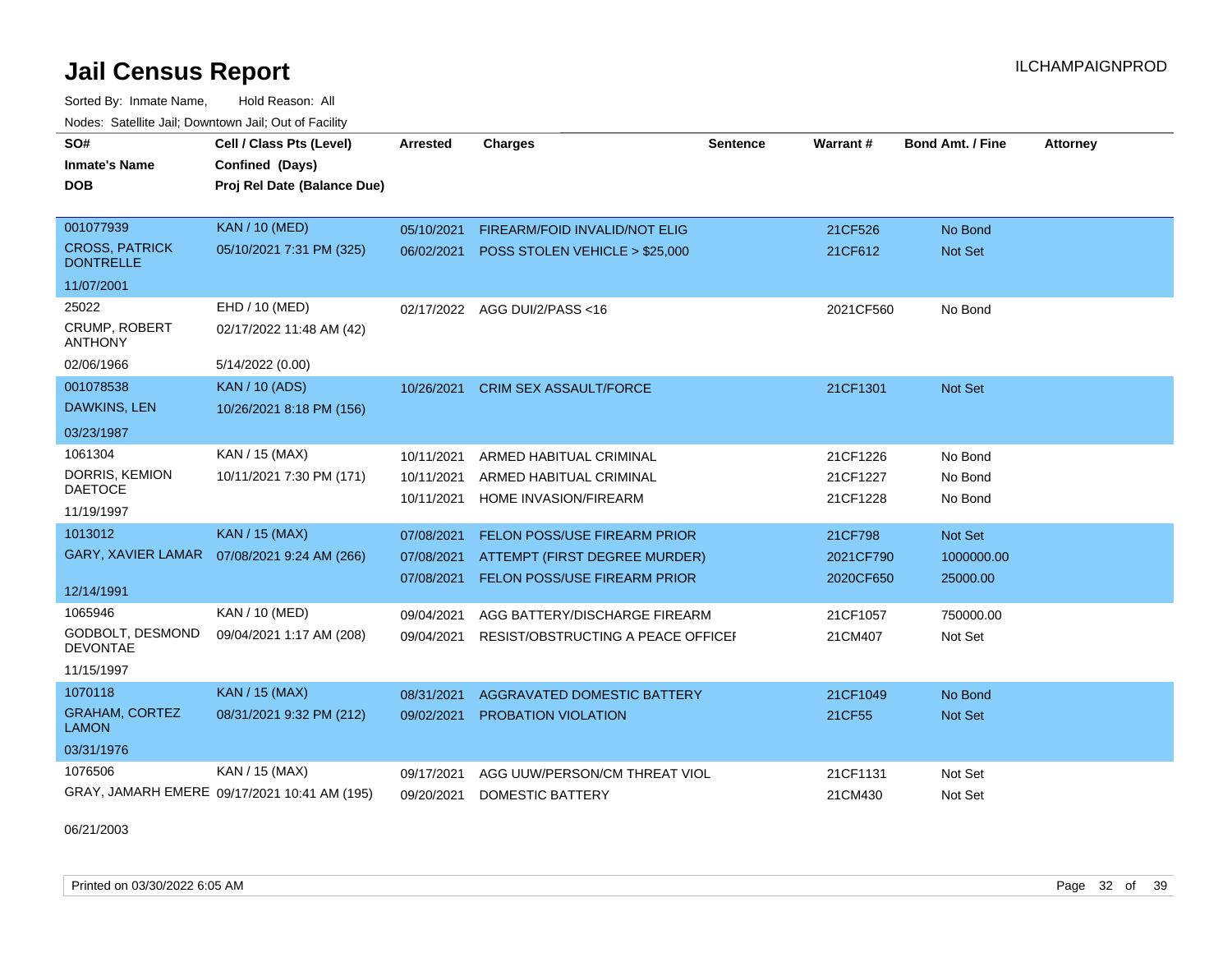| SO#<br><b>Inmate's Name</b><br><b>DOB</b>                   | Cell / Class Pts (Level)<br>Confined (Days)<br>Proj Rel Date (Balance Due) | <b>Arrested</b>                                      | <b>Charges</b>                                                                                                                | <b>Sentence</b> | Warrant#                                 | <b>Bond Amt. / Fine</b>                                   | <b>Attorney</b> |     |
|-------------------------------------------------------------|----------------------------------------------------------------------------|------------------------------------------------------|-------------------------------------------------------------------------------------------------------------------------------|-----------------|------------------------------------------|-----------------------------------------------------------|-----------------|-----|
| 1055117<br><b>GREAM, JOHN</b><br><b>ROBERT LEE</b>          | <b>EHD</b><br>02/15/2022 10:44 AM (44)                                     |                                                      | 02/15/2022 AGG BATTERY/PUBLIC PLACE                                                                                           |                 | 2021CM47                                 | <b>Not Set</b>                                            |                 |     |
| 08/23/1996                                                  | 6/13/2022 (0.00)                                                           |                                                      |                                                                                                                               |                 |                                          |                                                           |                 |     |
| 1037683<br>HARRISON, HAROLD<br><b>RAY</b>                   | <b>EHD</b><br>02/23/2022 10:01 AM (36)                                     | 02/23/2022<br>02/23/2022                             | AGG DUI/LIC SUSP OR REVOKED<br>AGG DUI/3                                                                                      |                 | 2020CF350<br>2020CF1351                  | Not Set<br>Not Set                                        |                 |     |
| 11/30/1963                                                  | 5/22/2022 (0.00)                                                           |                                                      |                                                                                                                               |                 |                                          |                                                           |                 |     |
| 1045186<br>HOLBROOK, JOHNNIE<br><b>MATHIS</b><br>07/19/1996 | <b>KAN / 15 (MAX)</b><br>08/16/2021 11:07 AM (227)                         | 08/16/2021<br>08/16/2021<br>08/16/2021<br>08/16/2021 | ARMED VIOLENCE/CATEGORY I<br>FELON POSS/USE WEAPON/FIREARM<br>AGG FLEEING POLICE/21 MPH OVER<br>FELON POSS/USE WEAPON/FIREARM |                 | 21CF934<br>19CF968<br>21CF988<br>21CF989 | 1000000.00<br><b>Not Set</b><br><b>Not Set</b><br>Not Set |                 |     |
| 972300<br>HOLT, MICHAEL<br><b>TERRELL</b><br>12/25/1989     | <b>KAN / 10 (MED)</b><br>12/22/2021 8:36 AM (99)                           | 12/22/2021<br>12/22/2021                             | <b>RESIDENTIAL BURGLARY</b><br>AGG CRIM SEX ABUSE/VICTIM <9                                                                   |                 | 18CF1691<br>19CF1277                     | 25000.00<br>250000.00                                     |                 |     |
| 001078146<br>HUNT, TEIGAN<br><b>JAZAIREO</b><br>05/14/2003  | <b>KAN / 15 (MAX)</b><br>07/09/2021 12:41 PM (265)                         | 07/09/2021<br>07/09/2021                             | AGG BATTERY/DISCHARGE FIREARM<br>ARMED ROBBERY/ARMED W/FIREARM                                                                |                 | 21CF795<br>21CF806                       | 1000000.00<br><b>Not Set</b>                              |                 |     |
| 989743<br><b>JACKSON, STEVE</b><br>ALLEN<br>06/04/1991      | KAN / 15 (ADS)<br>04/13/2021 2:45 AM (352)                                 | 04/13/2021                                           | AGGRAVATED DOMESTIC BATTERY                                                                                                   |                 | 21CF399                                  | Not Set                                                   |                 |     |
| 001078788<br><b>JOHNSON, BRENTON</b><br>ZAE                 | <b>KAN / 5 (ADS)</b><br>01/21/2022 8:33 PM (69)                            |                                                      | 01/21/2022 AGGRAVATED BATTERY                                                                                                 |                 | 22CF93                                   | Not Set                                                   |                 |     |
| 08/07/1987                                                  |                                                                            |                                                      |                                                                                                                               |                 |                                          |                                                           |                 |     |
| 57271<br><b>KEYS, CAPREE</b><br><b>REMONE</b>               | <b>EHD</b><br>03/08/2022 9:17 AM (23)                                      | 03/08/2022                                           | DRIVING RVK/SUSP DUI/SSS 4-9<br>03/08/2022 DRIVING RVK/SUSP DUI/SSS 4-9                                                       |                 | 2021CF34<br>2020CF1116                   | Not Set<br>Not Set                                        |                 |     |
| 11/23/1982                                                  | 9/3/2022 (0.00)                                                            |                                                      |                                                                                                                               |                 |                                          |                                                           |                 |     |
| Printed on 03/30/2022 6:05 AM                               |                                                                            |                                                      |                                                                                                                               |                 |                                          |                                                           | Page 33 of      | -39 |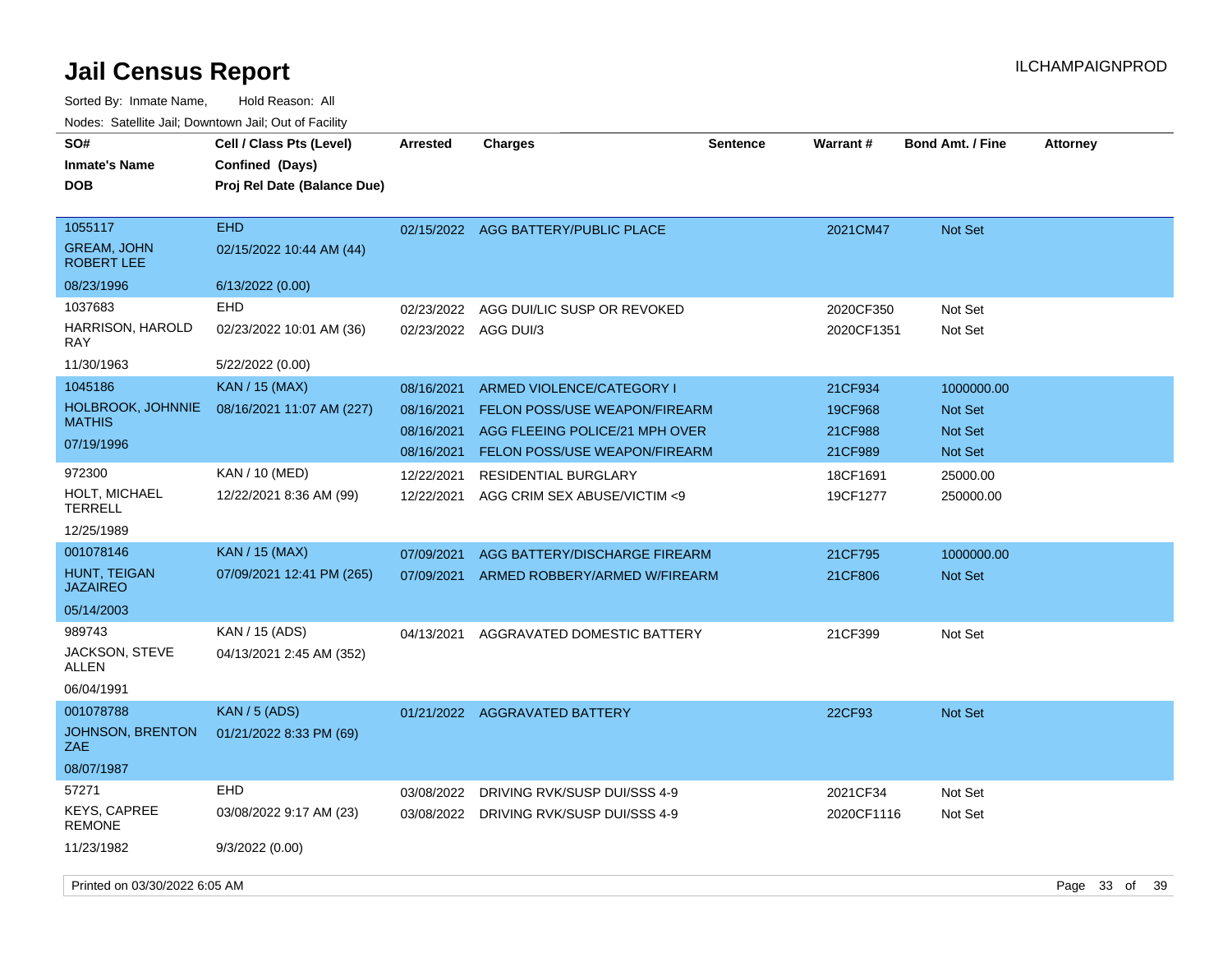Sorted By: Inmate Name, Hold Reason: All Nodes: Satellite Jail; Downtown Jail; Out of Facility

| SO#                                       | Cell / Class Pts (Level)    | <b>Arrested</b>      | <b>Charges</b>                          | <b>Sentence</b> | Warrant#  | <b>Bond Amt. / Fine</b> | <b>Attorney</b> |
|-------------------------------------------|-----------------------------|----------------------|-----------------------------------------|-----------------|-----------|-------------------------|-----------------|
| <b>Inmate's Name</b>                      | Confined (Days)             |                      |                                         |                 |           |                         |                 |
| <b>DOB</b>                                | Proj Rel Date (Balance Due) |                      |                                         |                 |           |                         |                 |
|                                           |                             |                      |                                         |                 |           |                         |                 |
| 1064445                                   | <b>KAN / 15 (MAX)</b>       | 04/23/2021           | FELON POSS/USE FIREARM/PAROLE           |                 | 21CF899   | Not Set                 |                 |
| LARUE, TERENCE<br><b>TRAMEL</b>           | 04/23/2021 11:18 AM (342)   | 04/23/2021           | AGG DISCHARGE FIREARM/OCC VEH           |                 | 2021CF295 | 500000.00               |                 |
| 12/23/1998                                |                             | 04/23/2021           | POSSESS 15<100 GRAMS COCAINE            |                 | 19CF1052  | 10000.00                |                 |
| 001078237                                 | KAN / 15 (ADS)              | 08/03/2021           | AGG DISCHARGE FIREARM/OCC VEH           |                 | 21CF928   | No Bond                 |                 |
| LAWS, TERON<br><b>RAMONTE</b>             | 08/03/2021 6:29 PM (240)    |                      |                                         |                 |           |                         |                 |
| 04/03/2001                                |                             |                      |                                         |                 |           |                         |                 |
| 001078470                                 | <b>KAN / 15 (MAX)</b>       | 10/10/2021           | MURDER/INTENT TO KILL/INJURE            |                 | 21CF1221  | Not Set                 |                 |
| LEE, AMAHRION<br><b>JA'MERE</b>           | 10/10/2021 1:23 PM (172)    |                      |                                         |                 |           |                         |                 |
| 11/05/2002                                |                             |                      |                                         |                 |           |                         |                 |
| 56792                                     | KAN / 10 (MED)              | 02/02/2021           | ARMED HABITUAL CRIMINAL                 |                 | 2021CF141 | 500000.00               |                 |
| LILLARD, LAWRENCE<br><b>TYRONE</b>        | 02/02/2021 2:11 PM (422)    | 02/22/2021           | DRIVING ON REVOKED LICENSE              |                 | 21TR426   | 5000.00                 |                 |
| 10/20/1982                                |                             |                      |                                         |                 |           |                         |                 |
| 40877                                     | <b>EHD</b>                  | 02/01/2022 AGG DUI/3 |                                         |                 | 2020CF986 | Not Set                 |                 |
| MABRY-HALL,<br><b>REBECCA SUE</b>         | 02/01/2022 9:32 AM (58)     |                      |                                         |                 |           |                         |                 |
| 03/21/1971                                | 5/1/2022 (0.00)             |                      |                                         |                 |           |                         |                 |
| 001078896                                 | KAN / 15 (MAX)              |                      | 03/01/2022 ARMED HABITUAL CRIMINAL      |                 | 22CF239   | Not Set                 |                 |
| MANN, DAVID<br>WILBERT, Junior            | 03/01/2022 4:35 AM (30)     |                      |                                         |                 |           |                         |                 |
| 04/02/1976                                |                             |                      |                                         |                 |           |                         |                 |
| 1004137                                   | <b>KAN / 15 (MAX)</b>       |                      | 02/14/2022 AGG CRIM SEX ABUSE/VIC 13-17 |                 | 22CF165   | 250000.00               |                 |
| MCDONALD, DAVON D 02/14/2022 4:21 PM (45) |                             |                      |                                         |                 |           |                         |                 |
| 11/08/1992                                |                             |                      |                                         |                 |           |                         |                 |
| 001078575                                 | <b>KAN / 10 (MED)</b>       | 11/09/2021           | <b>GUNRUNNING</b>                       |                 | 21CF1330  | 750000.00               |                 |
| MCLAURIN, KEYON A                         | 11/09/2021 12:41 PM (142)   |                      |                                         |                 |           |                         |                 |

11/19/2002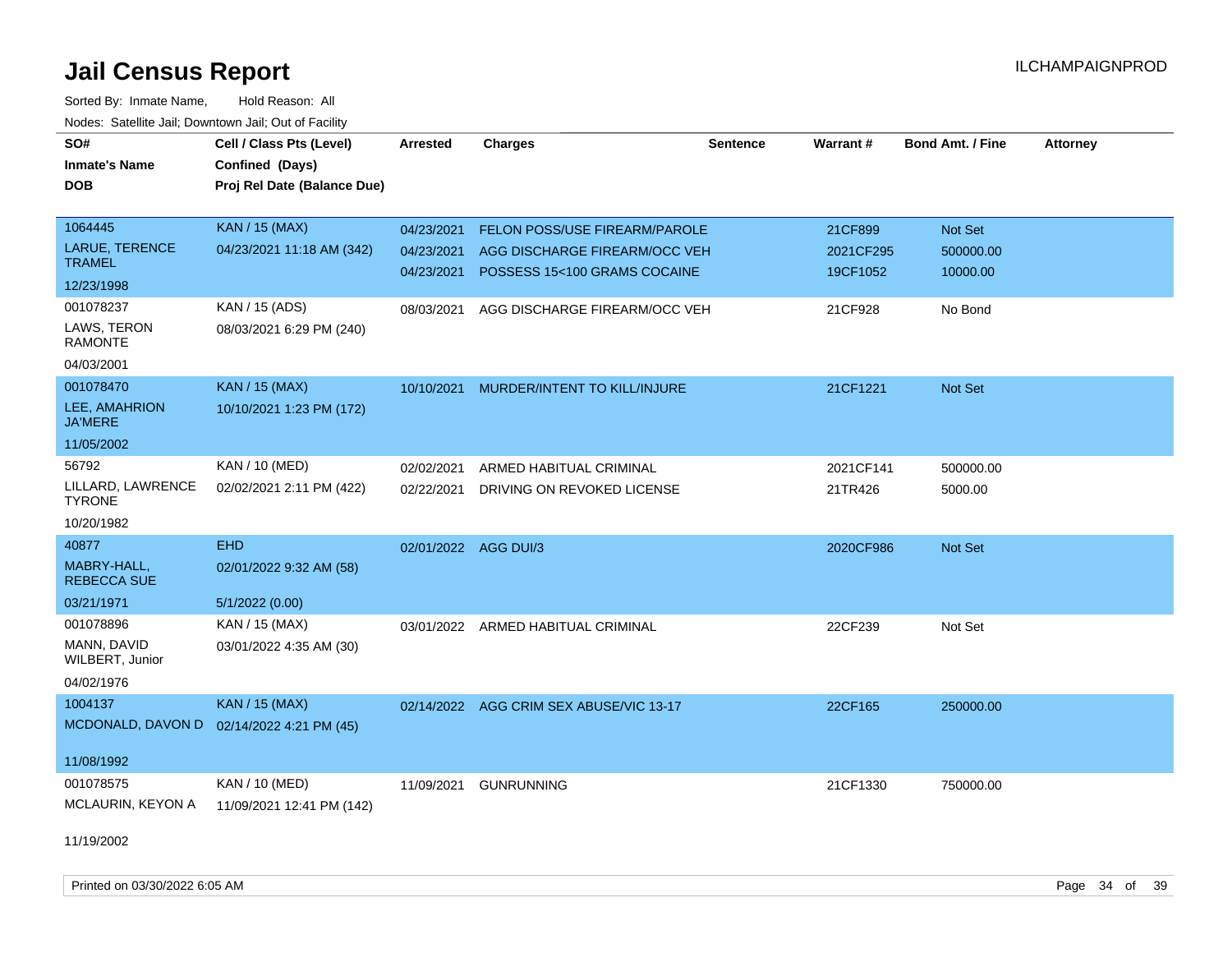| SO#                                             | Cell / Class Pts (Level)                      | <b>Arrested</b>   | <b>Charges</b>                           | <b>Sentence</b> | <b>Warrant#</b> | <b>Bond Amt. / Fine</b> | <b>Attorney</b> |
|-------------------------------------------------|-----------------------------------------------|-------------------|------------------------------------------|-----------------|-----------------|-------------------------|-----------------|
| <b>Inmate's Name</b>                            | Confined (Days)                               |                   |                                          |                 |                 |                         |                 |
| <b>DOB</b>                                      | Proj Rel Date (Balance Due)                   |                   |                                          |                 |                 |                         |                 |
|                                                 |                                               |                   |                                          |                 |                 |                         |                 |
| 1011046                                         | <b>KAN / 15 (ADS)</b>                         | 04/10/2021        | ATTEMPT (FIRST DEGREE MURDER)            |                 | 21CF392         | Not Set                 |                 |
| <b>MILES, DARRION</b><br><b>ANTONIO KEVONTA</b> | 04/11/2021 12:46 AM (354)                     | 03/24/2022 MURDER |                                          |                 | 22CF346         | Not Set                 |                 |
| 03/18/1990                                      |                                               |                   |                                          |                 |                 |                         |                 |
| 001077278                                       | KAN / 15 (MAX)                                | 10/06/2020        | MURDER/INTENT TO KILL/INJURE             |                 | 2020CF146       | 2000000.00              |                 |
| MILLER, D'ANDRE                                 | 10/06/2020 12:49 PM (541)                     | 10/06/2020        | AGG FLEEING POLICE/21 MPH OVER           |                 | 2019CF1171      | 50000.00                |                 |
| 09/08/1986                                      |                                               |                   |                                          |                 |                 |                         |                 |
| 001078712                                       | <b>KAN / 10 (MED)</b>                         | 12/23/2021        | AGG DISCH FIREARM/1ST AID PERS           |                 | 21CF1581        | Not Set                 |                 |
| MONTGOMERY,<br><b>RASHARD MYKI</b>              | 12/23/2021 4:27 PM (98)                       |                   |                                          |                 |                 |                         |                 |
| 11/05/2001                                      |                                               |                   |                                          |                 |                 |                         |                 |
| 1026477                                         | KAN / 15 (ADS)                                | 09/21/2021        | AGG DISCHARGE FIREARM/OCC VEH            |                 | 21CF1138        | Not Set                 |                 |
| NEWBILL, DEVONTRE<br><b>LAMONT</b>              | 09/21/2021 2:27 AM (191)                      | 09/22/2021        | PROBATION VIOLATION                      |                 | 20CF577         | Not Set                 |                 |
| 11/22/1993                                      |                                               |                   |                                          |                 |                 |                         |                 |
| 1072907                                         | <b>KAN</b>                                    | 07/14/2021        | CRIMINAL DAMAGE <\$500/SCHOOL            |                 | 2021CF840       | 5000.00                 |                 |
| NIKOLAEV, YEVGENIY                              | 07/14/2021 10:10 PM (260)                     | 07/14/2021        | ATTEMPT (FIRST DEGREE MURDER)            |                 | 2021-CF-832     | 2000000.00              |                 |
|                                                 |                                               |                   |                                          |                 |                 |                         |                 |
| 10/06/1983                                      |                                               |                   |                                          |                 |                 |                         |                 |
| 001078558                                       | KAN / 10 (MED)                                | 11/03/2021        | UNLAWFUL USE OF A WEAPON                 |                 | 21CF1352        | Not Set                 |                 |
| PARRISH, DOMINIC<br><b>WALTER</b>               | 11/03/2021 1:25 PM (148)                      |                   |                                          |                 |                 |                         |                 |
| 08/23/2001                                      |                                               |                   |                                          |                 |                 |                         |                 |
| 001078063                                       | <b>KAN / 15 (MAX)</b>                         | 06/15/2021        | AGG CRIM SEX ASSAULT/WEAPON              |                 | 2021CF678       | 1000000.00              |                 |
|                                                 | PERRY, ROBERT Junior 06/15/2021 4:37 PM (289) | 06/15/2021        | <b>ROBBERY</b>                           |                 | 2021CF159       | 25000.00                |                 |
| 12/21/1990                                      |                                               |                   |                                          |                 |                 |                         |                 |
| 001078799                                       | KAN / 10 (MED)                                |                   | 01/27/2022 FIREARM/FOID INVALID/NOT ELIG |                 | 22CF116         | Not Set                 |                 |
| PURNELL, MARKISE<br><b>MONROE</b>               | 01/27/2022 9:50 AM (63)                       |                   |                                          |                 |                 |                         |                 |
| 07/13/2002                                      |                                               |                   |                                          |                 |                 |                         |                 |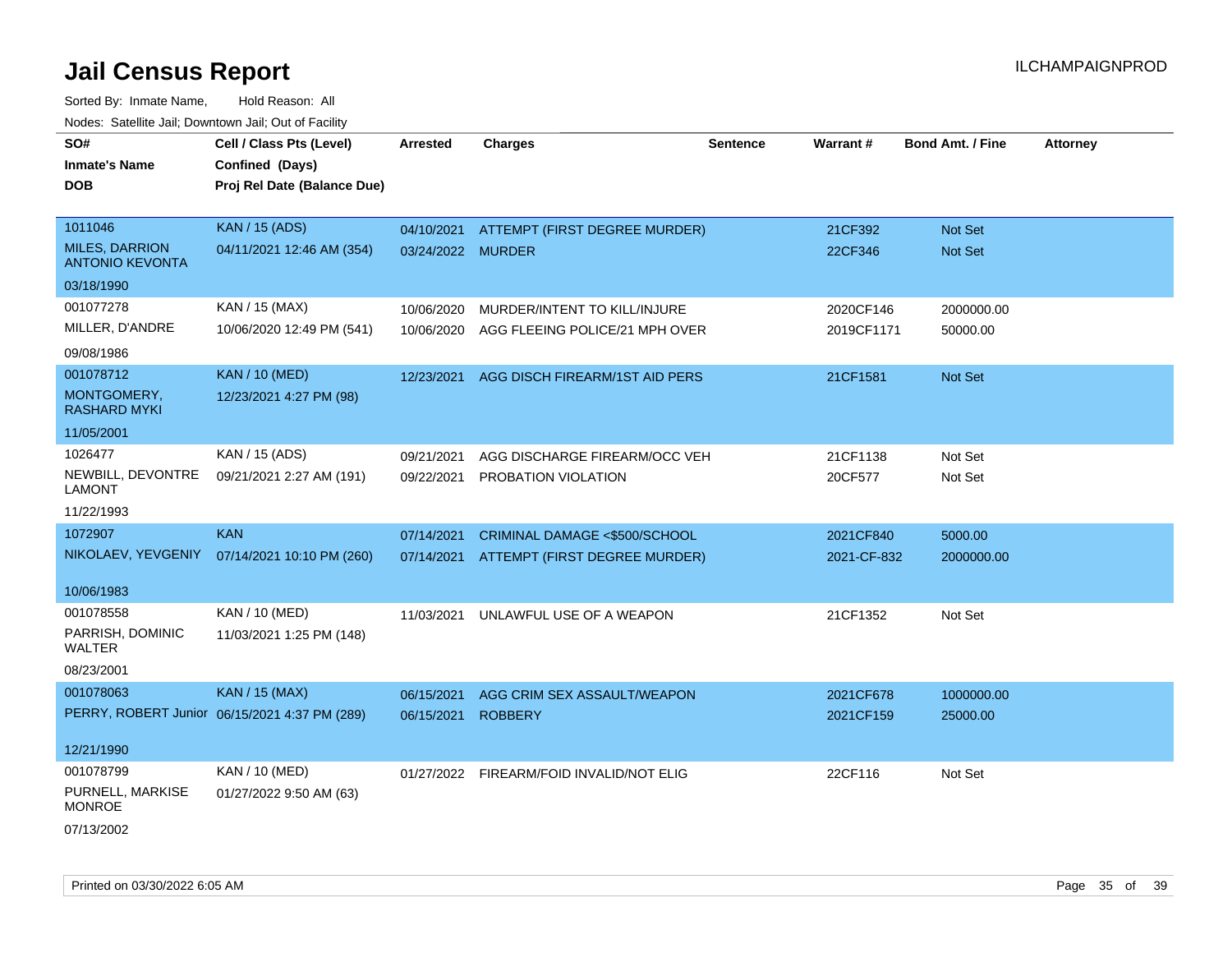| SO#                               | Cell / Class Pts (Level)                    | <b>Arrested</b> | <b>Charges</b>                      | Sentence | Warrant#    | <b>Bond Amt. / Fine</b> | <b>Attorney</b> |
|-----------------------------------|---------------------------------------------|-----------------|-------------------------------------|----------|-------------|-------------------------|-----------------|
| <b>Inmate's Name</b>              | Confined (Days)                             |                 |                                     |          |             |                         |                 |
| <b>DOB</b>                        | Proj Rel Date (Balance Due)                 |                 |                                     |          |             |                         |                 |
| 001077614                         | <b>KAN / 15 (MAX)</b>                       | 01/17/2021      | ATTEMPT (FIRST DEGREE MURDER)       |          | 21CF66      | <b>Not Set</b>          |                 |
| <b>DEVON</b>                      | ROBINSON, DONTRELL 01/17/2021 3:08 PM (438) |                 |                                     |          |             |                         |                 |
| 09/22/2002                        |                                             |                 |                                     |          |             |                         |                 |
| 1061216                           | KAN / 10 (MED)                              | 06/22/2021      | HOME INVASION/FIREARM               |          | 21CF727     | Not Set                 |                 |
| RUNGE, ANDRE<br><b>MARSEAN</b>    | 06/22/2021 4:42 PM (282)                    |                 |                                     |          |             |                         |                 |
| 12/05/1997                        |                                             |                 |                                     |          |             |                         |                 |
| 650295                            | <b>PIA / 50 (MAX)</b>                       | 04/22/2020      | <b>CRIMINAL SEXUAL ASSAULT</b>      |          | 2020-CF407  | 750000.00               |                 |
| SANDAGE, JERALD<br><b>EUGENE</b>  | 04/22/2020 6:30 AM (708)                    | 04/22/2020      | <b>CRIMINAL SEXUAL ASSAULT</b>      |          | 2020-CF408  | 750000.00               |                 |
|                                   |                                             | 04/22/2020      | <b>CRIMINAL SEXUAL ABUSE</b>        |          | 2020-CF409  | 750000.00               |                 |
| 06/07/1971                        |                                             | 04/22/2020      | <b>CRIMINAL SEXUAL ASSAULT</b>      |          | 2020-CF410  | 750000.00               |                 |
|                                   |                                             | 04/22/2020      | <b>OFFICIAL MISCONDUCT</b>          |          | 2019-CF1811 | 25000.00                |                 |
| 59178                             | KAN / 15 (MAX)                              | 12/13/2021      | AGG DISCHARGE FIREARM/OCC VEH       |          | 21CF1274    | 1500000.00              |                 |
| SANDERS, MICHAEL<br><b>JEAN</b>   | 12/13/2021 4:17 PM (108)                    |                 |                                     |          |             |                         |                 |
| 12/22/1967                        |                                             |                 |                                     |          |             |                         |                 |
| 001078704                         | <b>KAN / 15 (MAX)</b>                       | 12/21/2021      | MURDER/INTENT TO KILL/INJURE        |          | 21CF1575    | <b>Not Set</b>          |                 |
| SHORTER, JAQUAN<br><b>MAURICE</b> | 12/23/2021 1:23 AM (98)                     |                 |                                     |          |             |                         |                 |
| 10/08/1998                        |                                             |                 |                                     |          |             |                         |                 |
| 1062194                           | KAN / 15 (MAX)                              | 02/27/2020      | MURDER/OTHER FORCIBLE FELONY        |          | 20CF-247    | 1000000.00              |                 |
| SIMMONS, MICHAEL<br>JAMAL         | 02/27/2020 1:11 PM (763)                    | 09/23/2020      | AGG BATTERY/DISCHARGE FIREARM       |          | 20CF1061    | Not Set                 |                 |
| 11/03/1997                        |                                             |                 |                                     |          |             |                         |                 |
| 1038158                           | <b>KAN / 10 (MED)</b>                       | 02/04/2022      | <b>CRIMINAL SEX ASSAULT/CONSENT</b> |          | 22CF146     | <b>Not Set</b>          |                 |
| SMITH, RASHAD<br><b>JARECE</b>    | 02/04/2022 11:42 PM (55)                    |                 |                                     |          |             |                         |                 |
| 09/16/1995                        |                                             |                 |                                     |          |             |                         |                 |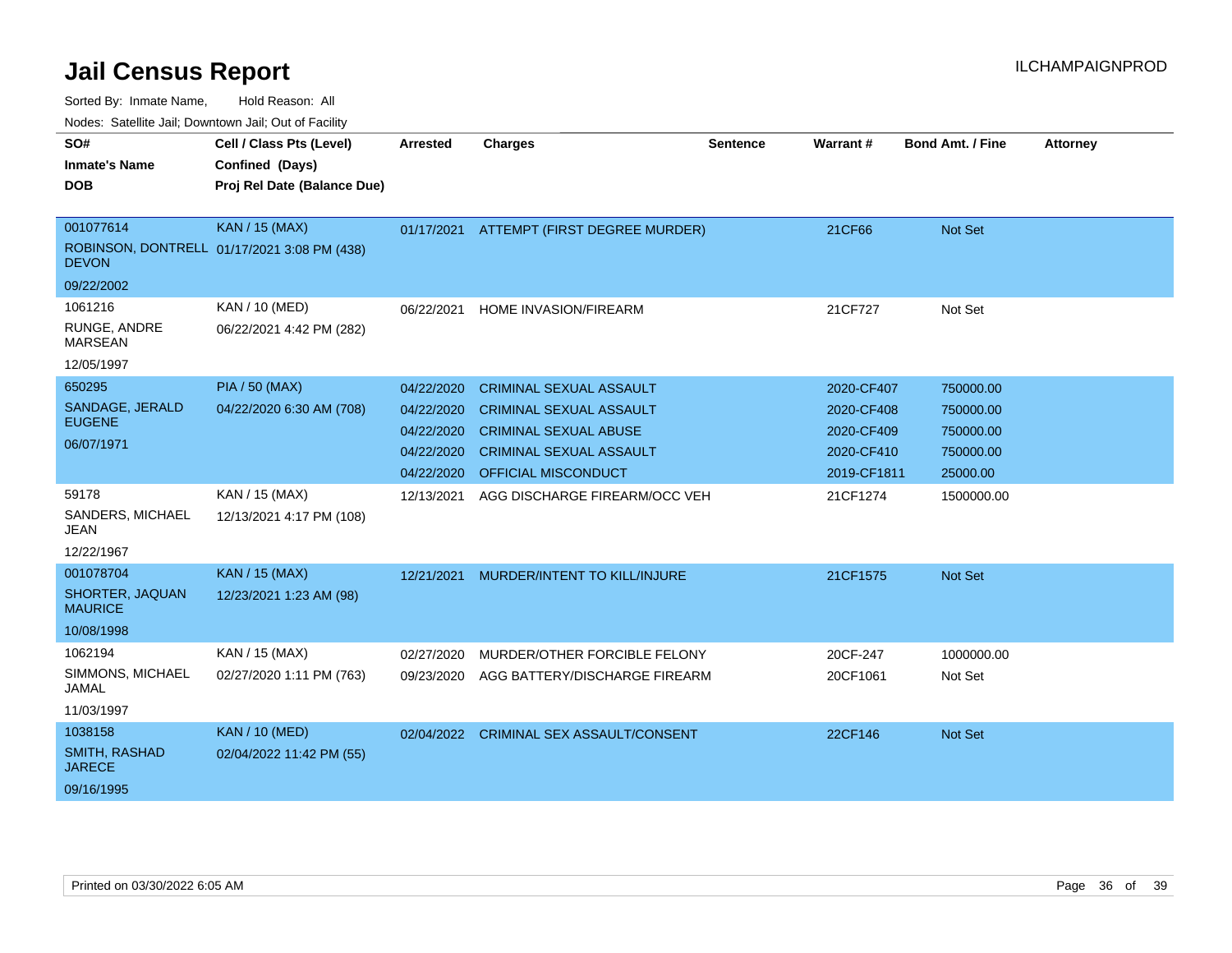| SO#<br><b>Inmate's Name</b>            | Cell / Class Pts (Level)<br>Confined (Days)   | <b>Arrested</b> | <b>Charges</b>                            | <b>Sentence</b> | Warrant#   | <b>Bond Amt. / Fine</b> | <b>Attorney</b> |
|----------------------------------------|-----------------------------------------------|-----------------|-------------------------------------------|-----------------|------------|-------------------------|-----------------|
| <b>DOB</b>                             | Proj Rel Date (Balance Due)                   |                 |                                           |                 |            |                         |                 |
| 001077868                              | <b>KAN / 15 (MAX)</b>                         | 04/21/2021      | ARMED ROBBERY/ARMED W/FIREARM             |                 | 21CF445    | Not Set                 |                 |
| SPEARMENT,<br><b>KENTRELL</b>          | 04/21/2021 9:48 PM (344)                      |                 | 08/19/2021 FLEEING/ATTEMPT ELUDE OFFICER  |                 | 2021TR1053 | 1000.00                 |                 |
| 01/21/2002                             |                                               |                 |                                           |                 |            |                         |                 |
| 11979                                  | <b>EHD</b>                                    |                 | 01/11/2022 AGG FLEEING POLICE/21 MPH OVER |                 | 2021CF629  | Not Set                 |                 |
| STARK, JACK LYNN                       | 01/11/2022 10:13 AM (79)                      |                 |                                           |                 |            |                         |                 |
| 12/31/1955                             | 4/9/2022 (0.00)                               |                 |                                           |                 |            |                         |                 |
| 001078182                              | EHD / 5 (MIN)                                 | 12/20/2021      | DRIVING ON REVOKED LICENSE                |                 | 2021CF800  | No Bond                 |                 |
| <b>STRONG, KEVIN</b><br><b>GARDNER</b> | 12/20/2021 4:34 PM (101)                      |                 |                                           |                 |            |                         |                 |
| 02/12/1963                             | 6/18/2022 (0.00)                              |                 |                                           |                 |            |                         |                 |
| 65920                                  | KAN / 15 (MAX)                                | 12/21/2021      | ARMED ROBBERY/ARMED W/FIREARM             |                 | 21CF1543   | 100000.00               |                 |
| TAPSCOTT.<br><b>CORNELIUS</b>          | 12/21/2021 10:57 PM (100)                     |                 |                                           |                 |            |                         |                 |
| 07/14/1985                             |                                               |                 |                                           |                 |            |                         |                 |
| 1046632                                | <b>KAN / 15 (MAX)</b>                         |                 | 09/14/2021 ARMED VIOLENCE/CATEGORY II     |                 | 21CF912    | 750000.00               |                 |
|                                        | TATE, JAVON MARQUIS 09/14/2021 12:10 PM (198) |                 |                                           |                 |            |                         |                 |
| 08/10/1996                             |                                               |                 |                                           |                 |            |                         |                 |
| 1033031                                | KAN / 15 (MAX)                                | 08/19/2020      | *AGG BATTERY W/FIREARM/PERSON             |                 | 2020-CF923 | 500000.00               |                 |
| TOMS, ANDREW<br><b>CHUCKY</b>          | 08/19/2020 5:59 PM (589)                      |                 |                                           |                 |            |                         |                 |
| 09/28/1978                             |                                               |                 |                                           |                 |            |                         |                 |
| 1004142                                | <b>KAN / 15 (MAX)</b>                         | 10/27/2021      | POSSESSION OF METH/15<100GRAMS            |                 | 2021CF1298 | 1500000.00              |                 |
| TOY, KAYON LARENZ                      | 10/22/2021 1:01 PM (160)                      |                 |                                           |                 |            |                         |                 |
| 09/12/1991                             |                                               |                 |                                           |                 |            |                         |                 |
| 001078386                              | KAN / 10 (MED)                                | 09/14/2021      | POSSESSION OF STOLEN FIREARM              | 3y (DOC)        | 2021CF1099 | No Bond                 |                 |
| TURNER, AMARIO                         | 09/14/2021 11:42 PM (198)                     |                 |                                           |                 |            |                         |                 |
| 09/23/2002                             |                                               |                 |                                           |                 |            |                         |                 |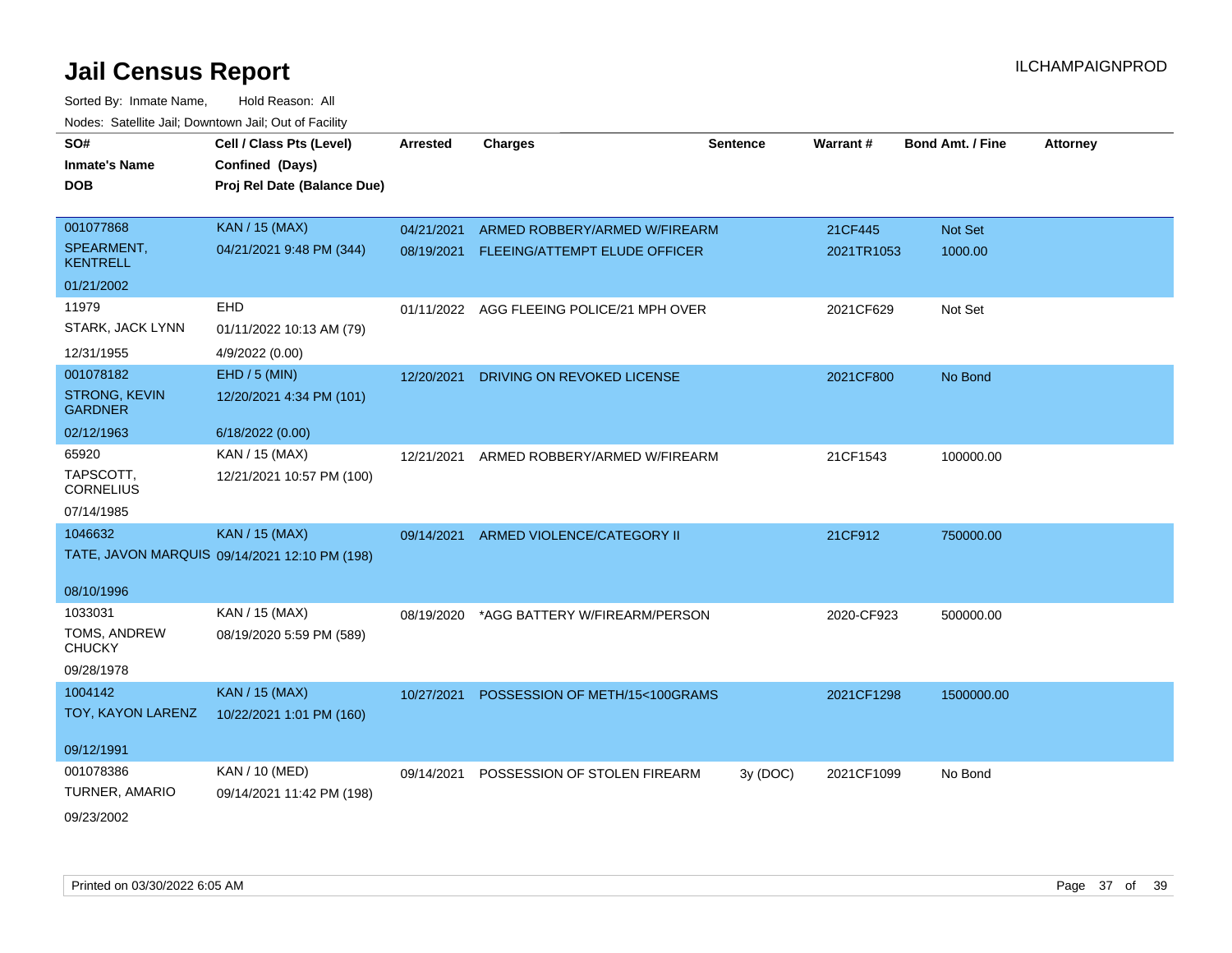| SO#<br><b>Inmate's Name</b><br><b>DOB</b>                           | Cell / Class Pts (Level)<br>Confined (Days)<br>Proj Rel Date (Balance Due) | <b>Arrested</b>                                                    | <b>Charges</b>                                                                                                                                                     | <b>Sentence</b> | <b>Warrant#</b>                                                               | <b>Bond Amt. / Fine</b>                                                    | <b>Attorney</b> |
|---------------------------------------------------------------------|----------------------------------------------------------------------------|--------------------------------------------------------------------|--------------------------------------------------------------------------------------------------------------------------------------------------------------------|-----------------|-------------------------------------------------------------------------------|----------------------------------------------------------------------------|-----------------|
| 961786<br><b>WARREN, DESIE</b><br><b>ARNEZ</b><br>04/28/1988        | <b>KAN / 15 (ADS)</b><br>01/24/2022 7:23 AM (66)                           |                                                                    | 01/24/2022 ARMED HABITUAL CRIMINAL                                                                                                                                 |                 | 22CF104                                                                       | Not Set                                                                    |                 |
| 1062558<br><b>WELLS, JIAMANTE</b><br>AMORE<br>09/02/1995            | KAN / 10 (MED)<br>10/02/2021 8:29 PM (180)                                 | 10/02/2021                                                         | FELON POSS/USE WEAPON/FIREARM                                                                                                                                      |                 | 21CF1185                                                                      | Not Set                                                                    |                 |
| 1002033<br><b>WEST, ANTONIO</b><br><b>DEONTA</b><br>04/15/1992      | <b>KAN / 15 (MAX)</b><br>09/08/2021 11:01 PM (204)                         | 09/08/2021<br>09/08/2021<br>09/08/2021<br>09/08/2021<br>09/08/2021 | DRIVING ON SUSPENDED LICENSE<br>ARMED ROBBERY/ARMED W/FIREARM<br>AGG UNLAWFUL USE OF WEAPON/VEH<br><b>OBSTRCT JUSTICE/LEAVE STATE</b><br>ARMED VIOLENCE/CATEGORY I |                 | 2019-TR-11944<br>2020-CF-1406<br>2021-CF-AWOW<br>2021-CF-AWOW<br>2021-CF-AWOW | 5000.00<br>500000.00<br><b>Not Set</b><br><b>Not Set</b><br><b>Not Set</b> |                 |
| 1022068<br><b>WILKINS, MICHAEL</b><br>CARL<br>07/10/1992            | KAN / 15 (ADS)<br>10/10/2021 5:07 AM (172)                                 | 10/10/2021                                                         | FELON POSS/USE WEAPON/FIREARM                                                                                                                                      |                 | 21CF1212                                                                      | Not Set                                                                    |                 |
| 001078709<br>WILLIAMS, DAVID LEE<br>12/18/1989                      | <b>KAN / 15 (MAX)</b><br>12/22/2021 11:00 AM (99)                          | 12/22/2021                                                         | ARMED VIOLENCE/CATEGORY I                                                                                                                                          |                 | 21CF1586                                                                      | Not Set                                                                    |                 |
| 1075313<br><b>WILLIAMS, EARDIS</b><br>ANTONIO, Junior<br>01/21/1999 | KAN / 15 (ADS)<br>01/29/2022 1:23 AM (61)                                  | 01/29/2022<br>01/29/2022<br>01/29/2022                             | POSSESSION OF STOLEN FIREARM<br>MFG/DEL CANNABIS/30-500 GRAMS<br>POSSESSION OF STOLEN FIREARM                                                                      |                 | 22CF132<br>20CF51<br>20CF1048                                                 | Not Set<br>5000.00<br>500000.00                                            |                 |
| 539662<br>WILLIAMS, JAVONTAE<br><b>DEMAR</b><br>07/28/1991          | <b>KAN / 10 (MED)</b><br>08/14/2021 1:28 AM (229)                          | 08/14/2021<br>08/14/2021                                           | DOM BTRY/CONTACT/1-2 PRECONV<br><b>CITY OV ARREST</b>                                                                                                              | 7y (DOC)        | 2021CF770<br>2017OV893                                                        | 250000.00<br>1000.00                                                       |                 |